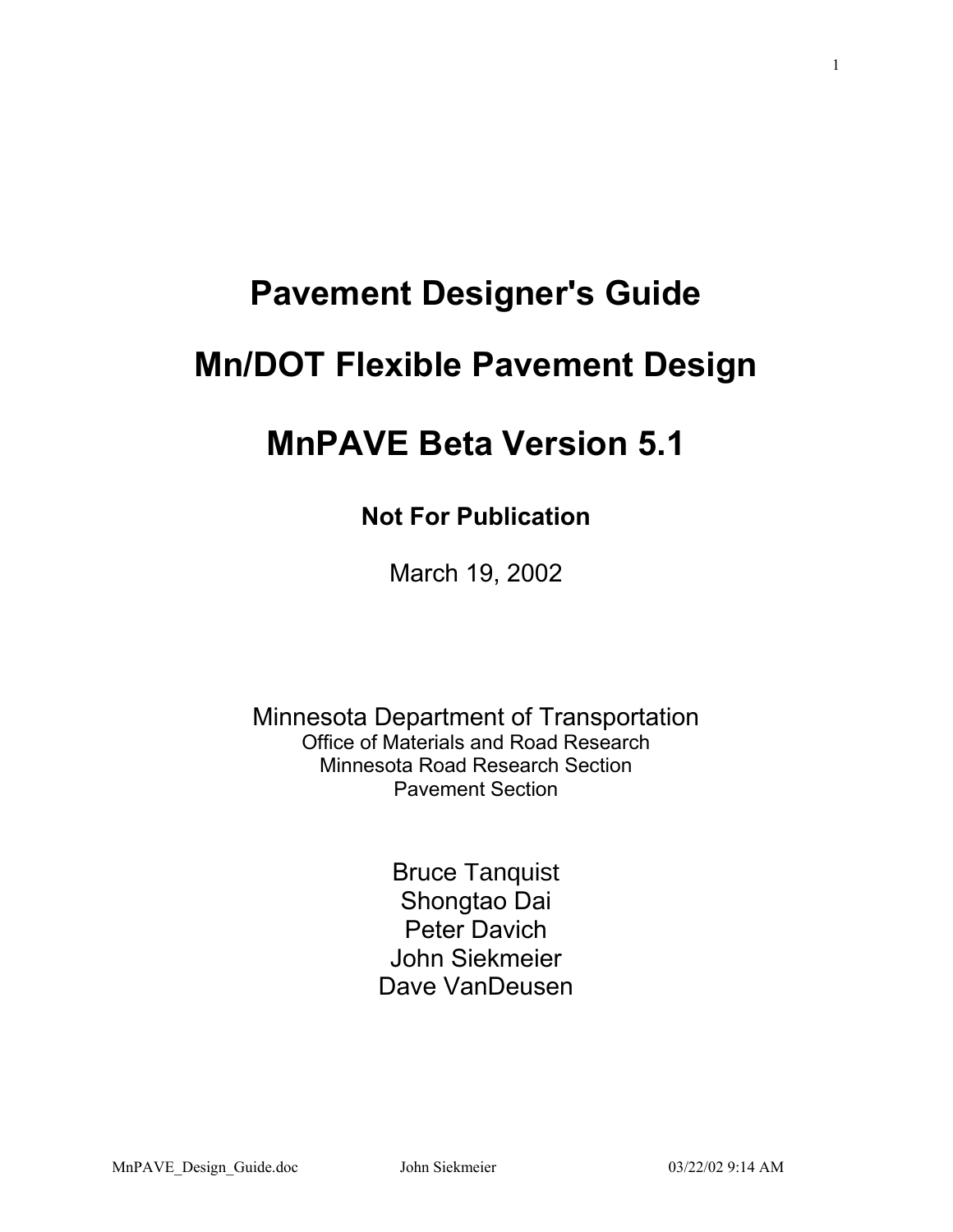# **Table of Contents**

1.0 Introduction

- 1.1 Design Levels
- 1.2 Resistance Factors
- 1.3 Performance Related Specifications

# 2.0 Start Up

- 2.1 System Requirements
- 2.2 Installation Procedure
- 2.3 Control Panel
- 2.4 General Operation
- 2.5 Engineering Units

# 3.0 Climate Inputs

- 3.1 Seasonal Design
	- 3.1.1 Definition of Seasons
	- 3.1.2 Season Duration
- 4.2 Design Level
	- 3.2.1 Basic
	- 3.2.2 Intermediate
	- 3.2.3 Advanced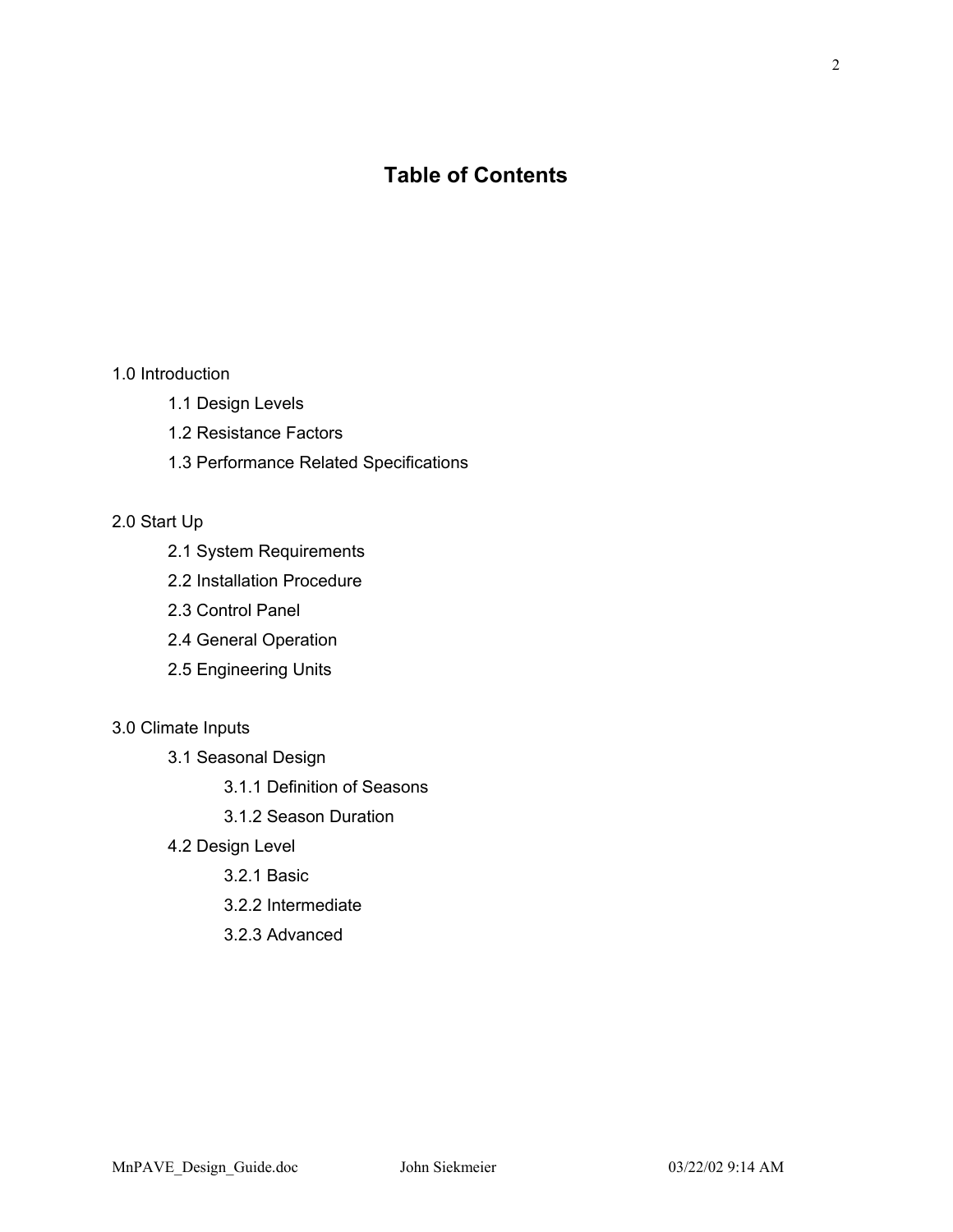4.0 Structural Inputs

- 4.1 Design Levels
	- 4.1.1 Basic
		- 4.1.1.1 Layer Structure
		- 4.1.1.2 Layer Thickness
	- 4.1.2 Intermediate
		- 4.1.2.1 Layer Structure
		- 4.1.2.2 Mechanical Properties
			- 4.1.2.2.1 Design Based on Laboratory Tests
			- 4.1.2.2.2 Design Based on In Situ Tests
	- 4.1.3 Advanced
		- 4.1.3.1 Layer Structure
		- 4.1.3.2 Mechanical Properties

5.0 Traffic Inputs

- 5.1 Allowable Stress Criterion
- 5.2 ESAL
- 5.3 Load Spectrum
	- 5.3.1 Design Level
		- 5.3.1.1 Basic
		- 5.3.1.2 Intermediate
		- 5.3.1.3 Advanced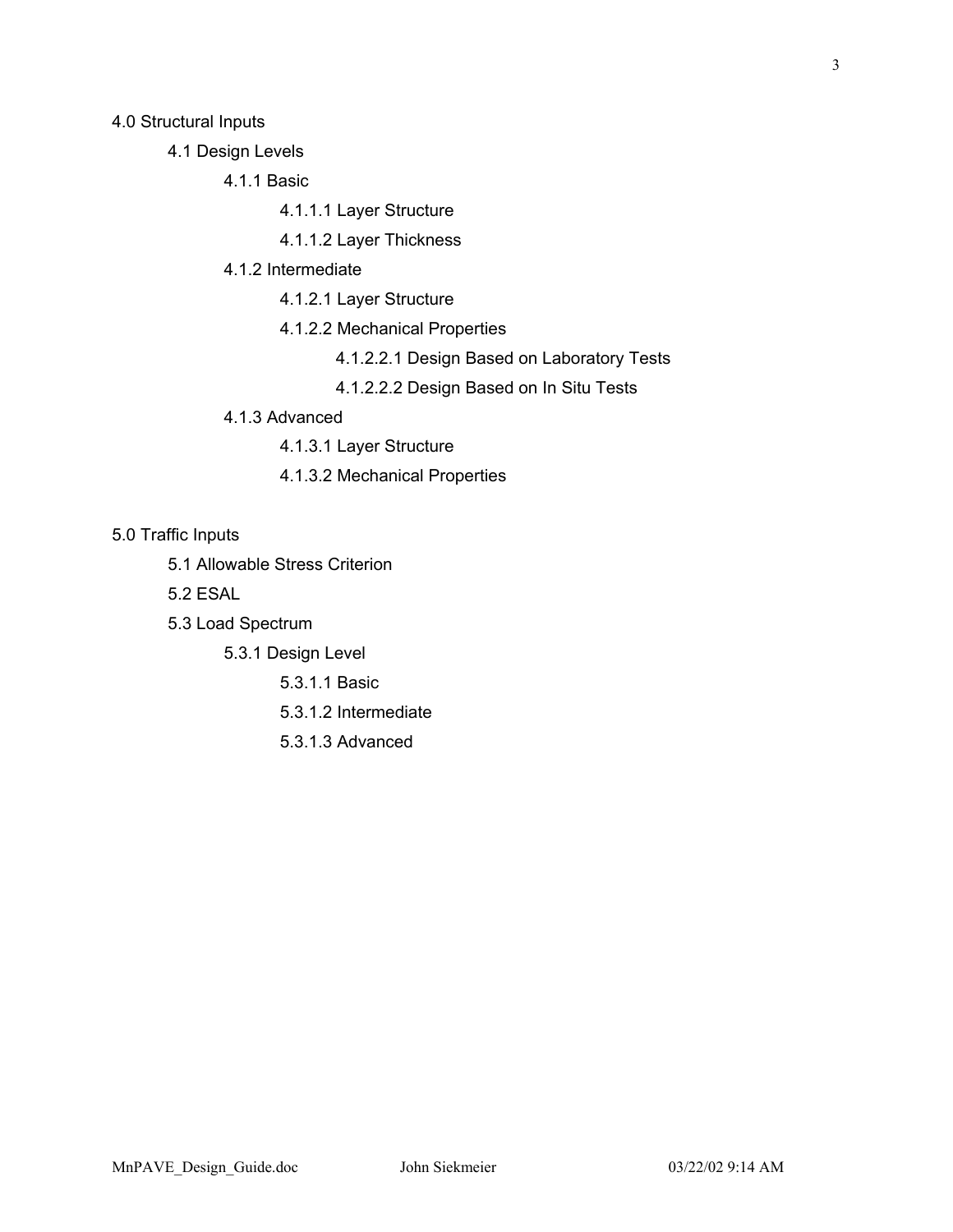6.0 Output

6.1 Basic

6.1.1 Damage

6.1.1.1 Damage Functions

6.1.1.1.1 Fatigue

6.1.1.1.2 Rutting

# 6.1.1.2 Changing the Damage Functions

6.1.2 Life

6.1.3 Maximum Allowable Stress

- 6.1.4 Exporting Data
- 6.2 Batch Mode
- 6.3 Reliability

7.0 References

# Appendices

- A. Design Moduli Table and Notes
- B. Calculation of ESALs Using Load Spectum and HCADT
- C. Example Problems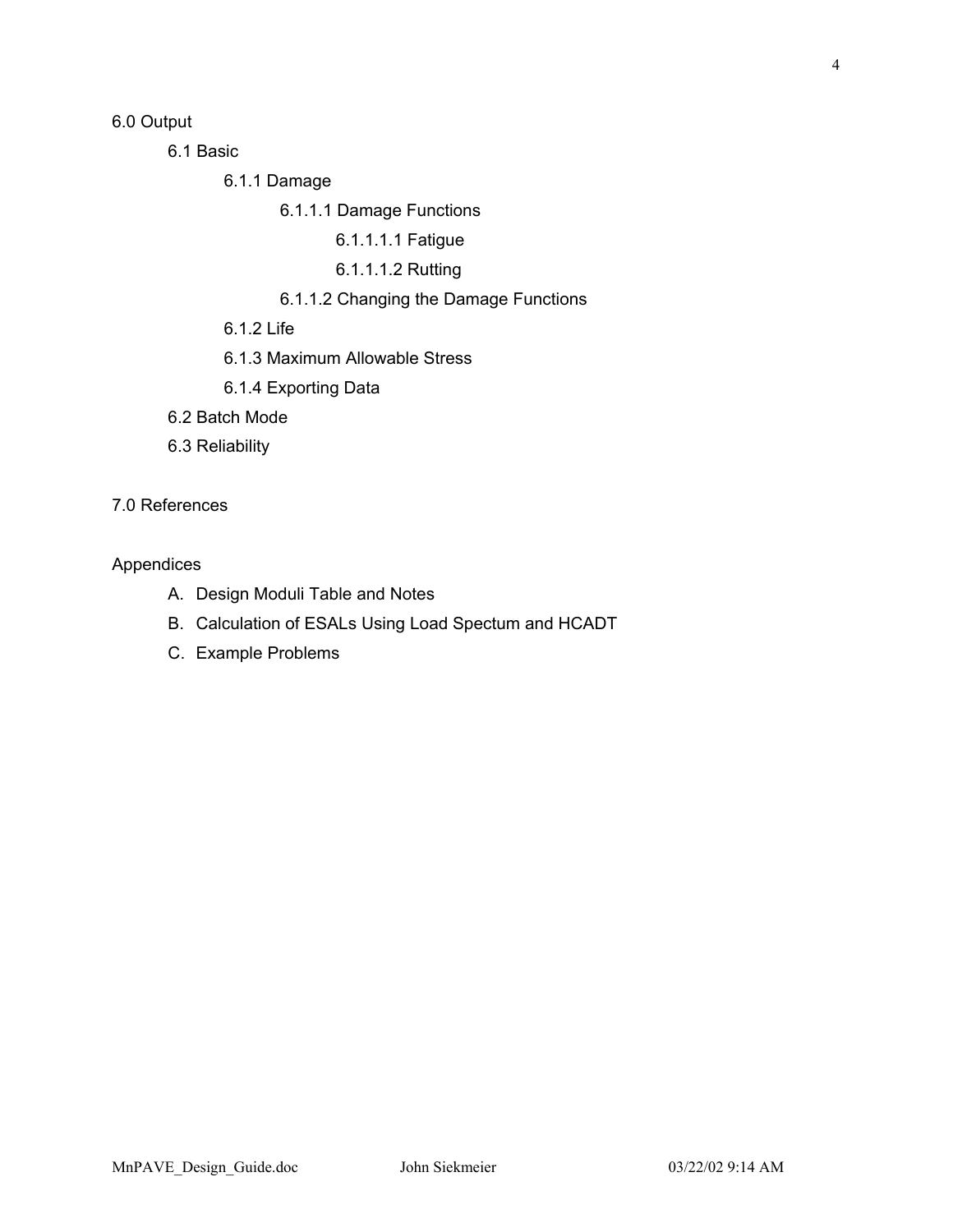#### **1.0 Introduction**

The Minnesota Department of Transportation (Mn/DOT) and the University of Minnesota have developed a mechanistic-empirical (M-E) design procedure for flexible pavements. Due to the quantity of calculations required when using an M-E design procedure, the MnPAVE software described in this Designer's Guide has been developed. MnPAVE is used to design new flexible pavements and estimates the design life given the expected climatic conditions, pavement structure, material properties, and traffic volumes. Mn/DOT is currently in the process of calibrating and modifying this new procedure based input from district, county, city, and consulting engineers.

Mn/DOT is implementing an M-E design procedure for several reasons. The benefits include the ability to adapt to different distress modes, provide better materials characterization, and quantify the benefit of improved materials and specifications. The M-E design procedure also accommodates future traffic volumes, load limits, and axle configurations. In addition, performance related specifications can be implemented that will allow agreement to be achieved between the material properties used during the design, the properties measured during construction, and the long-term performance of the constructed pavement system. Finally, innovative construction practices and materials can be evaluated and rewarded because the benefits can be quantified in terms of longer estimated pavement life.

The M-E design procedure represents an improvement in our ability to understand and design efficient flexible pavement systems. However, M-E design is not the solution to all the possible problems that affect pavement performance. M-E design is based on the structural response and performance of properly constructed pavement systems (Elliott and Thompson, 1985). Problems arising due to improper mix design, inadequate durability, poor quality control, excessive construction variability, and other factors cannot be overcome by any design procedure. Sound engineering principles must be followed in establishing materials and construction specifications and in monitoring the construction process.

MnPAVE includes both mechanistic and empirical pavement design methodologies. In addition to utilizing traditional empirical methods based on experience, field trials, and material index tests, MnPAVE's mechanistic component models the pavement as a multi-layer structure using a linear elastic theory. This allows different failure modes, which are responsible for pavement degradation, to be modeled by the fundamental laws of physics and material mechanics.

MnPAVE is capable of analyzing up to five-layer pavement systems, which makes it compatible with Mn/DOT's aggregate base frost mitigating design. The output for each trial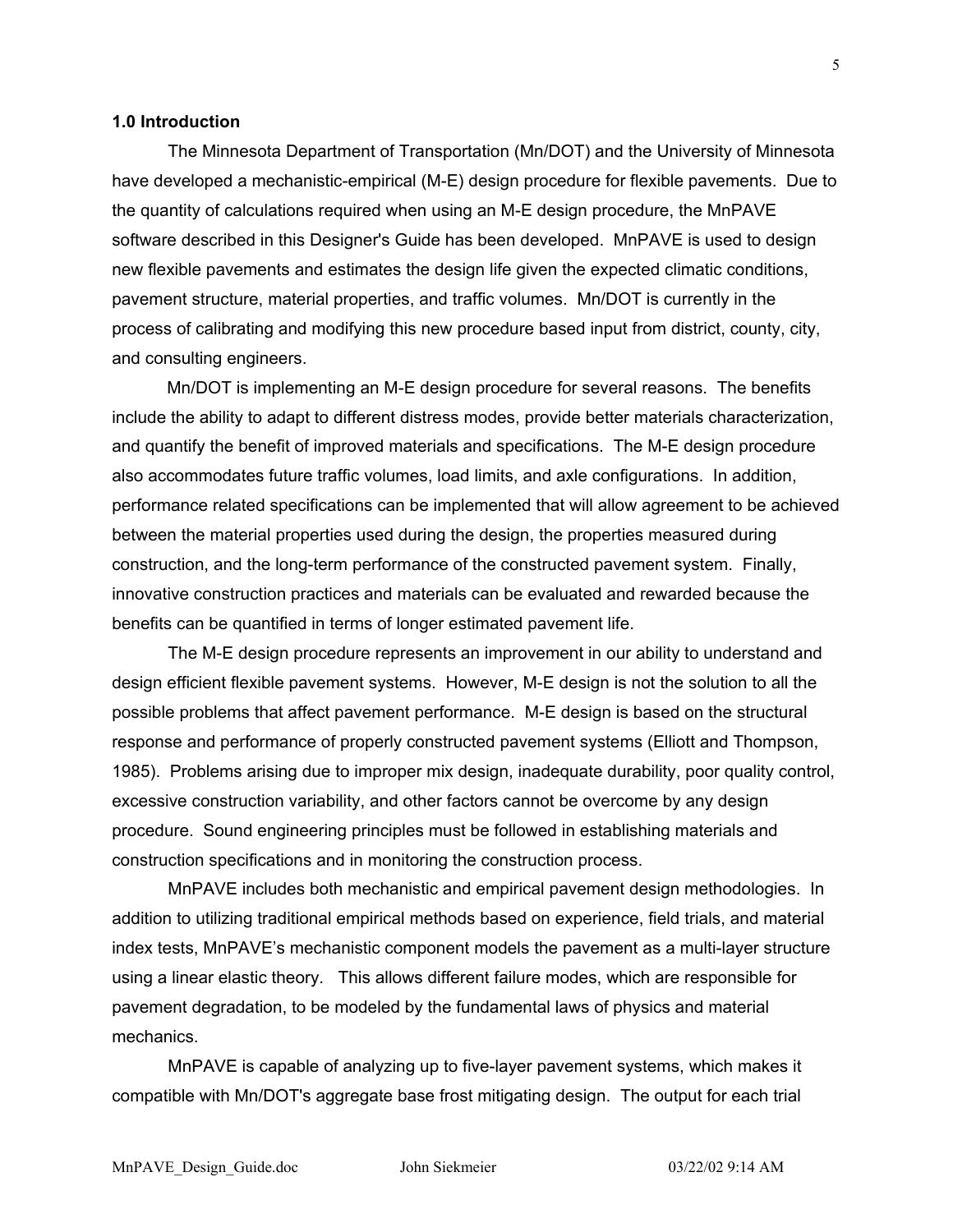pavement design includes the estimated pavement life in years, damage factors for asphalt fatigue and subgrade rutting, percent of damage that occurs in each season, maximum stress, strain, and displacement at critical locations, allowable axle repetitions, and reliability estimates.

MnPAVE utilizes "WESLEA" to perform linear elastic analysis of a multi-layer pavement structure. WESLEA is the U.S. Army Corps of Engineers Waterways Experiment Station, Layered Elastic Analysis method (Van Cauwelaert, et al., 1989), which has been adapted to operate from a Windows platform (Timm, Newcomb, and Birgisson, 1999). Thus WESLEA is the analytic engine that calculates the stresses, strains, and displacements in MnPAVE. Transfer functions are used to translate the mechanistic results into estimated pavement life.

The M-E procedure requires that pavement materials be described by their stiffness and strength at different times of the year. This in turn requires that the stiffness and strength be measured directly in the field or laboratory, or that correlations be used to estimate the stiffness and strength from other tests. By requiring mechanistic input data, MnPAVE implementation will accelerate Mn/DOT's preparation for the new AASHTO M-E pavement design standard.

At this time, MnPAVE should be used in conjunction with Minnesota's existing flexible pavement design procedures (R-Value and Soil Factor) in order to gain confidence in MnPAVE and aid in the development of a statewide database of comparative designs. In spite of this limitation, MnPAVE is currently a valuable tool that takes into account significant climatic conditions, material properties, and traffic variables that have not been included in the past. Mn/DOT's Office of Materials and Road Research conducted verification trials during 1999, 2000, 2001, and 2002 to ensure that MnPAVE's results were reasonable when compared with Mn/DOT's existing design procedures. Some issues remain to be resolved and input from district, county, city, and consulting engineers would be very beneficial as the software is modified.

MnPAVE can be operated in two modes, Standard or Research. This Designer's Guide describes the Standard mode, which currently provides a number of useful features.

- three design levels based on input data quality
- soil and aggregate properties adjusted seasonally
- hot mix asphalt (HMA) modulus based on temperature
- traffic quantified using either ESALs or load spectrum
- English or System International (SI) units
- multiple damage prediction transfer functions based on elastic properties
- maximum allowable stress check for aggregate base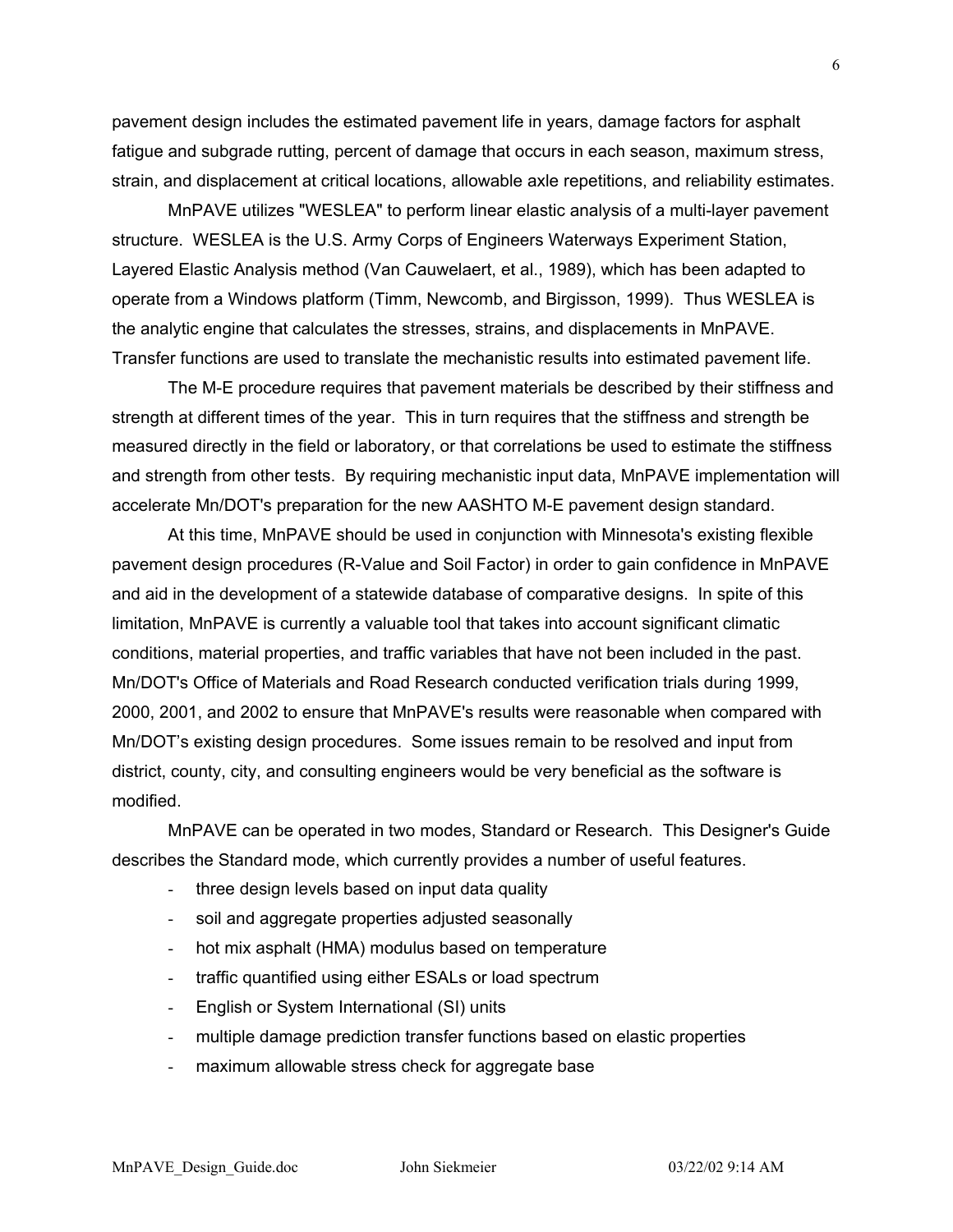#### 1.1 Design Levels

Three design levels are available based on the quality and quantity of input data available to the designer. The design levels are "Basic, Intermediate, and Advanced." The "Basic" level requires the minimum amount of information and is intended to be sufficient for many low volume county, township, and municipal roads. The "Basic" level can also be used for developing a preliminary design for higher volume roads. The "Intermediate" level requires an amount of information similar to Mn/DOT's current design procedure and is the design level intended for the final design of most trunk highway projects. The "Advanced" level requires detailed traffic and mechanistic material property data and is intended for high volume trunk highways and interstates. Since the Basic, Intermediate, and Advanced levels are available within the Climate, Structure, and Traffic input windows, it is possible for the designer to use a different design level for each type of input data. For example, if the designer has very good traffic data, but no mechanistic material property data they would select the Advanced level for Traffic and the Basic level for Structure.

#### 1.2 Resistance Factors

Resistance factors have been proposed to account for the reduction in mechanical properties resulting from seasonal moisture changes. Resistance factors decrease as the material's resistance decreases and therefore resistance factors less than 1.0 reduce the design moduli. Resistance factors have also been proposed to account for the level of uncertainty associated with the correlations used to estimate mechanical properties from classification data only (Basic Design Level) or other tests such as the R-Value or dynamic cone penetrometer (Intermediate Design Level). Naturally, the final pavement design will have a greater reliability if the input data have high quality and low variability.

Currently these resistance factors are not fully implemented in MnPAVE. Instead the variability in the index tests (Basic Design Level) or the variability in the measured strength tests (Intermediate Design Level) is considered. For example, when the R-Value is estimated from the silt content (Basic Design Level), then the silt content used to estimate the R-Value is the mean value of the historical data for the selected soil type plus one standard deviation. Similarly, if the R-Value is measured in the laboratory, then the design R-Value, which is input and used in subsequent calculations to estimate the design modulus, is the mean of the laboratory measured R-Values minus one standard deviation.

7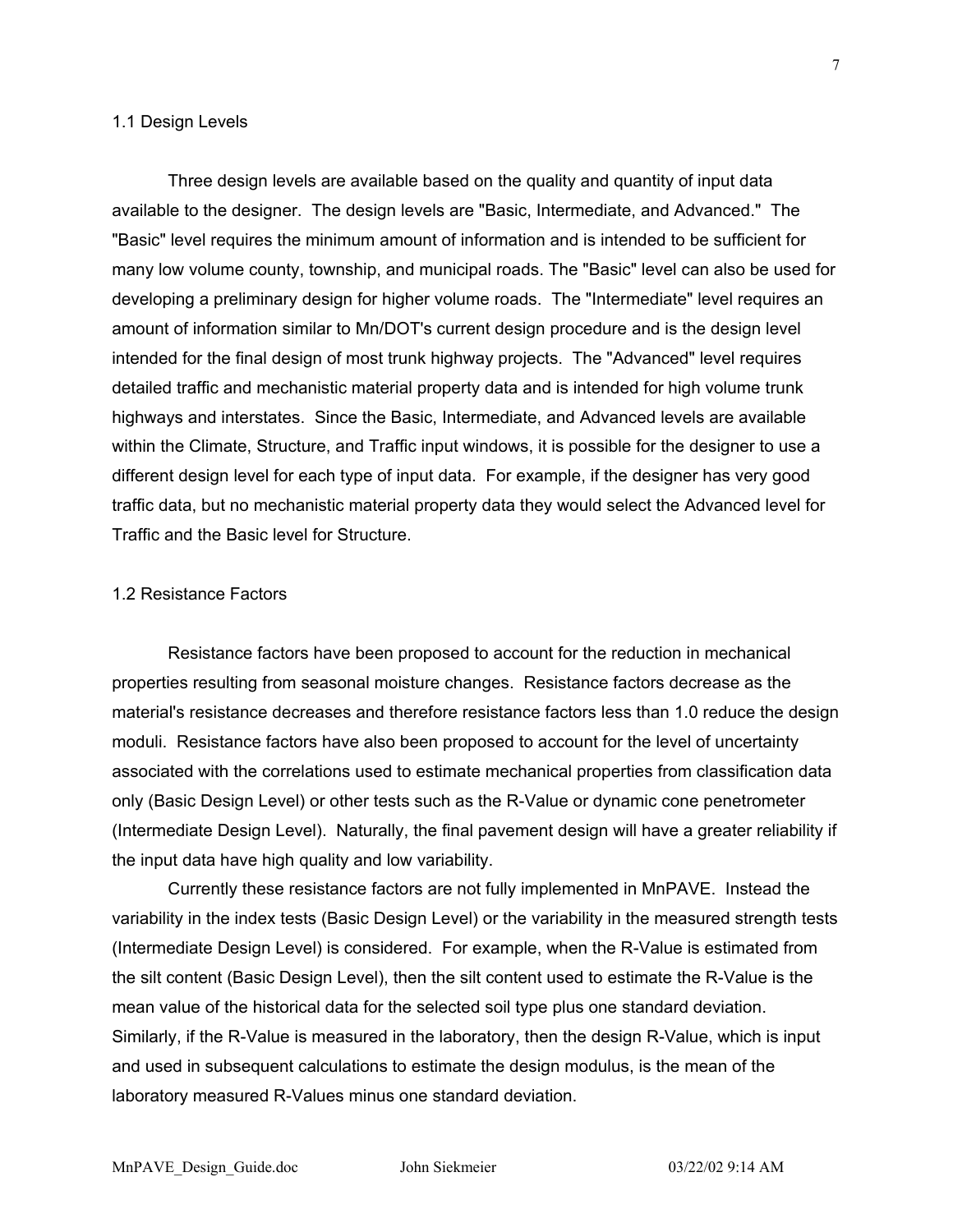For undisturbed soils, a resistance factor of 0.5 is applied to the engineered soil moduli values when these soils are left in an undisturbed condition (not excavated, blended, and compacted). If the designer believes that the undisturbed soil moduli should be higher or lower, then alternative moduli values can be entered individually in the Advanced Design Level.

**Mn/DOT may change this methodology based on additional testing of Minnesota materials and research proposed by Mn/DOT at the University of Minnesota. The appendix of this Designer's Guide contains a Draft Design Moduli Table and Notes that further explain the use of resistance factors that adjust for soil type and moisture condition. Your suggestions would be appreciated.** 

#### 1.3 Performance Related Specifications

MnPAVE creates the opportunity to develop and implement performance-related specifications. Performance-related specifications are specifications for key materials and construction quality characteristics that have been demonstrated to correlate significantly with long term performance. Performance-related specifications are intended to be more objective than traditional specifications because they are based on quantified relationships between characteristics measured at the time of construction and subsequent performance. They include sampling and testing procedures, quality levels and tolerances, acceptance or rejection criteria, and payment schedules with positive or negative adjustments. These adjustments are quantified using performance models that predict changes in the anticipated pavement life resulting from different quality levels (Chamberlin, 1995).

Performance-"related" specifications describe the desired level of materials and construction quality characteristics that have been found to correlate with fundamental engineering properties. This is somewhat different than performance-"**based**" specifications, which describe the desired levels of the **actual** fundamental engineering properties such as resilient modulus. The actual engineering properties can be used to predict performance because they are used directly in the mechanistic model that predicts pavement stress, distress, and performance based on traffic, environment, and structural conditions (Chamberlin, 1995).

In situ testing at the time of construction needs to strive to directly measure actual engineering properties. This is difficult, but is becoming possible due to the development of new in situ testing equipment. The portable falling weight deflectometer (PFWD), from which moduli can be calculated, is an example of a field test that would be used in a performance-based specification. The dynamic cone penetrometer (DCP), from which moduli can be estimated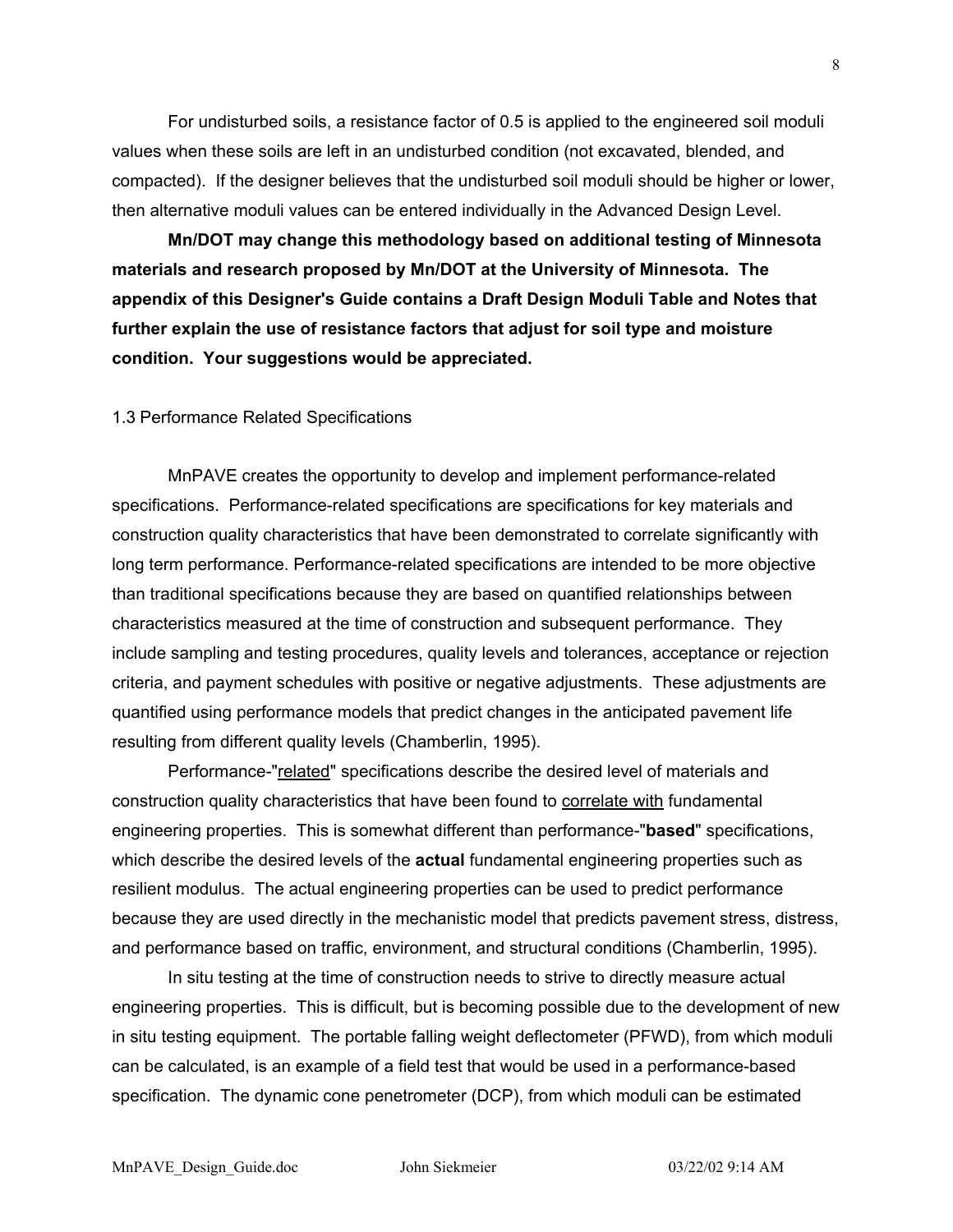based on correlations between moduli and penetration resistance, is an example of a test that would be used in a performance-related specification.

A goal of performance-related specifications is to quantify the quality level providing the best balance between cost and performance and to assure this quality level is attained during construction. Performance-related specifications reflect the best understanding of what determines quality and create a contractual framework that maximizes cost effectiveness (Chamberlin, 1995). However, they require new testing techniques and a greater understanding of the relationships between the fundamental engineering properties and the subsequent performance of the constructed product. This requires that the engineering properties be quantitatively measured during construction.

Construction management has begun to separate the responsibilities of the contractor for controlling quality during construction, from the responsibilities of the owner for judging acceptance of the final product and protecting the public interest. This requires specifications that are more objective and science based. Specifications need to account for variability, recognize the contractor more fully as an equal partner, distribute risk equitably, and provide a basis for accountability (Chamberlin, 1995). Performance-related specifications allow innovative methods to be initiated by the contractor because the specified properties of the constructed product are linked directly to performance rather than to subjective criteria extrapolated from previously used methods.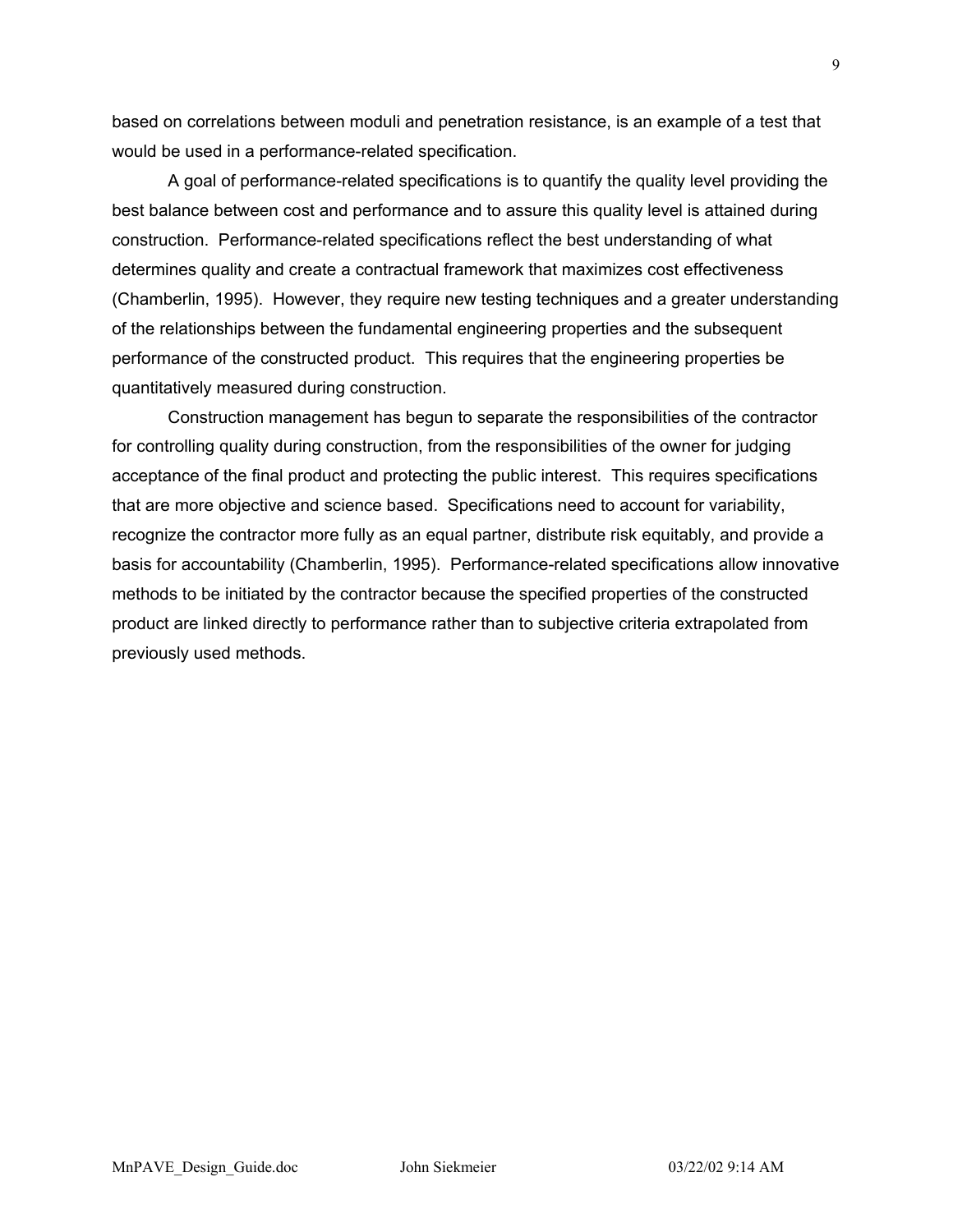# **2.0 Start Up**

# 2.1 System Requirements

MnPAVE is designed for Windows 95/98/2000/XP/NT operating systems, requires 4 MB of hard drive space, and a 200 MHz processor.

2.2 Installation Procedure

Insert the CD or download MnPAVE from the internet at [http://www.mrr.dot.state.mn.us](http://mnroad.dot.state.mn.us/research/MnROAD_Project/restools/restools90.asp) and run the installation program.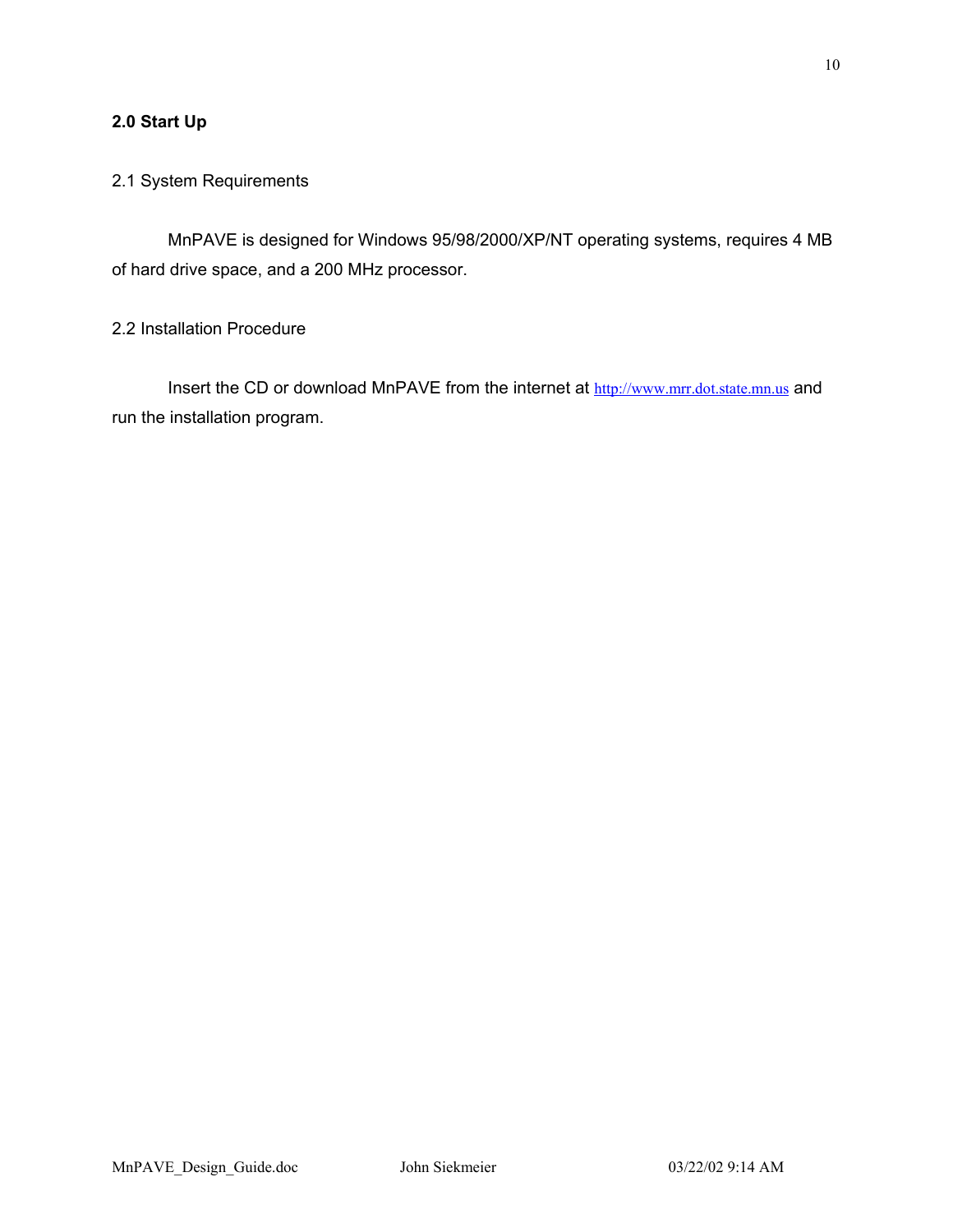#### 2.3 Control Panel

The "Control Panel" is the first window to appear after MnPAVE has been started. The "Control Panel" includes buttons to select the data input options "Project Information, Climate, Structure, and Traffic" and a button to display "Output". The input options should be completed in this order, beginning with "Project Information" and ending with "Traffic." This is because the seasonal material properties used in "Structure" depend on project location selected in "Climate." Any of these input windows can be selected again later to make changes. All inputs must be completed before "Output" can be selected.



Figure 1. Control Panel Window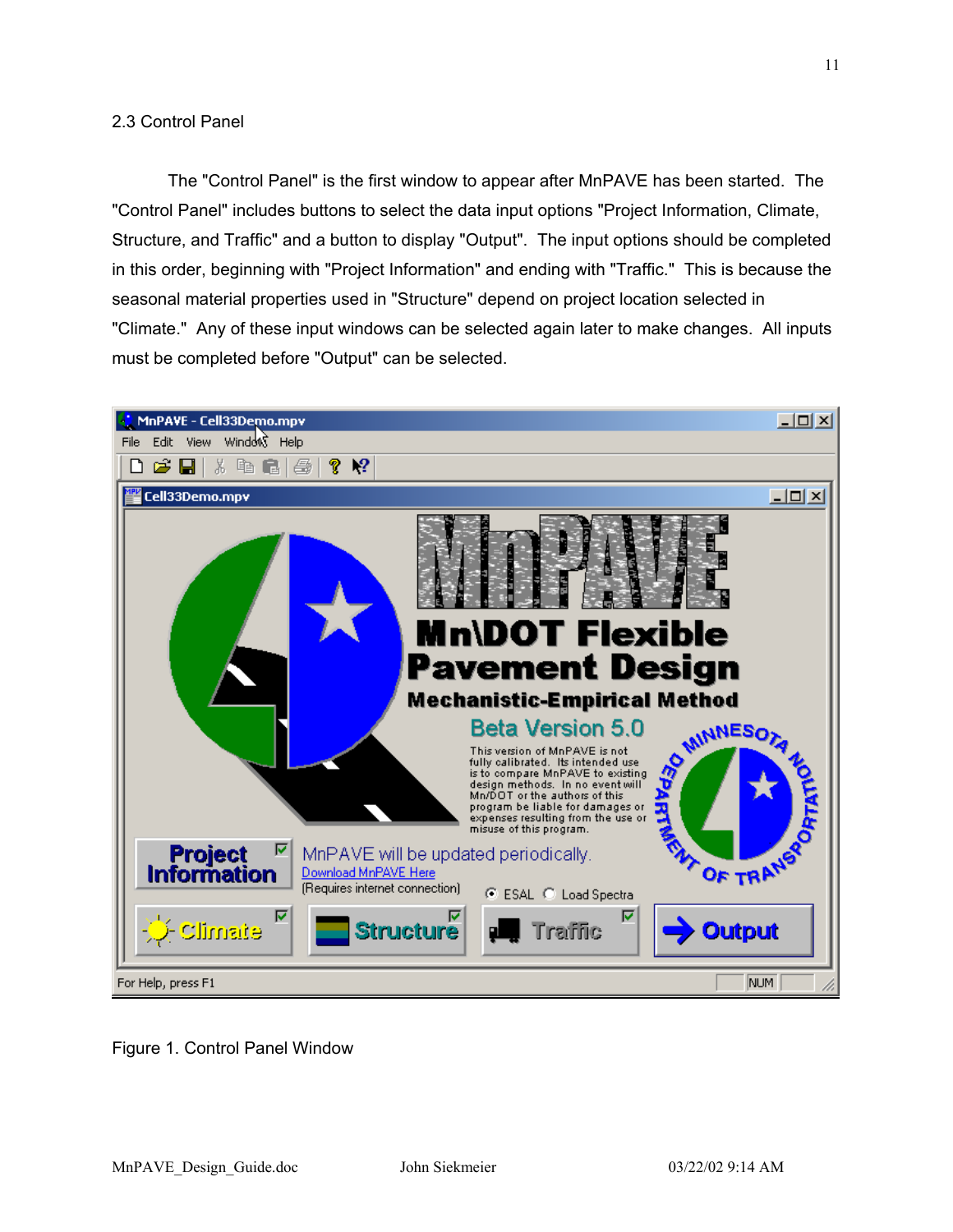MnPAVE uses the pull-down menu and window selection structures common to most of today's software packages. The pull-down menu at the top of the screen includes "File, Edit, View, Window, and Help."

2.4.1 Pull-Down Menus

2.4.1.1. File

Use "File/SaveAs" to name and save your input data files as \*.mpv (MnPAVE files).

2.4.1.2. Edit

"Edit" is not currently used.

#### 2.4.1.3. View

"View" contains Tool Bar, Status Bar, Disclaimer, Warnings, and Mode.

View/Disclaimer contains limits on the use of the current version of the MnPAVE software. MnPAVE is intended for evaluation purposed only and the results should be compared to other currently accepted design procedures.

View/Warnings contains "Show HMA Thickness Warning, Show Binder Warning, Always Show Aggregate Base Allowable Stress Results," and "Only Show Aggregate Base Allowable Stress Results if Failed." The HMA thickness warning appears if the designer selects a HMA thickness less than 90 mm (3.5 inches). The allowable stress warning appears if the calculated stress in the aggregate base exceeds the factored aggregate base strength during spring thaw conditions.

View/Mode contains "Standard" and "Research." The Standard Mode should be selected and is intended for general use. The Mode can only be changed from the Control Panel window and must be selected prior to entering climate, structure, or traffic data. This Designers Guide only describes MnPAVE operating in Standard Mode. The Research Mode is available for users to learn more about MnPAVE and its potential application to more complex analyses. Results from the Research Mode are useful for comparing alternative pavement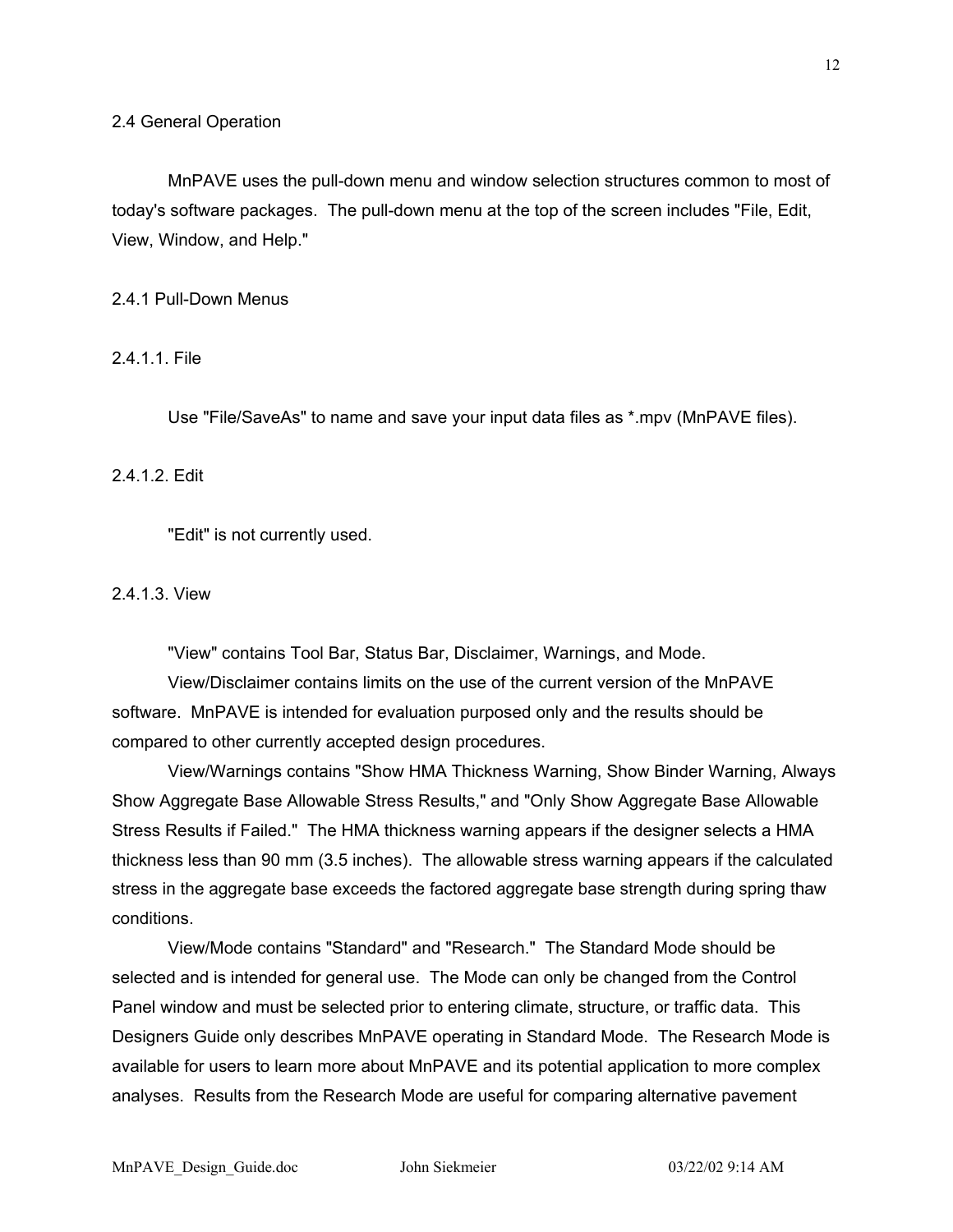structures in a relative sense. However, the results are not calibrated and therefore should not be used to determine absolute pavement layer thicknesses.

# 2.4.1.4. Window

"Window" contains alternate window configurations.

#### 2.4.1.5. Help

"Help" contains "Help Topics, About MnPAVE, and Information on the Web."

Help/Help Topics is not yet completely operational in this beta version and will undergo continued development as the MnPAVE training and implementation process continues.

Help/About MnPAVE contains the software version, release date, team members, and contact information.

Help/Information on the Web contains internet links to current specifications, procedures, and technical memoranda at the Mn/DOT Office of Materials and Road Research.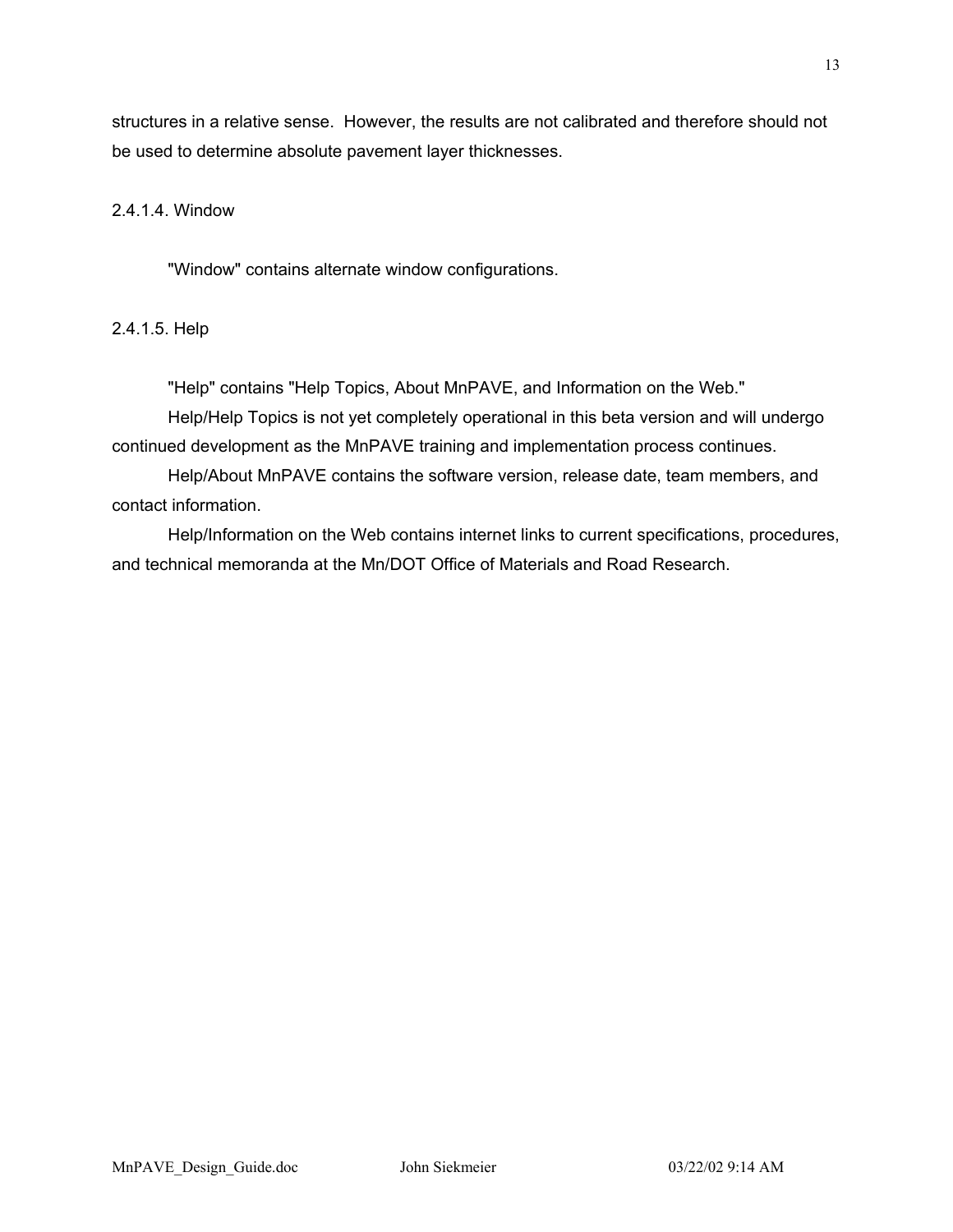#### 2.4.2. Data Input/Output Windows

The MnPAVE data input/output windows include "Project Information, Climate, Structure, Traffic, and Output." The Project Information window is shown below. This information will be included in the design summary report created in the Output window.

| Cell33Demo.mpv                                                                                                                                                                                                                                                                                                                                                                                                                                  | $\Box$ D $\times$                                                     |
|-------------------------------------------------------------------------------------------------------------------------------------------------------------------------------------------------------------------------------------------------------------------------------------------------------------------------------------------------------------------------------------------------------------------------------------------------|-----------------------------------------------------------------------|
| <b>Project Information</b>                                                                                                                                                                                                                                                                                                                                                                                                                      | View                                                                  |
| District $ 3 $<br>County<br>Wright<br>Aitkin<br>City<br>Anoka<br>Benton<br>8816-40<br>SP Number<br>Highw<br>Carver<br>Cass<br>Reference Post (RP) from<br>Crow Wing<br>Hennepin<br>Letting Date 2/ 5/20<br>Hubbard<br>Isanti<br>Construction Type 2360<br>Itasca<br>Kanabec<br>Mn/ROAD<br>Designer<br>Kandivohi<br>Mille Lacs<br>Soils Engineer Mn/ROAD<br>Morrison<br>Pine<br><b>Notes</b><br>Sherburne<br>Stearns<br>Todd<br>Wadena<br>Wright | Under<br>Construction<br>All Counties<br>O<br>G<br><b>By District</b> |
| View Mn/DOT Bituminous Specifications<br>Go Back to<br>Control Panel<br>(Requires internet connection)                                                                                                                                                                                                                                                                                                                                          |                                                                       |

Figure 2. Project Information Window

Once the project information has been entered, the data used for pavement design are entered using the "Climate, Structure, and Traffic" windows. Data must be entered into these windows in this order to provide MnPAVE with the data necessary for design. To enter data select the "Climate, Structure, or Traffic" windows successively. The output for each trial pavement design will include the estimated pavement life in years and damage factors for asphalt fatigue and subgrade rutting.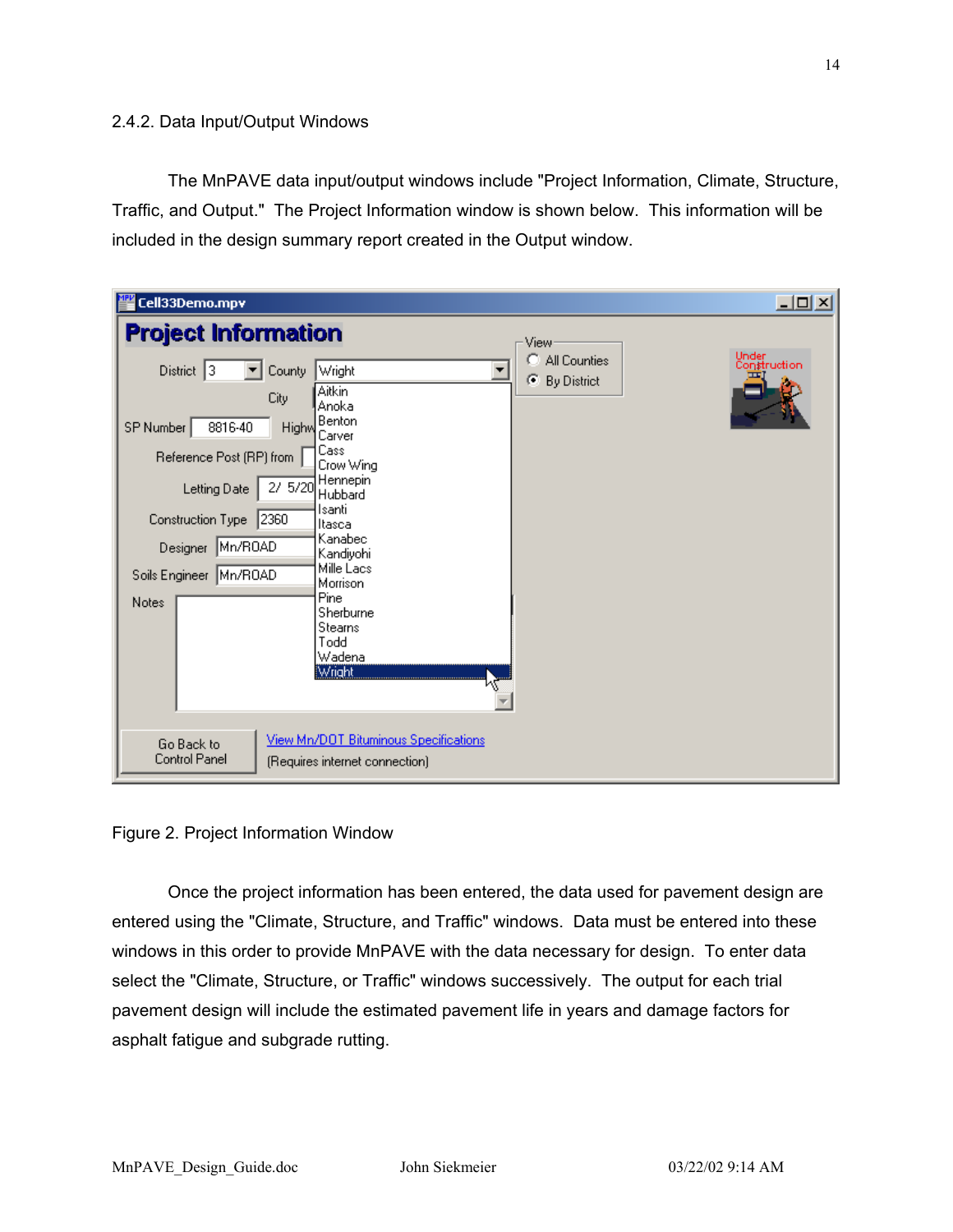### 2.5 Engineering Units

The default system of engineering units is English, however the system of units can be changed after the "Climate, Structure, or Traffic" window has been selected. System International (SI) or English units may be selected for the "Climate, Structure, and Traffic" data. MnPAVE uses the English system of units during mechanistic analyses and therefore must convert SI input data into English units prior to performing calculations and then convert the English results back to SI to display the output in SI.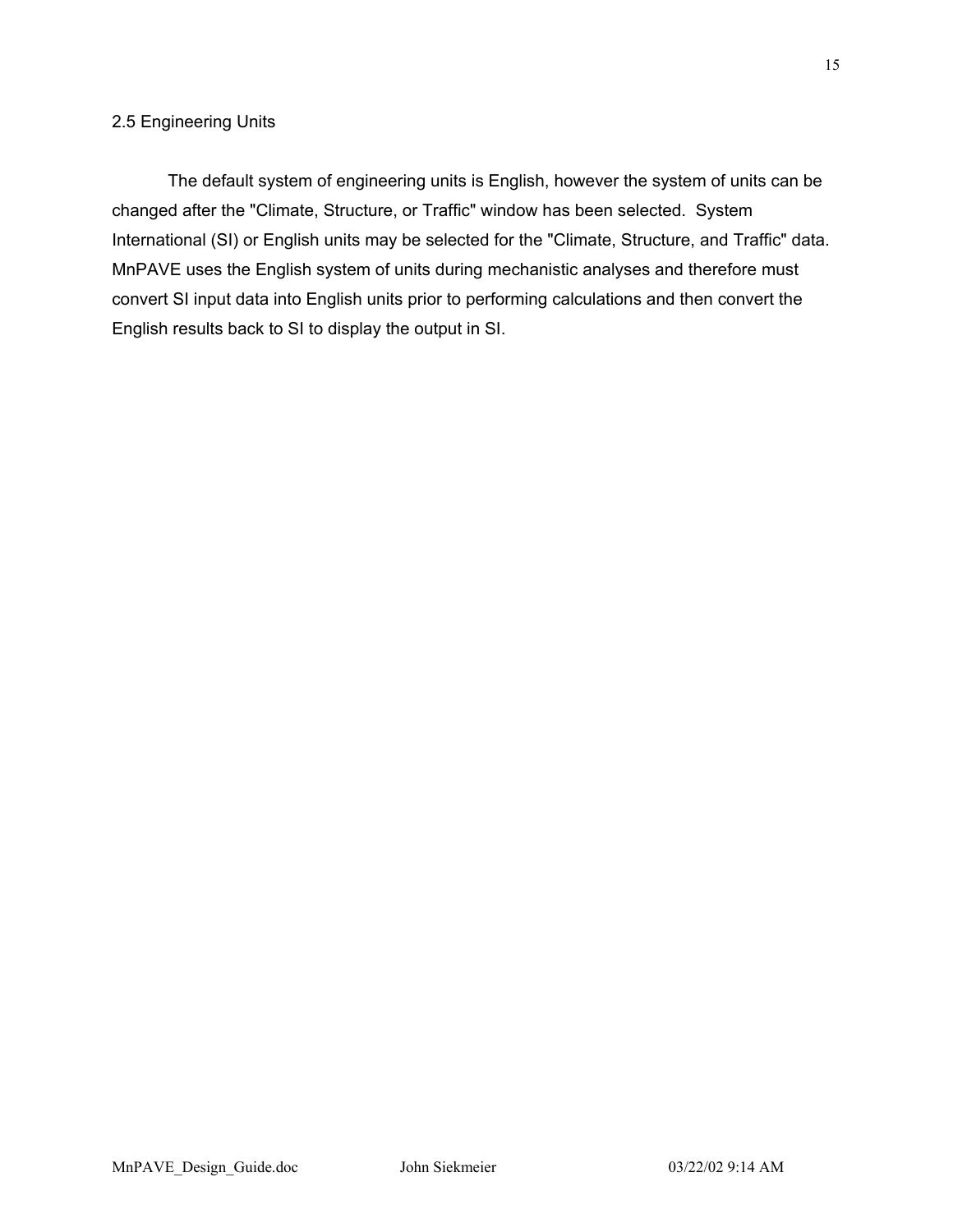#### **3.0 Climate Inputs**

#### 3.1 Seasonal Design

The material properties used in each design level are adjusted for seasonal changes in temperature and moisture. For example, the hot mix asphalt (HMA) modulus decreases in the summer when temperatures are higher and the modulus of the aggregate base decreases in the early spring due to near saturated conditions. Seasonally adjusted moduli are important because different failure modes are more prominent during particular periods of the year.

#### 3.1.1 Definition of Seasons

Pavement design should consider the major periods influencing pavement behavior. In Minnesota the year is usually divided into five seasons (Ovik, Birgisson, and Newcomb, 2000). These seasons are "Early Spring, Late Spring, Summer, Fall, and Winter." Early Spring is defined as the time when the aggregate base is thawed and nearly saturated, but the subgrade remains frozen. Late Spring is when the aggregate base has drained and regained partial strength, but the subgrade is thawed, near saturated, and weak. Summer is when the aggregate base is almost fully recovered, but the subgrade has only regained partial strength. By Fall, both the aggregate base and subgrade have fully recovered. Winter is the season when all pavement layers are frozen.

#### 3.1.2 Season Duration

The duration of each season is dependent on the geographic location of the project and the climate it experiences. Therefore each season has a variable duration and the only constraint is that the sum of the seasonal periods must equal one year (52 weeks or 365 days). The typical durations of Minnesota's seasons vary from north to south, but are generally about 2, 9, 14, 13, and 14 weeks for Early Spring, Late Spring, Summer, Fall, and Winter respectively. The criteria used to determine the duration were originally defined by the University of Minnesota (Ovik, Birgisson, and Newcomb, 2000). These criteria have subsequently been modified by Mn/DOT and will undergo additional modification as current Mn/DOT research, related to predicting frost depth and thaw depth from air temperatures, is implemented.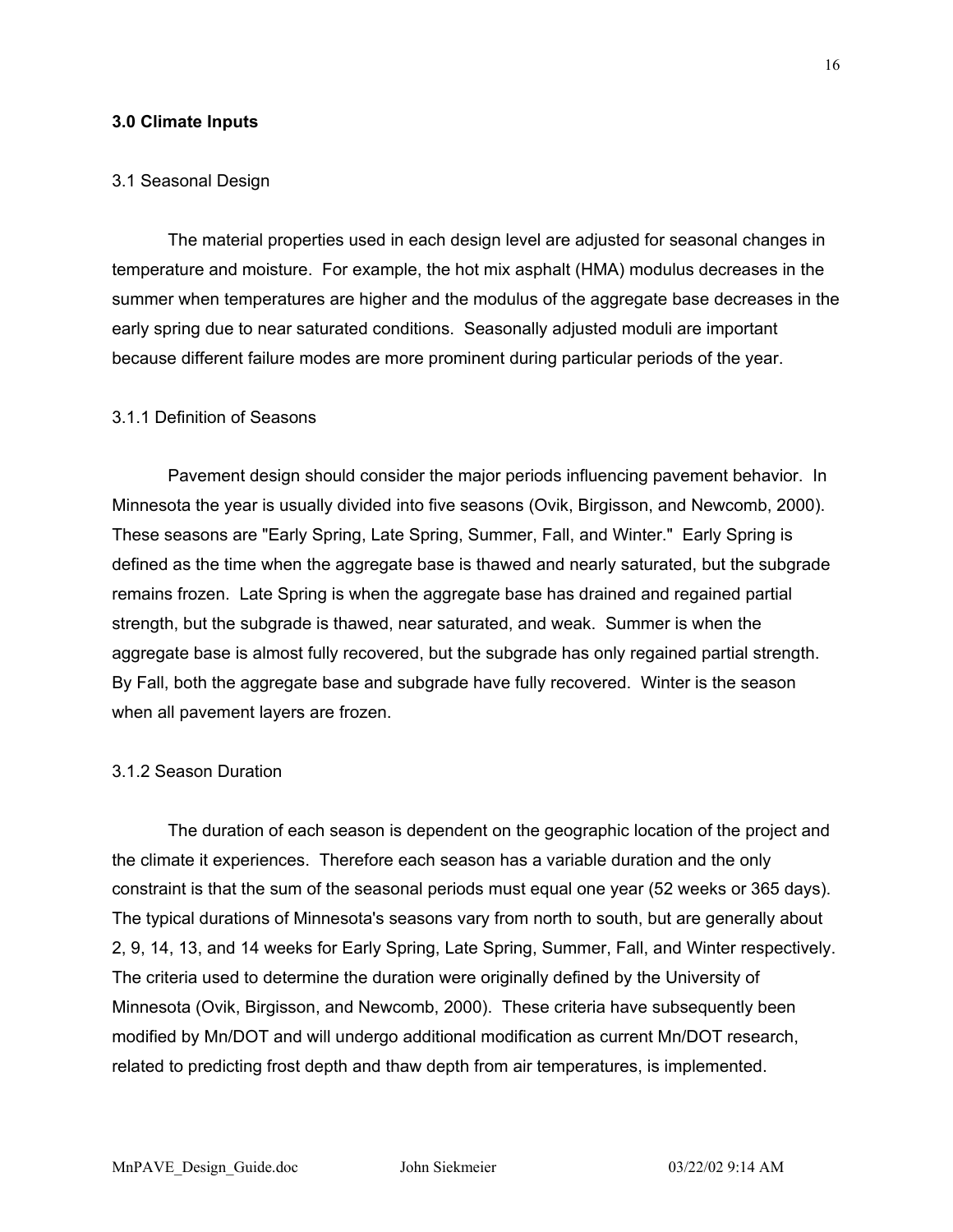#### 3.2 Design Level

Only the "Basic" design level is available when MnPAVE is operating in the Standard Mode. Recall that Standard Mode was selected during MnPAVE startup using View/Mode/Standard.

# 3.2.1 Basic

The Basic design level contains "Map" and "Details." The designer uses the Map window to select the project's geographic location in Minnesota by clicking on the approximate position. District, county, and geographic coordinates are provided to aid the designer in selecting the approximate location. It is not necessary to be extremely accurate because a 75 mile radius is used to determine which air temperature data is used to calculate the mean air temperature at the selected location. Generally between four and six weather stations will be included within this 75 mile radius. The air temperature data used by MnPAVE was collected from 47 weather stations located throughout Minnesota and neighboring states between 1971 and 2000.



Figure 3. Climate/Map Window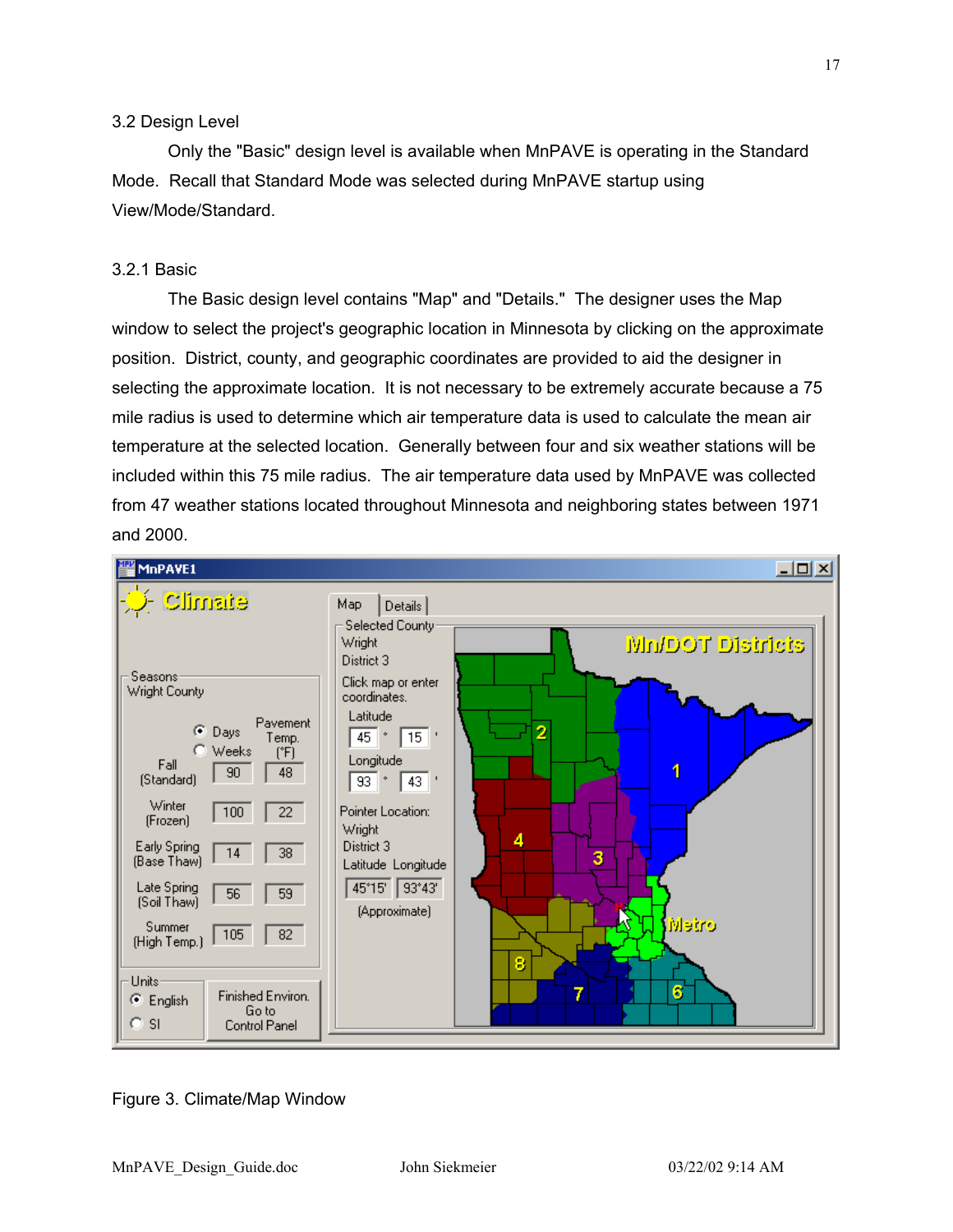The designer uses the Detail window to view the equation that predicts HMA temperature from air temperature; and also the thaw depth assumed during the early spring season.

The seasonal average daily HMA temperature at one-third the HMA thickness is estimated using the predictive equation that can be viewed by selecting the "View Temperature Equation" box (Ayres, 1997). The equation utilizes the seasonal average daily air temperature for the location selected and the HMA thickness entered by the designer in the "Structure" window.

The "Early Spring Thaw Depth" defines the thaw depth used to determine the moduli of the aggregate base, granular subbase, and engineered soil during the early spring season. Materials above this depth are assumed to be thawed and materials below are assumed to be frozen.

| Cell33Demo.mpv                                                                                     |                                                                                                                           | $\Box$ u $\times$ |
|----------------------------------------------------------------------------------------------------|---------------------------------------------------------------------------------------------------------------------------|-------------------|
| <b>Climate</b>                                                                                     | Details<br>Map                                                                                                            |                   |
|                                                                                                    | Duration-<br>Pavement Temperature:                                                                                        |                   |
| Seasons:<br>Wright County                                                                          |                                                                                                                           |                   |
| Pavement<br>$\bigcirc$ Days<br>Temp.<br>C Weeks<br>$(^{\circ}F)$<br>Fall<br>48<br>12<br>(Standard) | Air<br>Pavement<br>О.<br>Days<br>Temperature<br>Temperature<br><b>Weeks</b><br>$(^{\circ}F)$<br>$(^{\circ}F)$<br>48<br>41 |                   |
| Winter<br>15<br>22<br>(Frozen)                                                                     | 15<br>19<br>22                                                                                                            |                   |
| Early Spring<br>38<br>2<br>(Base Thaw)                                                             | 38<br>32<br>$2 -$                                                                                                         |                   |
| Late Spring<br>59<br>8<br>(Soil Thaw)                                                              | 50<br>8<br>59                                                                                                             |                   |
| Summer<br>15 <sub>15</sub><br>83<br>(High Temp.)                                                   | 83<br>70<br>15                                                                                                            |                   |
| Units<br>Finished Environ.<br>C English<br>Go to<br>$C$ SI<br>Control Panel                        | Total<br>52                                                                                                               |                   |

Figure 4. Climate/Details Window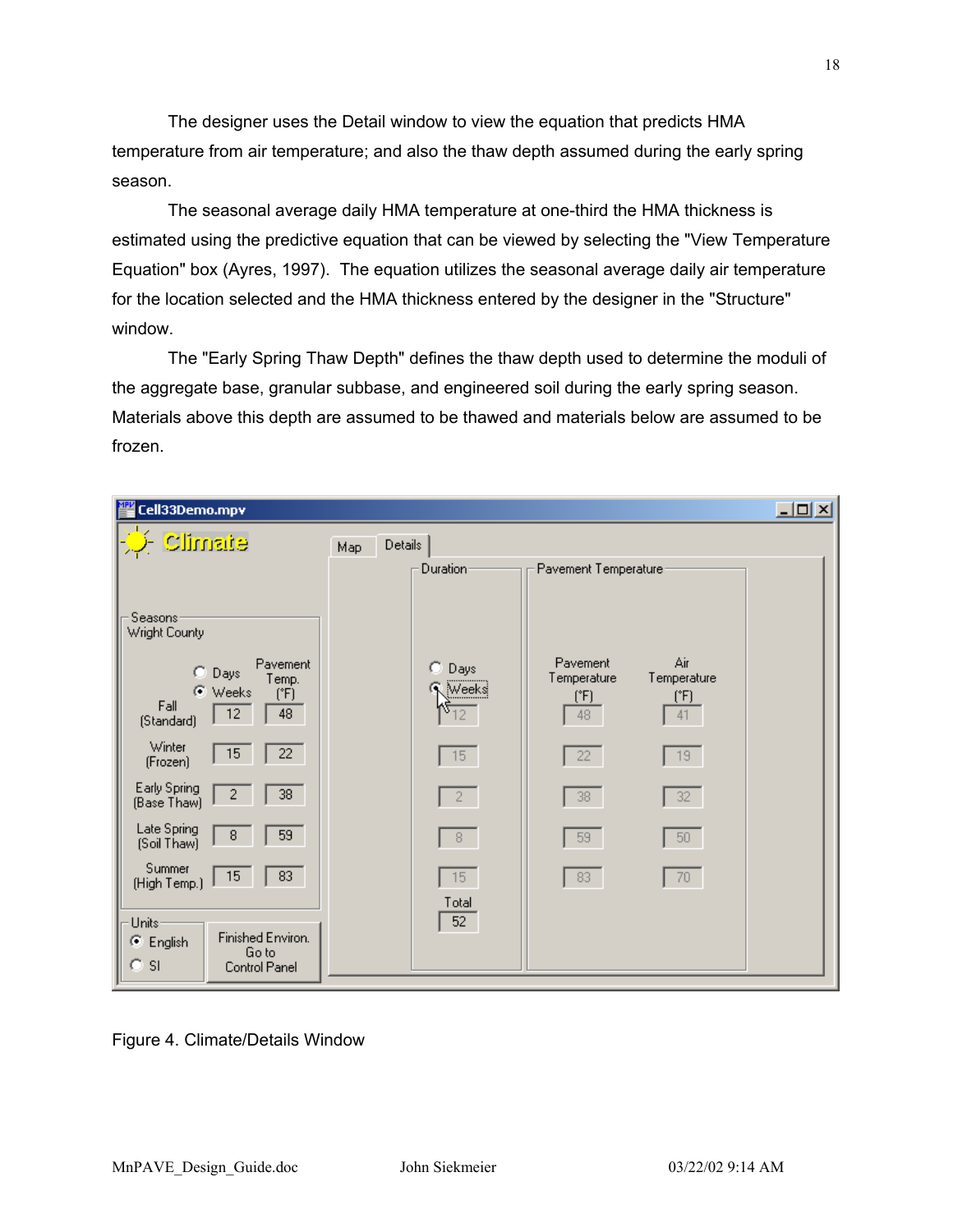#### **4.0 Structural Inputs**

The structural inputs required by MnPAVE's mechanistic model include the number of layers comprising the pavement system, the thickness of each layer, and the elastic properties of each layer. It is the elastic properties, not the material type or R-Value, that are the essential input parameters if the design is to have a high reliability. The "Basic, Intermediate, and Advanced" design levels simply allow the elastic properties to be entered into MnPAVE either directly (Advanced Level), or by correlations to other more commonly used material classifications, material index tests, and material strength tests (Basic and Intermediate Levels).

It is important to consider that an accurate solution requires accurate input data and that attempting to use only material classifications (Basic Level) can result in elastic property estimates that do not accurately reflect the actual elastic properties of the constructed pavement system. Therefore, it is recommended that only the "Intermediate" or "Advanced" design levels be used to provide the structural inputs required. It is anticipated that this approach will encourage greater understanding by the designer of mechanistic material properties as well as a greater appreciation for the implications of selecting good versus poor materials.

The aggregate base, granular subbase, and engineered soil are intended to be stiff enough to enhance HMA compaction during construction as well as provide long term support for the HMA. These materials are independently blended and placed in thin lifts to create homogeneous layers that provide uniform support to the HMA. The aggregate base and subbase must be stiff and strong enough to reduce the stress on the soil and support paving operations, yet be porous enough to provide adequate drainage and have low frost susceptibility. The MnPAVE design procedure does not include any drainage, frost susceptibility, or trafficability criteria. Recommendations regarding these critical design requirements are included in other publications (LRRB Best Practices for the Design and Construction of Low Volume Roads, 2002, Mn/DOT Geotechnical and Pavement Manual, 1994, Mn/DOT Grading and Base Manual, 1996, Mn/DOT Standard Specifications for Construction, 2000).

The mean and coefficient of variation (COV) of the material moduli and layer thicknesses are required to run a reliability analysis when using the Monte Carlo simulation method utilized by MnPAVE operating in the Research Mode. However, since the Standard Mode was selected during MnPAVE startup using View/Mode/Standard, then construction variability is assumed to be included in the design values input at the Basic, Intermediate, or Advanced levels.

The pavement life that will be calculated in the Output/Basic window is based on design moduli estimated from laboratory resilient moduli tests or correlations with other tests. These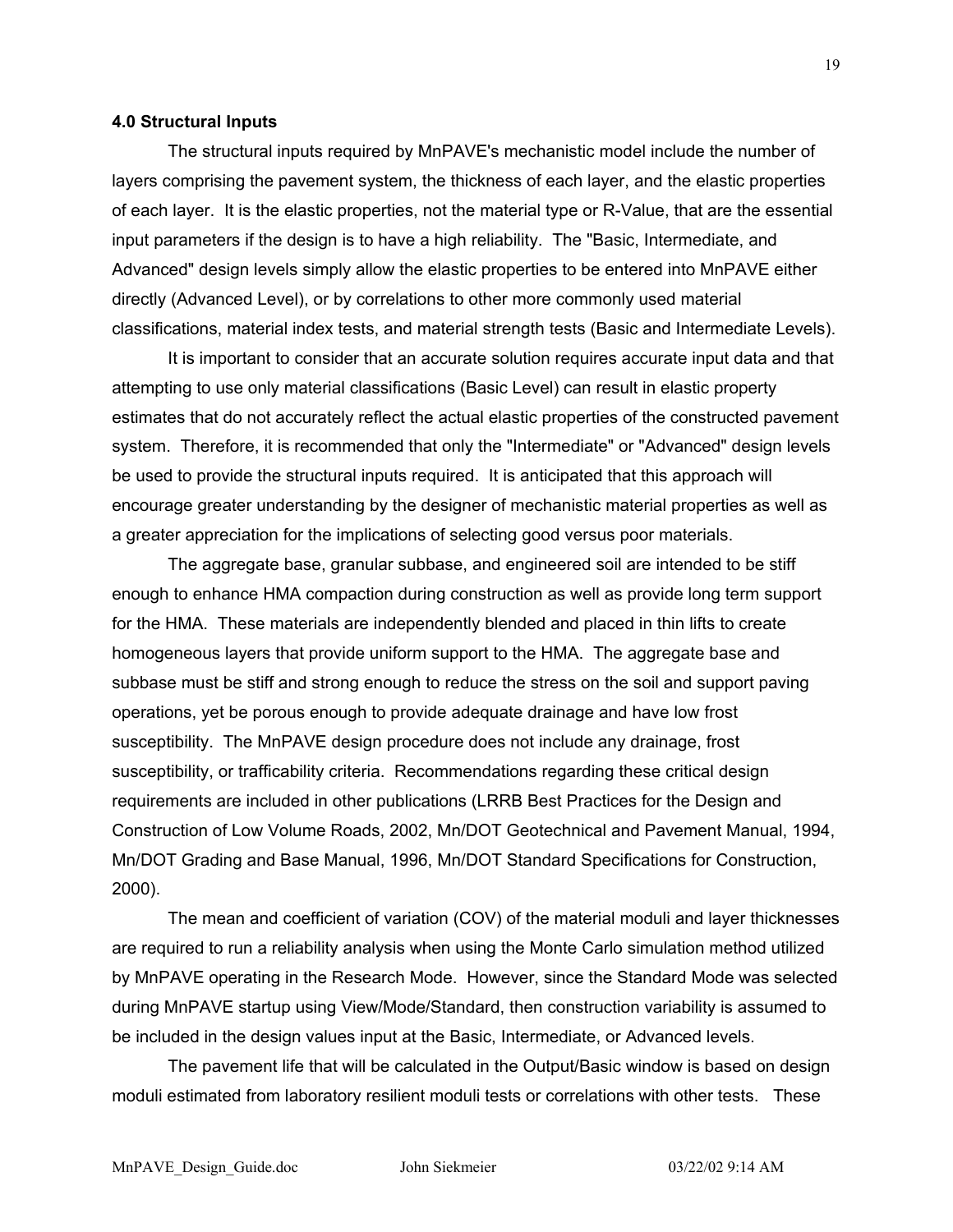design moduli are the mean value of the laboratory or in situ tests reduced by the COV of the tests. Construction variability is not included directly in the pavement life calculated in the Output/Basic window unless in situ performance related tests (DCP or PFWD) are used. Therefore no COVs are shown in the Structure/Advanced window because construction variability must be accounted for in the design values.

**There are several options for how the reliability analyses are done. MnPAVE Beta Version 5.1 does not yet have reliability fully implemented.**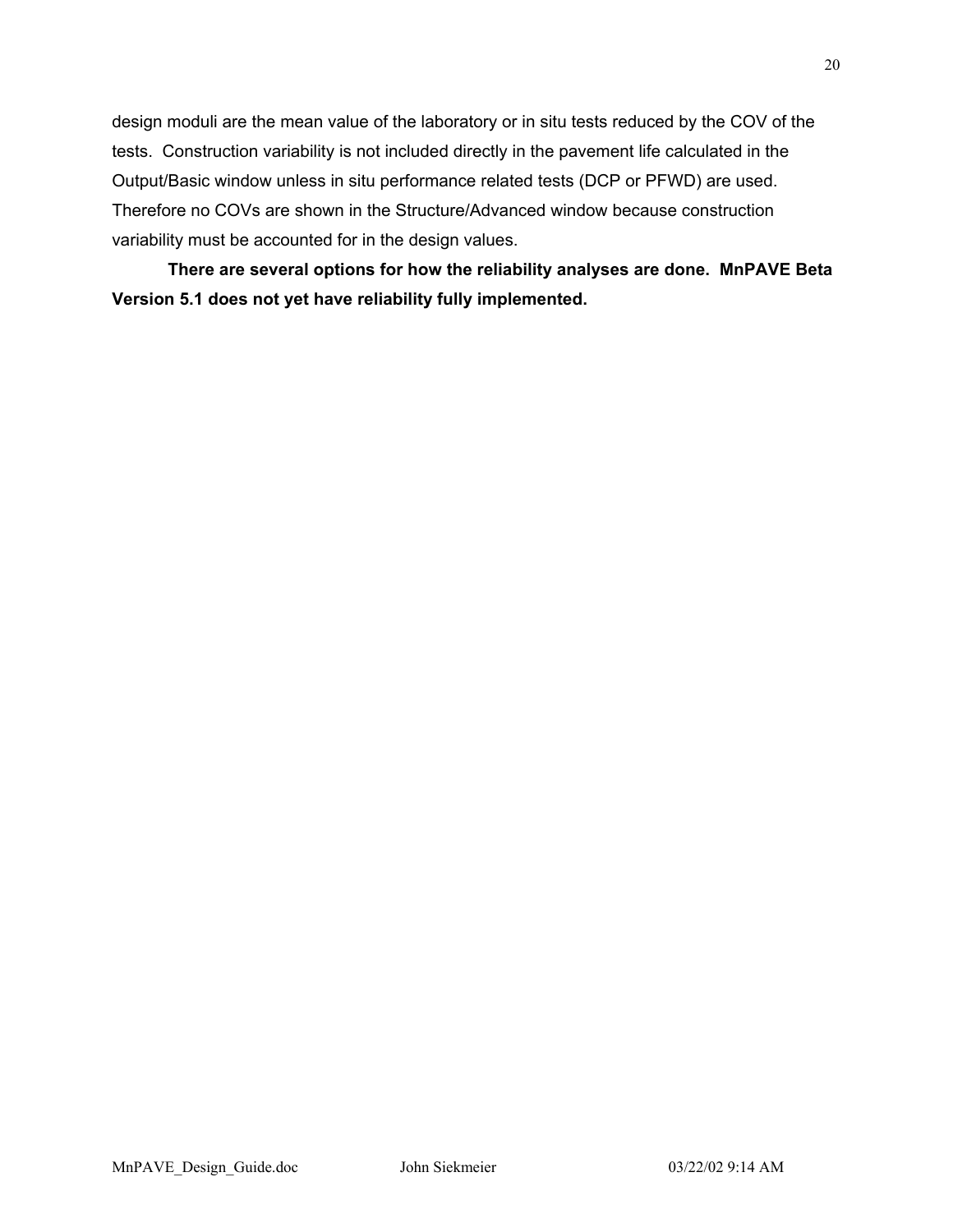### 4.1 Design Levels

# 4.1.1 Basic

| Cell33Demo.mpv                                                                                                | $\Box$                                                                                                                                                        |  |
|---------------------------------------------------------------------------------------------------------------|---------------------------------------------------------------------------------------------------------------------------------------------------------------|--|
| <b>Structure</b>                                                                                              | Basic<br>Intermediate   Advanced  <br>Default Structures                                                                                                      |  |
|                                                                                                               | <b>HMA</b><br>HMA <sub>1</sub><br><b>HMA</b><br>HMA <sub>2</sub><br>Agg. Base<br>$\circ$<br>O<br>о<br>Agg. Base<br>Eng. Soil<br>Eng. Soil<br>Eng. Soil        |  |
| Edit Structure                                                                                                | <b>HMA</b><br><b>HMA</b><br><b>User</b><br>Agg. Base<br>Agg. Base<br>$\circ$<br>G<br>O<br>Defined<br>Agg. Subbase<br>Eng. Soil<br>Eng. Soil<br><b>Bedrock</b> |  |
| Thickness<br>Material<br>Layers<br>(in.)<br> HMA <br>÷<br>O<br>4<br>족<br>O<br>12<br>AggBase<br>$\overline{2}$ | Material Type-<br>Material Subtype:<br>PG 58-28<br>Select<br>Hot-Mix Asphalt<br>Select<br>Mn/DOT Class 6<br>Aggregate Base                                    |  |
| ø<br>infinite<br>3<br>EngSoil<br>o<br>4<br>O<br>5                                                             | Clay Loam<br>Class 7<br>Engineered Soil<br>Class <sub>6</sub><br>Class&                                                                                       |  |
| Design Mode:   Basic<br>Units-<br><b>Finished Structure</b><br>C English<br>Go to<br>$C$ SI<br>Control Panel  |                                                                                                                                                               |  |

#### Figure 5. Structure/Basic Window

#### 4.1.1.1 Layer Structure

Select a layer structure from the "Default Structures" provided. It is easy to modify these options, so it is sufficient to select a layer structure that is merely similar to the desired layer structure. The number of layers and their material types will automatically be copied to the "Edit Structure" section of the window. At this point the number of layers and their material type can be modified. Note that MnPAVE is limited to analyzing pavement structures containing 2 to 5 layers. There are several pull-down menus that allow the designer to easily select the material type and material subtype of each layer. Mn/DOT, AASHTO, and Unified soil classification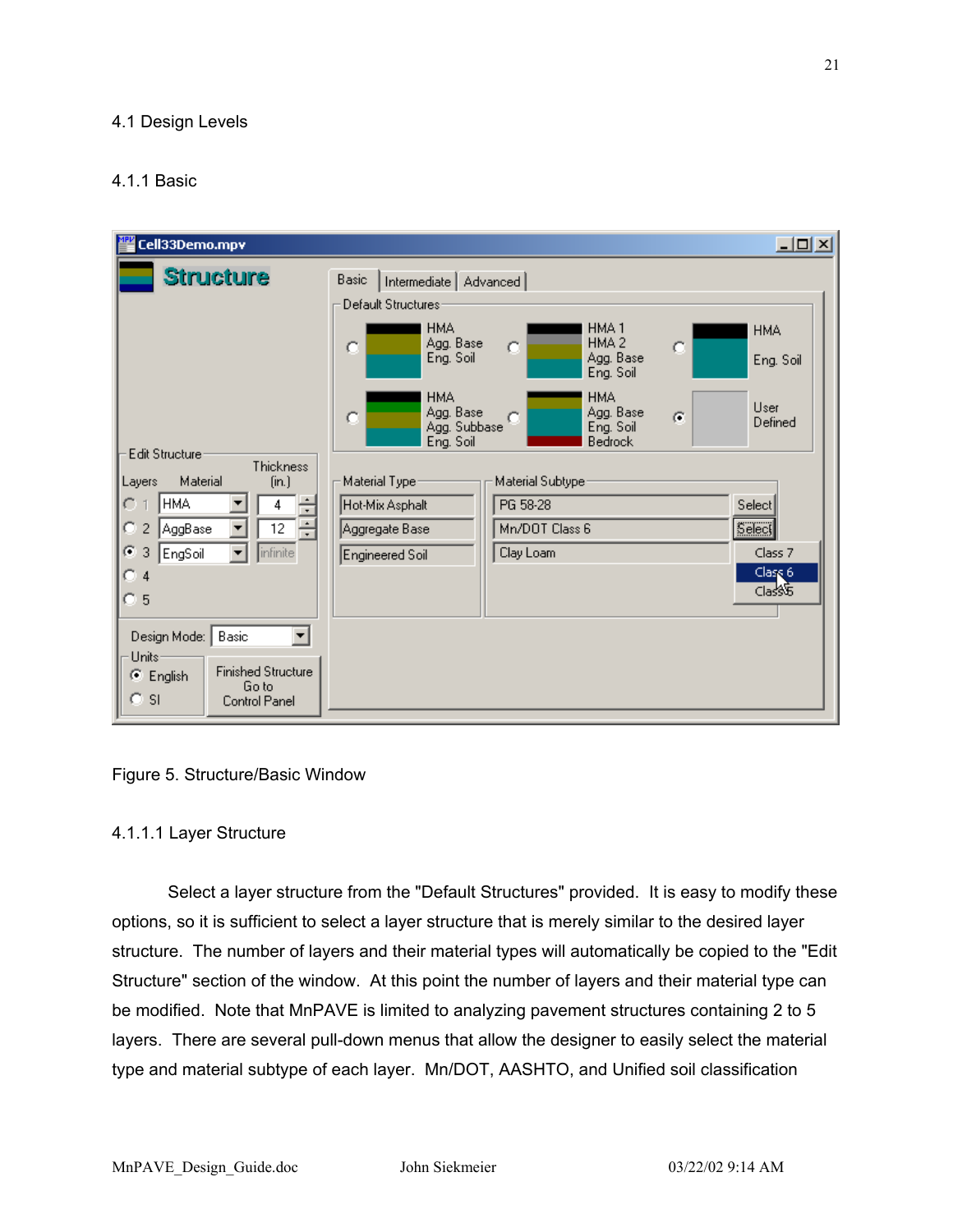systems are provided. The appendix contains the Design Moduli Table and Notes that generally explain how the seasonal design moduli are estimated from this classification data.

Layer 1 (the top layer) can be constructed of either "HMA" or "Other". The HMA can be subdivided in up to three lifts with different binder types and aggregate gradations by selecting the "Select" button from the Material Subtype section of the window. The HMA moduli are estimated from HMA temperature and mixture properties using the equation that can be viewed by selecting the "Advanced" button from the "HMA Mix Properties" window (Ayres, 1997 and NCHRP 1-37A, 1999). **MnPAVE Beta 5.1 operating in Standard Mode does not distinguish between different PG binders although there are nine binder types available.** This means that MnPAVE will give the same design no matter what binder type is selected. This is because the majority of existing Minnesota pavements were constructed using AC120/150, which compares to a PG58-28. Currently, there are not enough performance data available on the pavements constructed with other binder types and therefore the performance predicted by MnPAVE is based on pavements constructed with PG58-28.

Generally, the "Other" option should not be selected when MnPAVE is operating in Standard Mode. The "Other" option is included to allow the designer to use materials that have moduli values outside the range allowed by MnPAVE. The "Other" option is used when MnPAVE is operating in Research Mode to view specific responses. Fatigue damage is not calculated if "Other" has been selected.

 As the lower layers of the structure are selected, there are more potential material types. These include "Aggregate Base, Subbase, Engineered Soil (EngSoil), Undisturbed Soil (UndSoil), and Other."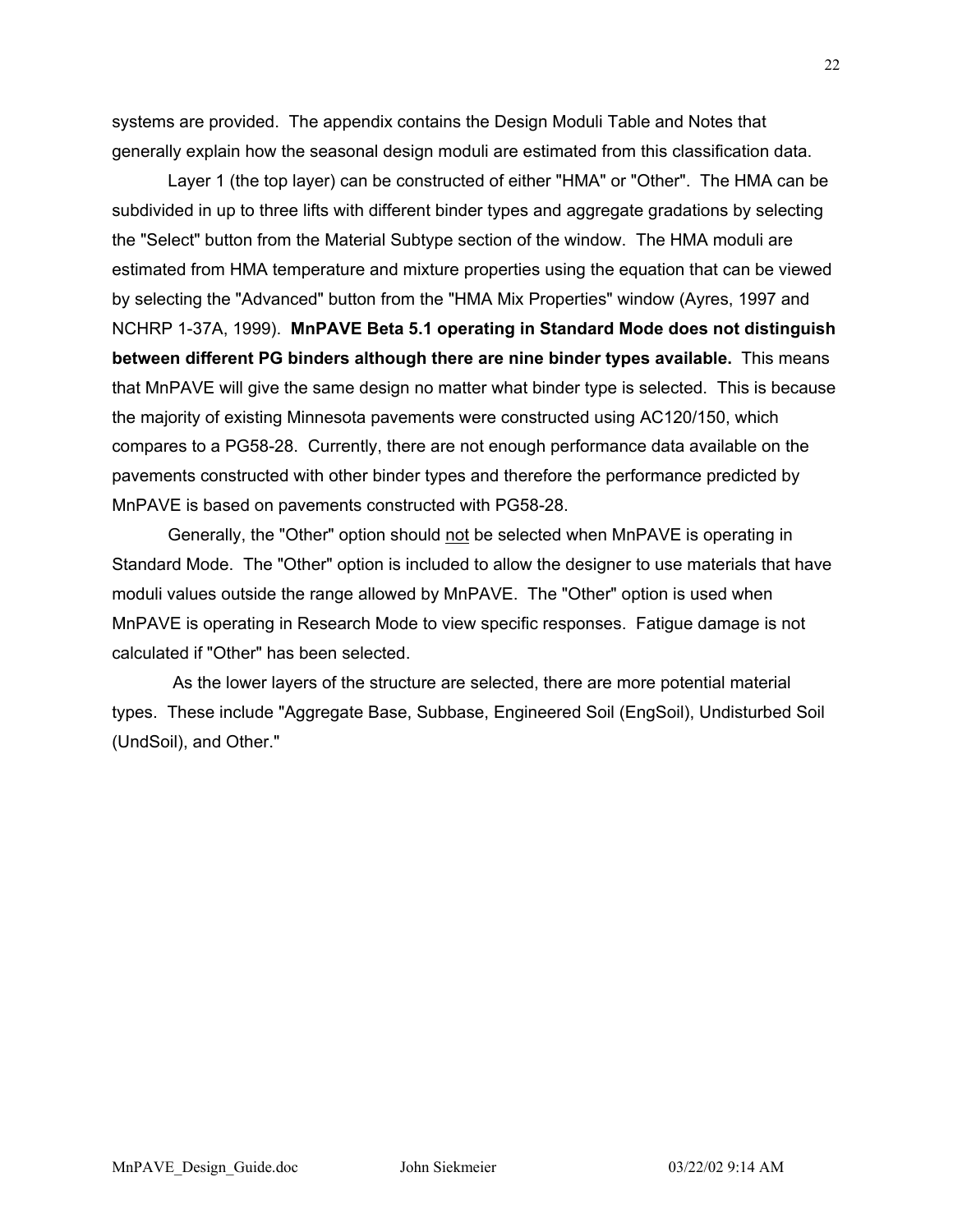| Cell33Demo.mpv                                                                                                                                                                                                                                                                                | $\Box$                                                                                                                                                                                                                                                                                                                                                                                                                                                                                                                |
|-----------------------------------------------------------------------------------------------------------------------------------------------------------------------------------------------------------------------------------------------------------------------------------------------|-----------------------------------------------------------------------------------------------------------------------------------------------------------------------------------------------------------------------------------------------------------------------------------------------------------------------------------------------------------------------------------------------------------------------------------------------------------------------------------------------------------------------|
| <b>Structure</b>                                                                                                                                                                                                                                                                              | <b>Basic</b><br>Intermediate   Advanced  <br>Default Structures-                                                                                                                                                                                                                                                                                                                                                                                                                                                      |
| <b>HMA Mix Properties</b>                                                                                                                                                                                                                                                                     | $\vert x \vert$                                                                                                                                                                                                                                                                                                                                                                                                                                                                                                       |
| HMA Mix Properties-<br>Layer $ 1 $<br><b>HMA</b><br>Binder<br>Eα<br>Type<br>Grade<br>G.<br>Lay<br>$\blacklozenge$<br>PG58-28<br>о<br>$\overline{c}$<br>3<br>G<br>ТO<br>5<br>Design Mode:<br>Basic<br>Units-<br>Finished Sacrocare<br>c<br>English<br>Go to<br>о<br><b>SI</b><br>Control Panel | <b>OK</b><br>Note: Multiple lifts cannot<br>60<br>Expected traffic speed (mph)<br>be selected if there are<br>multiple HMA layers.<br>Binder<br>Lift<br>content<br>Percent Passing<br>Mn/DOT Design<br>Thickness (% by wt.<br>3/4 in. 3/8 in. No. 4 No. 200<br>Specification<br>of mix)<br>(in.)<br>5<br>84.5<br>66.7<br>5.2<br>4<br>User Defined 1<br>100<br>Advanced<br>R<br><sup>W</sup> PG 58 - 28<br>PG 58 - 34<br>PG 58 - 40<br>PG 64 - 22<br>PG 64 - 28<br>PG 64 - 34<br>PG 70 - 28<br>$AC-20$<br>120/150 Pen. |

#### Figure 6. Structure/HMA Window

The "Engineered Soil" is located directly below the aggregate base or subbase and is expected to have relatively well known properties. During the construction process, this soil is excavated, blended, shaped, and compacted in uniform layers to make its properties more uniform and reliable. Some additives may be incorporated into the engineered soil during construction to make its properties even more desirable. Engineered soils become an integral part of the structural system that supports the HMA. The thickness of the overlying layers is based on the expectation that the engineered soil has truly been constructed as intended and therefore has achieved the uniformity, stiffness, and strength properties used during design.

The "Undisturbed Soil" is the in-place soil that existed along the road's alignment prior to construction. This undisturbed soil will not be excavated and not compacted during construction. A resistance factor of 0.5 is applied to the engineered soil moduli estimates when these estimates are used for undisturbed soils. For example, if the summer design modulus for an engineered (compacted) clay loam is 40 MPa (6000 psi), then the modulus of that same clay loam in an undisturbed (not compacted) condition is assumed to be 20 MPa (3000 psi).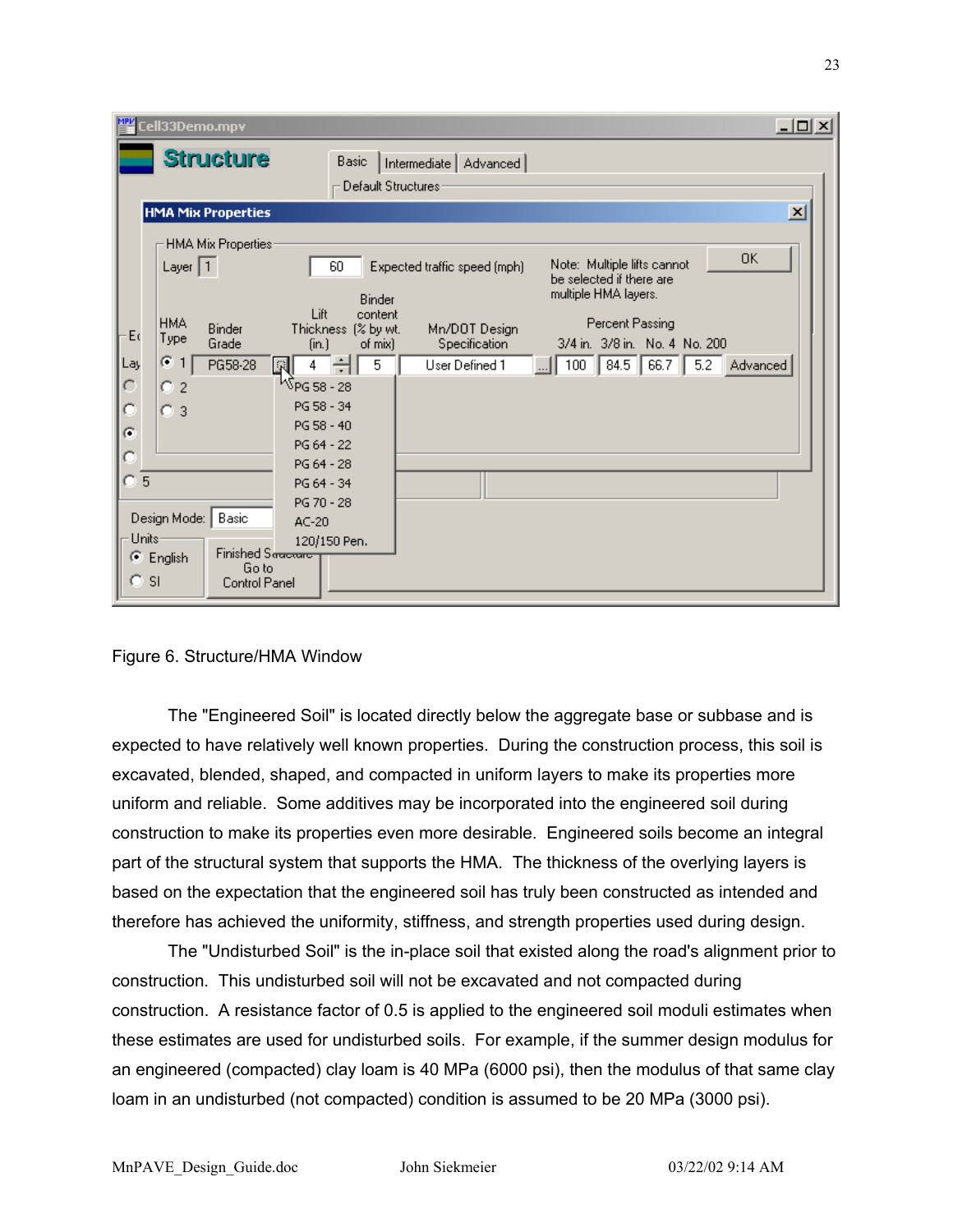The "Other" layer option allows bedrock or soil below the groundwater table to be included in the analysis if either is within about 2 m (6 ft) of the surface. It is recommended that a constant modulus of 350 MPa (50,000 psi) be used for both bedrock and soil below the groundwater table because both materials behave very rigidly in response to dynamic traffic loads. Poisson's ratio is estimated to be 0.15 for bedrock and 0.5 for soil below the groundwater table. The bottom layer of every pavement structure is considered semi-infinite.

#### 4.1.1.2 Layer Thickness

After the basic structure has been defined, a trial thickness for each layer is entered into the boxes next to the "Material". The thickness of each layer has a major affect on the composite behavior of the entire pavement structure and should be chosen to minimize the cost while providing sufficient structural support. It is important to remember that the constructed thickness of some layers may not be constant along the entire project length due to subgrade correction depth and other factors. These factors should be carefully considered before arriving at a particular thickness value.

The thicknesses used by MnPAVE for mechanistic calculations are the design thicknesses entered by the designer. There is no reduction for construction variability. MnPAVE can function with any thickness value between 1 and 25,375 mm (999 in). However the layered elastic analysis is not effected significantly by materials at depths greater than about 3 m (10 ft). MnPAVE allows the layer thicknesses to be changed from the Output window for more rapid comparison of alternate designs. Layer thicknesses can also be varied automatically using the "Batch Mode" option selected in the Output window.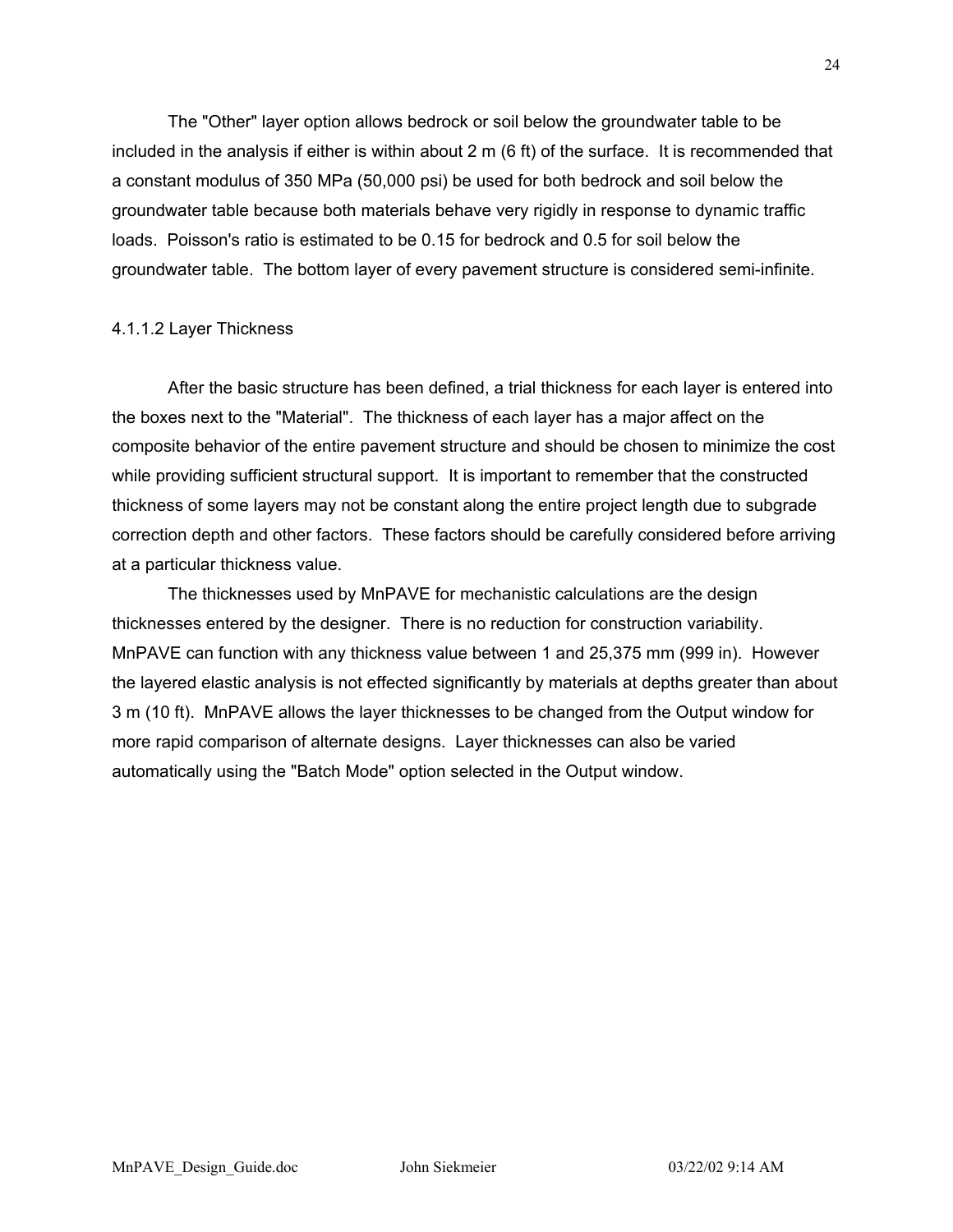### 4.1.2 Intermediate

| Cell33Demo.mpv                                                                                                                                                                   | $\Box$ olxi                                                                                                                                                                                                                                                                                                                                                                                                   |  |
|----------------------------------------------------------------------------------------------------------------------------------------------------------------------------------|---------------------------------------------------------------------------------------------------------------------------------------------------------------------------------------------------------------------------------------------------------------------------------------------------------------------------------------------------------------------------------------------------------------|--|
| <b>Structure</b>                                                                                                                                                                 | Intermediate<br>Basic<br>Advanced                                                                                                                                                                                                                                                                                                                                                                             |  |
| <b>Edit Structure</b><br>Thickness<br>Material<br>$[$ in. $]$<br>Layers<br>HMA.<br>C.<br>4<br>12<br>o<br>$\overline{2}$<br>AggBase<br>G.<br>infinite<br>3<br>EngSoil<br>4<br>ි 5 | Under<br>Construction<br>Check box to enter test data.<br>Uncheck to use Basic defaults.<br>HMA Modulus<br>Soil Test Type:<br>Other<br>Agg. Test Type:<br>C Modulus, psi<br>C Modulus, psi<br>All others require<br>C R-Value<br><b>KR-Value</b><br>Modulus, psi<br>Edit HMA Properties<br>ODCP,mm/blow<br>DCP,mm/blow<br>n<br>$C$ CBR<br>o<br><b>CBR</b><br>PG 58-28<br>Select<br>25000<br>M<br>⊽<br>12<br>╔ |  |
| Intermediate<br>Design Mode:<br><b>Units</b>                                                                                                                                     | Soil<br>Agg. Base<br>Moisture Condition<br>Moisture Condition<br><b>Optimum</b><br>G.<br>⊙ Optimum                                                                                                                                                                                                                                                                                                            |  |
| <b>Finished Structure</b><br>G.<br>English<br>Go to<br>о<br><b>SI</b><br><b>Control Panel</b>                                                                                    | $\degree$ Wet<br>C Wet<br>Optimum = Fall conditions, Wet = Late Spring conditions                                                                                                                                                                                                                                                                                                                             |  |

# Figure 7. Structure/Intermediate Window

# 4.1.2.1 Layer Structure

The structure is entered in the "Edit Structure" section of the window. The number of layers is selected followed by the "Material" and "Thickness."

# 4.1.2.2 Mechanical Properties

At the intermediate design level, a single "design" modulus for each unbound material is used to estimate the seasonal moduli used by MnPAVE. The seasonal adjustments are based on seasonal moisture contents and soil type, which are explained further in "Design Moduli Table and Notes" found in the appendix. The seasonal "Modulus Values" and "Seasonal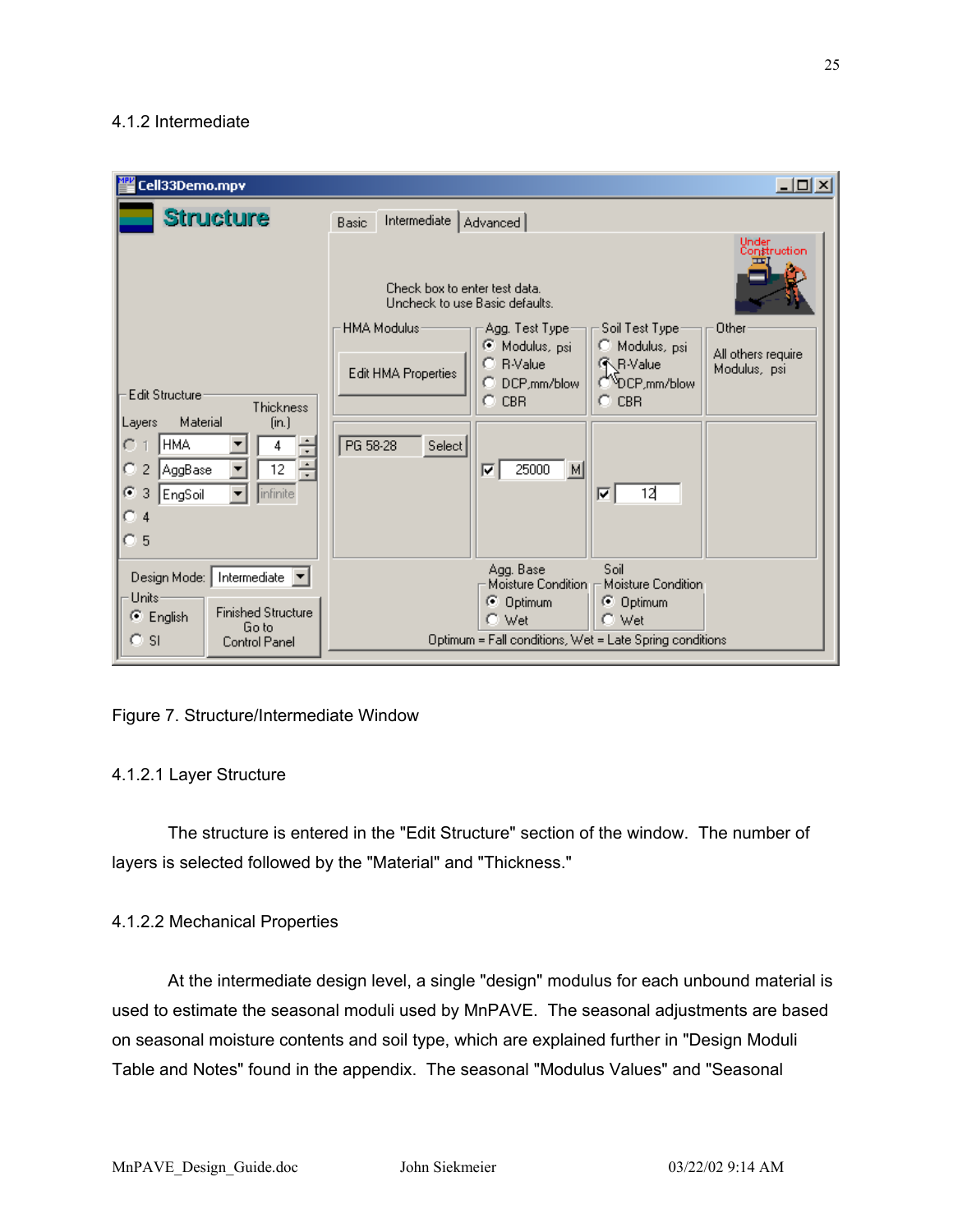Modulus Multipliers" can by viewed by going to the "Structure/Advanced" window. The HMA moduli are estimated from air temperatures using the Witczak equations referenced earlier.

The design modulus from laboratory resilient modulus (Lab Mr) tests performed on each unbound material can either be entered directly or the design modulus can be estimated using correlations to other mechanical property tests. Design moduli can be estimated from the R-Value or dynamic cone penetrometer (DCP). The designer selects the mechanistic test from the "Test Type" section of the window. The test type options include "Lab Mr, R-Value, and DCP."

The values entered here are used for design and therefore should consider variability. There is a mean and coefficient of variation for the laboratory results from Lab Mr and R-Value tests. If in situ DCP tests are used, then the mean and coefficient of variation for the in situ tests must be estimated. The design value entered here is the mean adjusted by the coefficient of variation. This is consistent with Mn/DOT's R-Value design procedure and its treatment of laboratory R-Value data. As a general rule of thumb it is recommended that, if the coefficient of variation exceeds 25 percent (for example the Lab Mr measured at the same stress), then additional tests should be performed (NCHRP 1-37A, 1999).

The design modulus is moisture dependent and therefore the "Moisture Condition" must be specified. Two moisture conditions are available, standard Proctor "Optimum" or "Wet." If the aggregate base and engineered soil are placed during construction at a moisture content near standard Proctor optimum moisture, then the designer should select the "Optimum" moisture condition so that the mechanical properties used for design can be verified during construction. The "Wet" moisture condition would be expected for the aggregate base in early spring and the soil in late spring. The adjustments for moisture condition are included in resistance factors that are explained further in the appendix "Design Moduli Table and Notes." **Currently only the "Optimum" condition may be selected since the available data are confined to moisture contents near standard Proctor optimum moisture. Research proposed by Mn/DOT at the University of Minnesota is intended to better define the effect of moisture on modulus.**

#### 4.1.2.2.1 Design Based on Laboratory Tests

If the designer chooses to characterize the unbound materials using laboratory resilient modulus or R-Value, then these tests are completed prior to design and the designer knows the mean and standard deviation. Therefore the pavement design is completed using the mean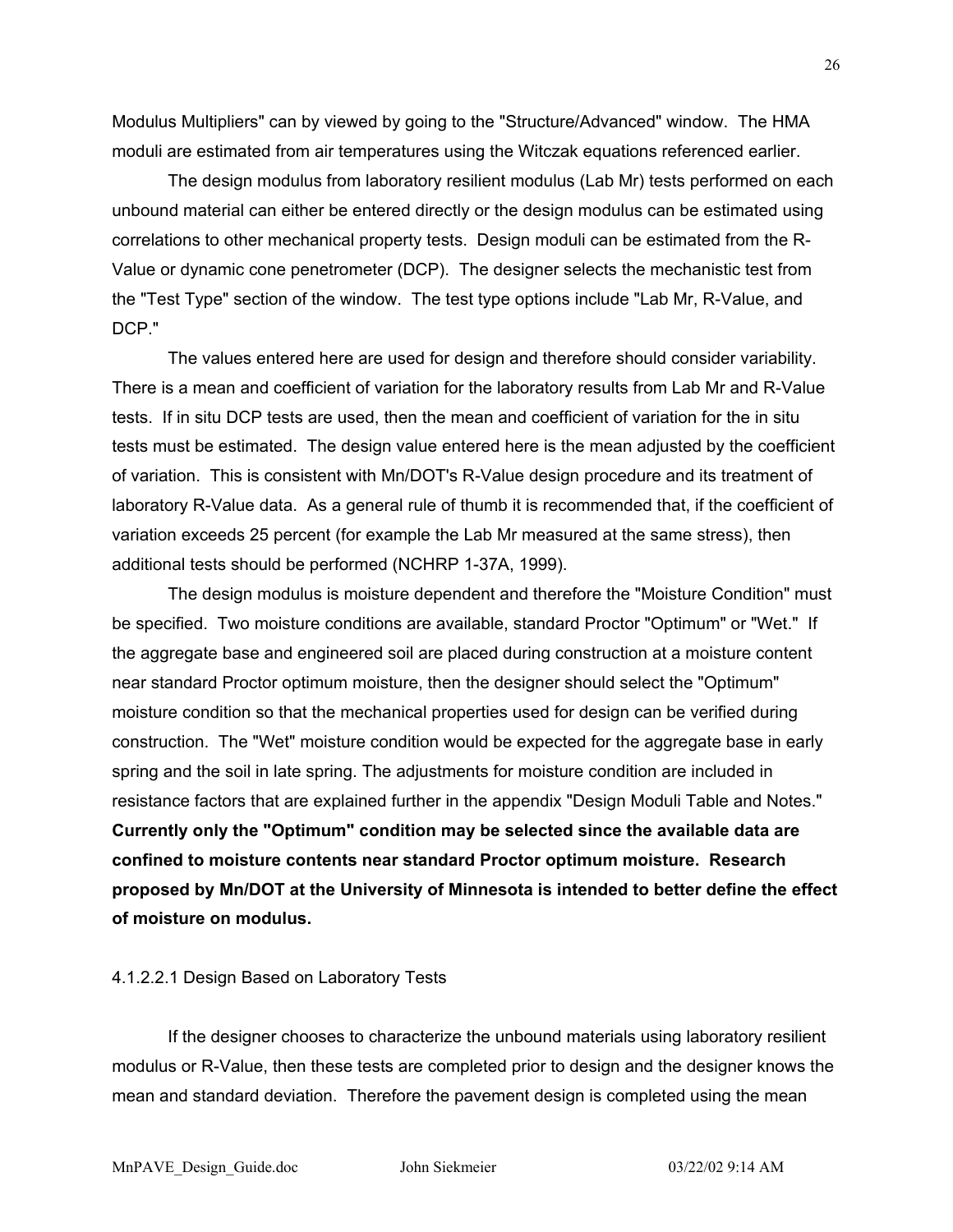minus one standard deviation of the laboratory results. However, these laboratory tests are performed on samples that may not accurately represent the actual materials at the time of construction because of variations in both the materials encountered during construction and how these materials are blended during construction.

Mn/DOT design procedures have always recommended that the R-Value used for design be verified during construction. This requires careful observation and judgement of the materials placed during construction and possibly requires that additional R-Value tests be performed on samples collected during construction to verify that the mean and standard deviation of the constructed embankment are consistent with the values used for design.

Mn/DOT's R-Value design procedure uses the mean R-Value minus one standard deviation as the "design" R-Value. A reduction of only one standard deviation from the mean was judged to be adequate because it was assumed that the materials in the constructed embankment would have the same mean and standard deviation as the laboratory tests. If the R-Value or resilient modulus is not verified by additional testing at the time of construction or judged to be accurate by qualified inspectors at the time of construction, then the pavement design is at risk of premature failure or may be over-designed and waste resources.

#### 4.1.2.2.2 Design Based on In Situ Tests

If the designer chooses to characterize the unbound materials using an in situ test, such as the DCP, then the mean and coefficient of variation of the in situ DCP tests are not known during the design process. This is not unlike the situation described above where the actual materials used in the constructed embankment are not well known during design. However, when the design is based on in situ tests, these in situ test results can be specified in the contract documents and verified by quality control testing in the field during construction (Frost, Fleming, and Rogers, 2001; McKane, 2000; Nazarian, Yuan, and Arellano, 2002; Siekmeier, Young, and Beberg, 1999; Siekmeier, Burnham, and Beberg, 1998).

Since no tests are available at the time of design, the designer needs to estimate appropriate DCP values based on material type, other tests, and engineering judgement. References available to the designer include the Minnesota Subgrade Atlas (Barnes, 1995) and the Soil Conservation Service maps. The pavement is designed based on the anticipated DCP test results and the contract documents require that the DCP mean and coefficient of variation **be achieved at an appropriate moisture condition**. The contract documents do not necessarily require specific materials or procedures. Rather, the contract documents require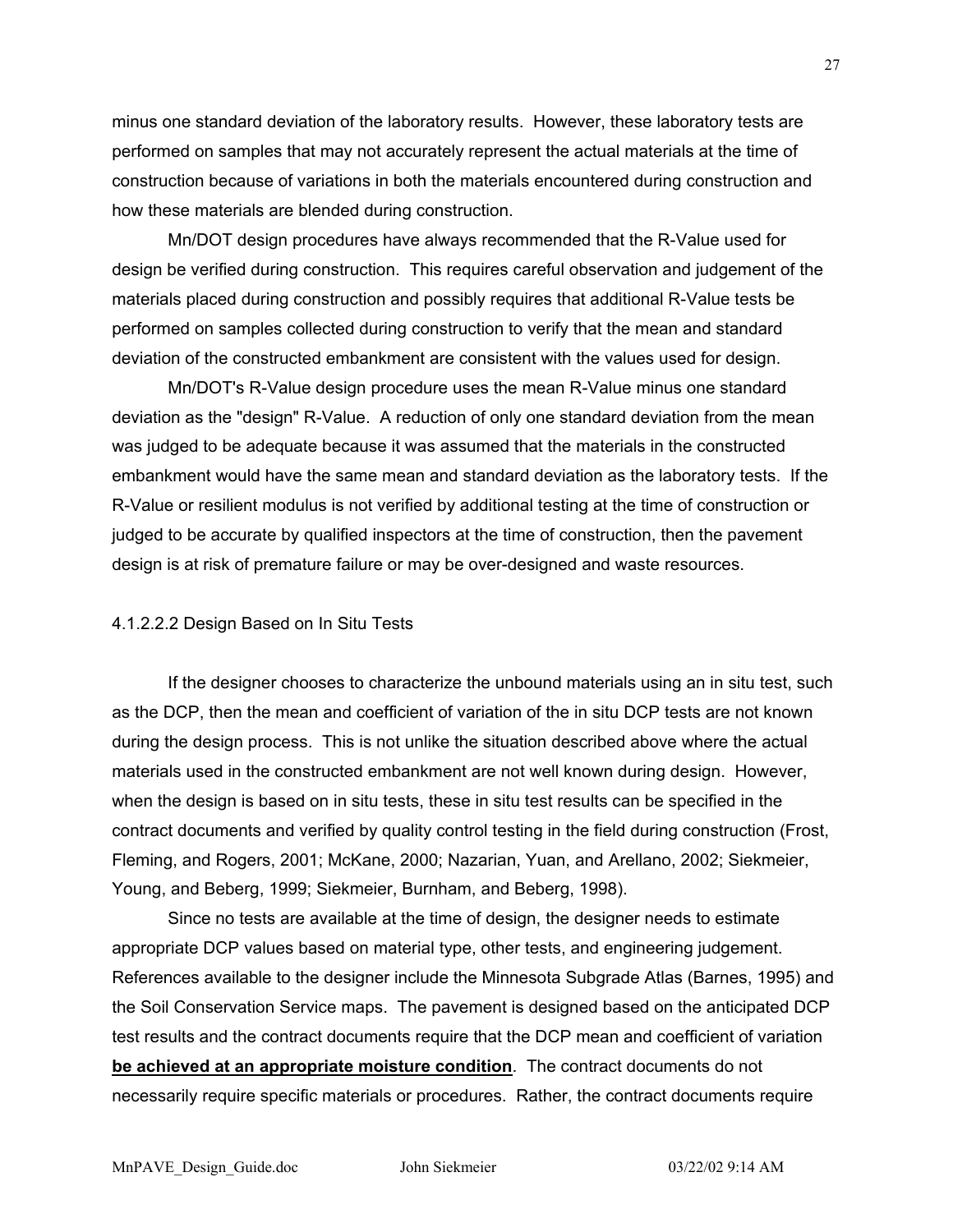specified mechanical properties **at defined moisture contents**. The drainage and frost susceptibility criteria must still be addressed and eventually these criteria would also be quantified during construction using an in situ test such as the permeameter (drainage) or percometer (dielectric measurement, moisture and frost susceptibility).

### 4.1.3 Advanced

The advanced design window has two major functions. First, it is used to display the pavement structure and seasonal moduli that result from the data entered at the basic or intermediate design level. Second, the advanced design window allows the designer to enter the moduli for every material and season individually. This second function allows the designer complete flexibility in selecting moduli values that can not be estimated by MnPAVE.

For example, if flyash were added to an engineered soil, then the default seasonal factors used to estimate seasonal moduli for soils may not apply to soil-flyash mixtures. Therefore the designer would need to enter the seasonal moduli for the soil-flyash mixture directly. Seasonal FWD testing or other in situ testing could be used as guidance. Previously constructed projects should be considered for testing and a database created by the Mn/DOT districts.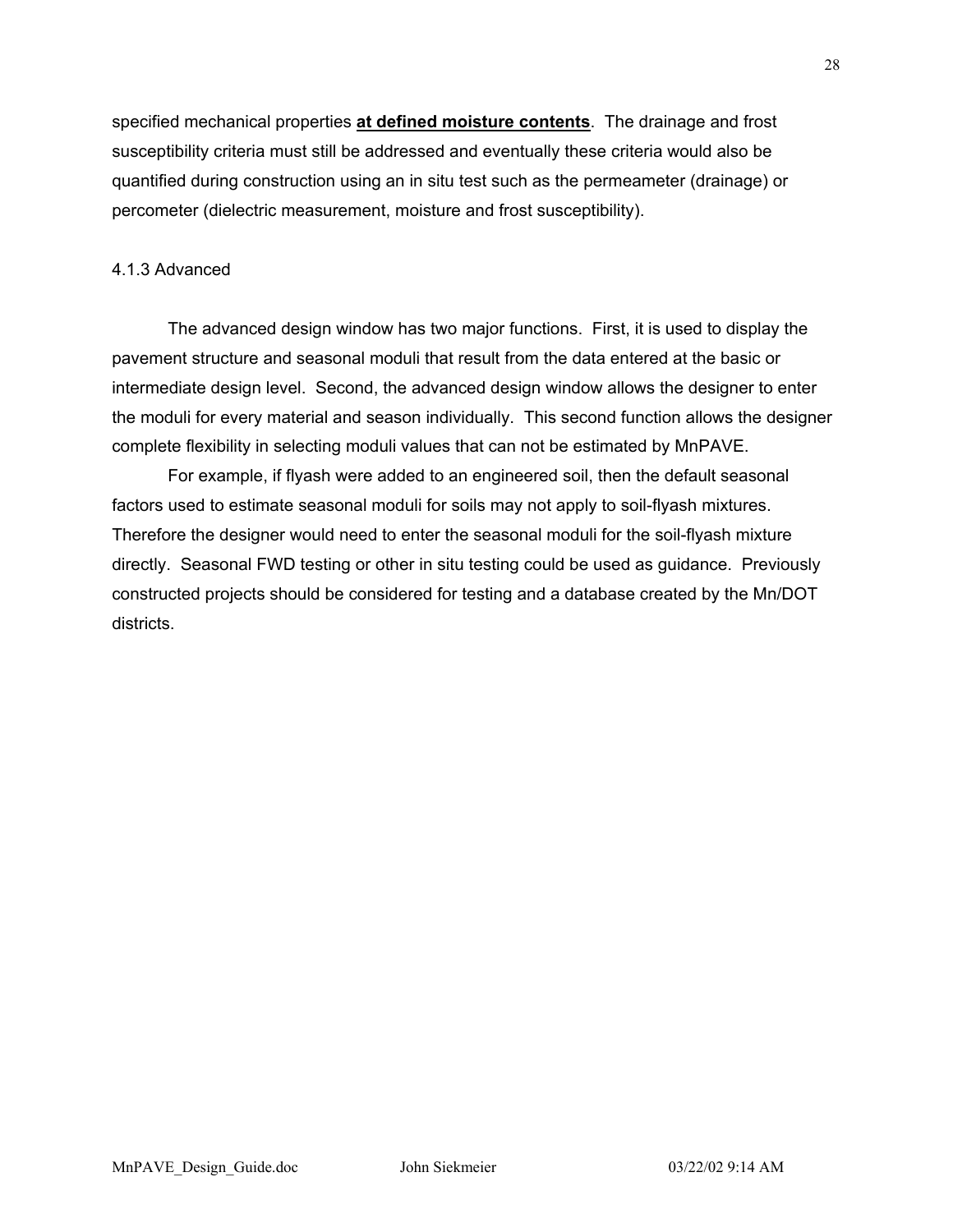| Cell33Demo.mpv                                                                                                                                                                                                                                                                                                                                                |                                                                                                                                                                                                                                                                                                      | 그미지                                                               |
|---------------------------------------------------------------------------------------------------------------------------------------------------------------------------------------------------------------------------------------------------------------------------------------------------------------------------------------------------------------|------------------------------------------------------------------------------------------------------------------------------------------------------------------------------------------------------------------------------------------------------------------------------------------------------|-------------------------------------------------------------------|
| <b>Structure</b>                                                                                                                                                                                                                                                                                                                                              | Advanced<br>Intermediate<br>Basic<br>Design Moder<br>Use values from Basic Design Level<br>ю<br>G<br>Use values from Intermediate Design Level<br>Advanced mode (enter values now)<br>o<br>Parameter Shown Below:<br>Modulus Values, psi<br>с<br>( Poisson's Ratio<br>MSSeasonal Modulus Multipliers | Aggregate test condition: Optimal<br>Soil test condition: Optimal |
| <b>Edit Structure</b><br>Thickness<br>Material<br>[in.]<br>Layers<br><b>HMA</b><br>÷<br>C<br>4<br>12<br>Ю<br>$\overline{2}$<br>AggBase<br>G.<br>infinite<br>3<br>EngSoil<br>4<br>O<br>5<br>Intermediate $\boxed{\blacktriangledown}$<br>Design Mode:  <br>Units<br><b>Finished Structure</b><br>G.<br>English<br>Go to<br>о<br><sup>SI</sup><br>Control Panel | Early<br>Late<br>Winter<br>Fall-<br>Spring<br>Spring<br>0.24<br>0.18<br>0.21<br>0.26<br>0.4<br>0.4<br>0.4<br>0.4<br>0.45<br>0.45<br>0.45<br>0.45                                                                                                                                                     | Summer<br>0.32<br>0.4<br>0.45                                     |

Figure 8. Structure/Advanced Window

# 4.1.3.1 Layer Structure

The layer structure is either imported automatically from the basic or intermediate design level or entered in the "Edit Structure" section of the "Advanced" window by selecting from the options displayed in the "Design Mode" section of the window. The options include "Use values from Basic Design Level, Use values from Intermediate Design Level, or Advanced mode (enter values now)." The number of layers is selected followed by the "Material" and "Thickness."

# 4.1.3.2 Mechanical Properties

The seasonal moduli are either imported automatically from the basic or intermediate design level or entered directly in the advanced design window. The parameter that will be displayed or entered is selected from the options in the "Parameter Shown Below" section of the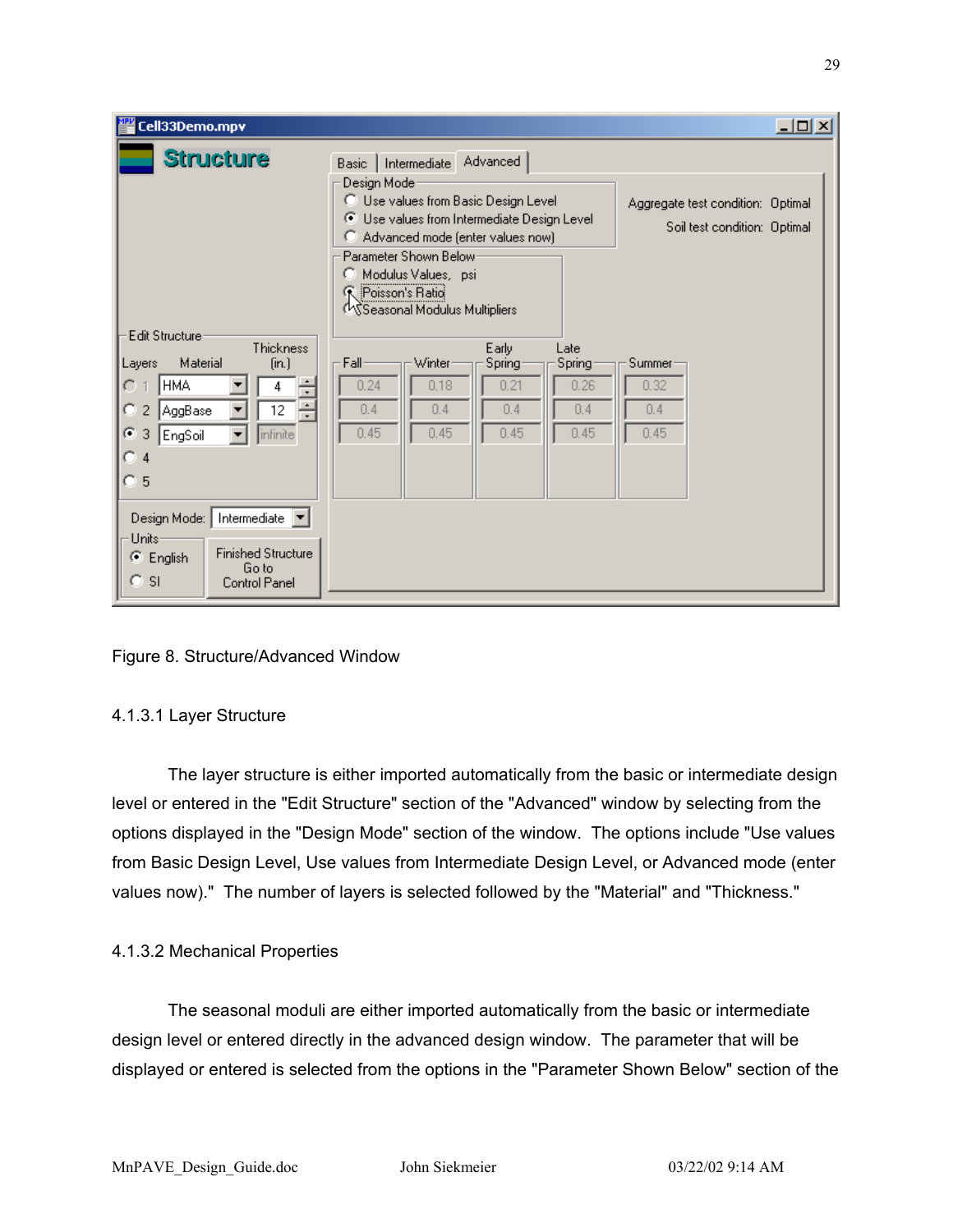window. The options include "Modulus Values, Poisson's Ratio, and Seasonal Modulus Multipliers."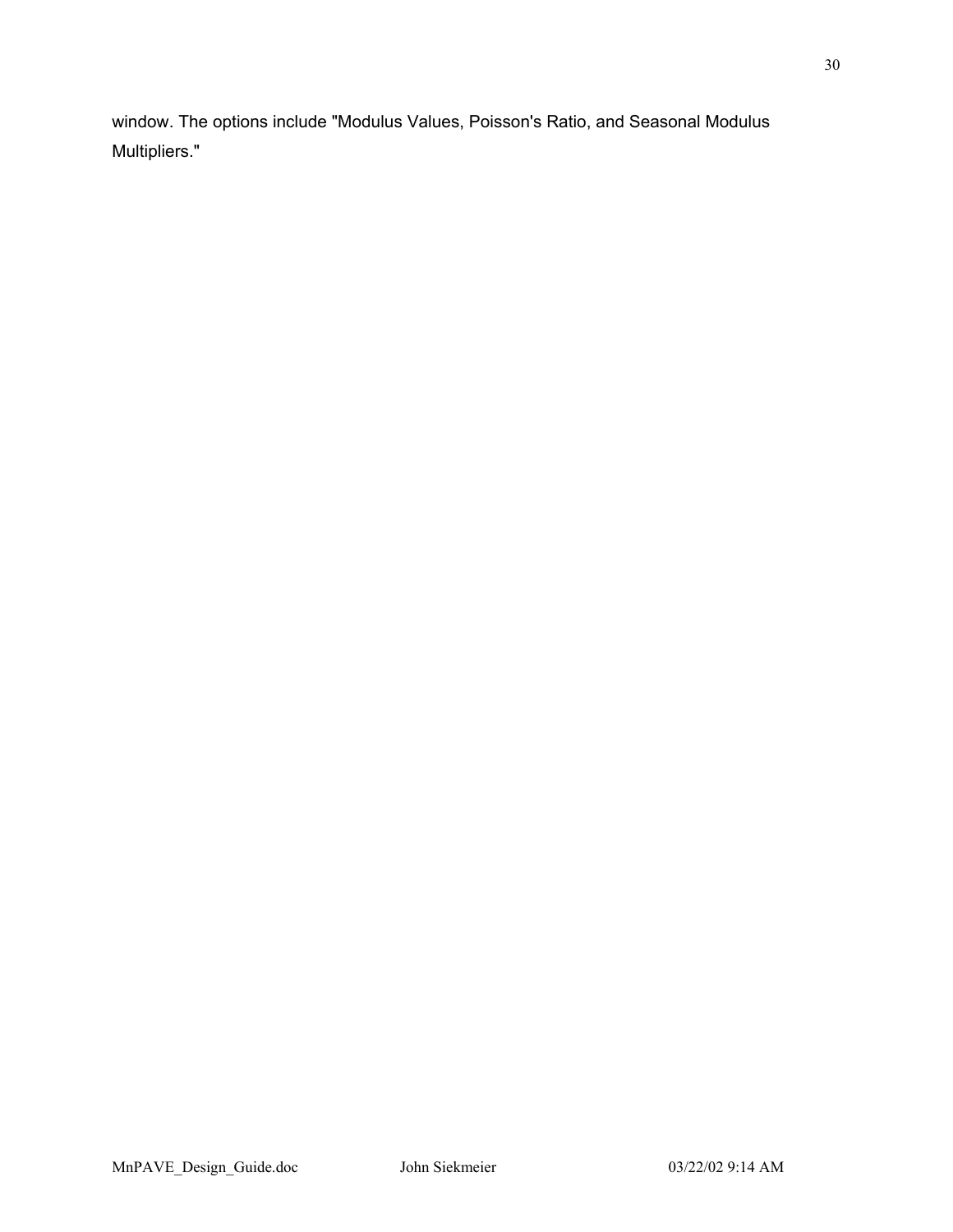#### **5.0 Traffic Inputs**

Two types of traffic inputs are required: maximum axle load and traffic volume. The maximum anticipated axle load is required to check whether the aggregate base has the strength required to prevent failure due to a one time worst case loading. The traffic volume is required to quantify the number of repeated loads expected over the design period. These repeated loads are quantified by equivalent single axle load (ESAL) or Load Spectrum.

"ESAL" or "Load Spectrum" is selected above the "Traffic" button on the "Control Panel" window. If the "ESAL" option is selected, then MnPAVE will simulate the quantity of ESALs as the same quantity of 18 kip dual-tire single axles. If the "Load Spectrum" option is selected, then MnPAVE will use the load spectrum defined in the traffic design level selected.

The ESAL concept is integral to the MnPAVE calibration process and therefore the transfer functions are ESAL based. To more fully understand how MnPAVE operates, the designer should first understand how ESALs are calculated. The appendix contains "Calculation of ESALs Using Load Spectrum and HCADT," which provides a useful summary. Additionally, the Mn/DOT Office of Transportation Data and Analysis should be contacted for further information.

The NCHRP 2002 Pavement Design Guide eliminates the ESAL completely and will use the full load spectrum of axle loads applied to the pavement (NCHRP 1-37A, 2001). The NCHRP 2002 Guide is being developed to be consistent with the practices outlined in the FHWA Traffic Monitoring Guide so that road agencies that collect traffic data in accordance with this FHWA protocol will already have the traffic data required for load spectrum. Mn/DOT has been and will continue to collect the required information for the trunk highway system. This type of detailed traffic data is less well developed for the local road network and is now recommended (Skok, et al., 2002).

Traffic volume quantified by either ESAL and Load Spectrum requires an accurate traffic distribution. This was the subject of a study carried out by the Local Road Research Board (LRRB) and Mn/DOT (Timm and Skok, 2000). Local road agencies have traditionally used assumed vehicle distributions provided by Mn/DOT in the State Aid Manual. These vehicle distributions were based on an average traffic distribution for a region and can be used to arrive at an ESAL prediction for a specific roadway. The LRRB study was undertaken to determine whether or not those assumed vehicle distributions accurately predicted the actual vehicle distribution on several roadway sections around Minnesota. The results were surprising even for rural roads where traffic was expected to be relatively constant. In summary, over half of the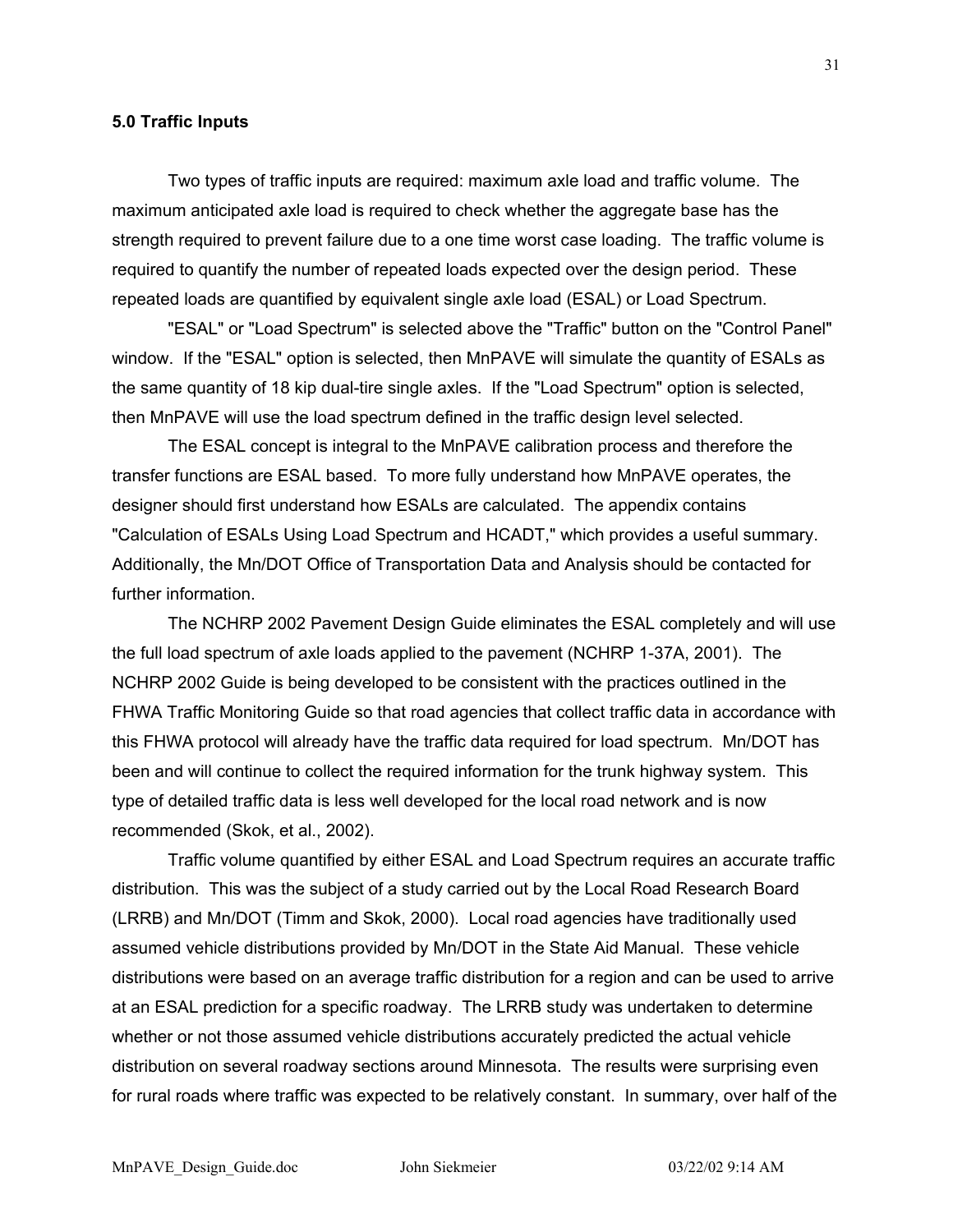ESAL predictions were in error by more than 40%. In 36 of the 53 cases, the ESALs calculated using the assumed distribution fell short of the ESALs calculated using the measured distribution. In one case, an error of 167% was observed. These large errors have a tremendous effect on expected pavement life. The report concluded that vehicle classification studies must be conducted for each project if reasonably accurate traffic loads are desired.

### 5.1 Allowable Stress Criterion

Aggregate base failure can occur if the axle load transmitted through the HMA exceeds the strength of the aggregate base. Therefore, a maximum allowable stress criterion has been implemented in MnPAVE to protect against aggregate base failure. The failure criterion selected is the traditional Mohr-Coulomb criterion.

**This section of the ESAL window should probably be put in its own window since the allowable stress criterion applies to both ESAL and Load Spectrum. It would seem that we may want "Allowable Stress, ESAL, and Load Spectrum" windows from within the Traffic window. This can wait until we get more ideas from users during the training.**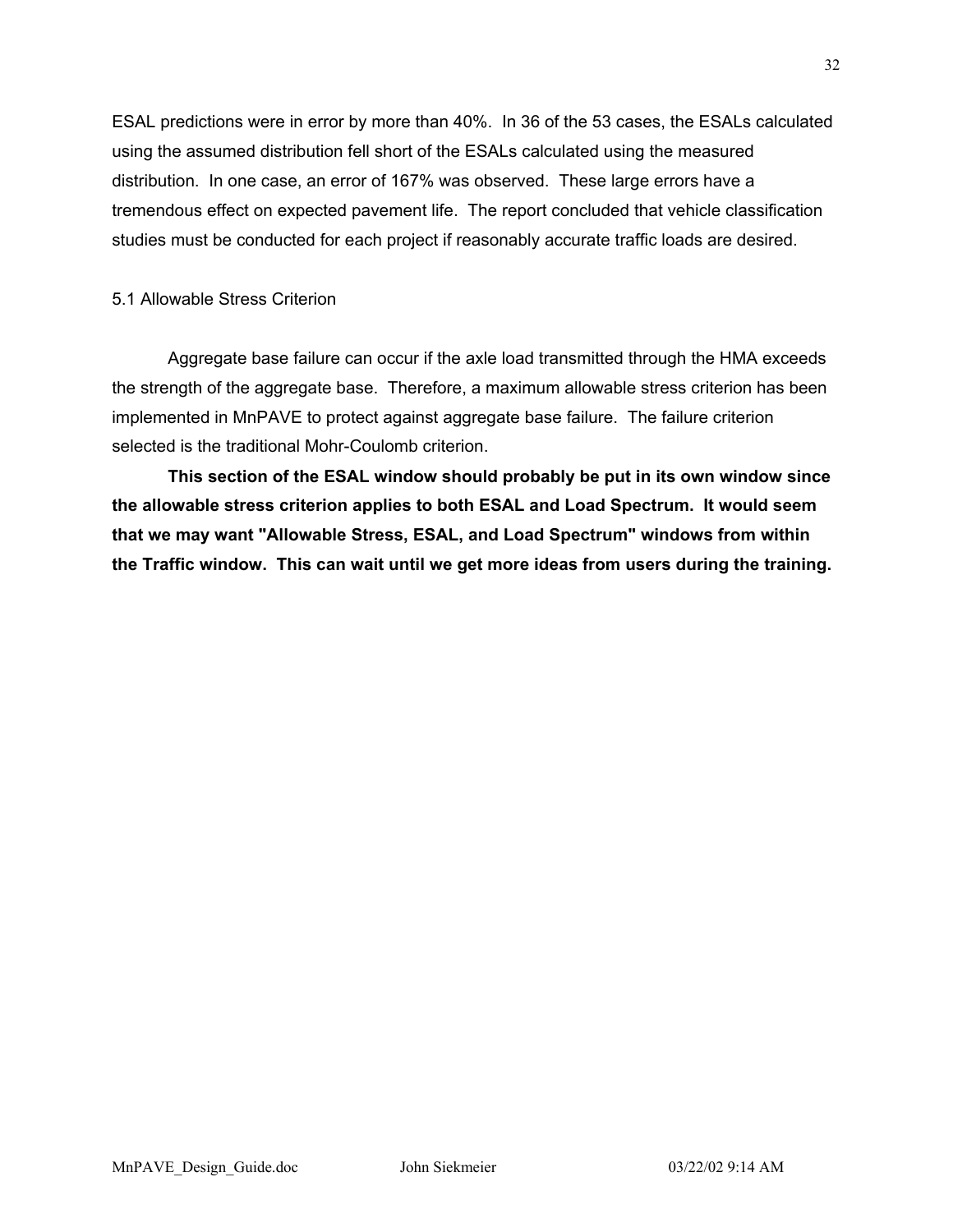The design ESAL can be entered in the "ESAL" section of the window by selecting the "First Year" or "Lifetime" option. Recall that MnPAVE simulates ESALs as the same quantity of 18 kip dual-tire single axles and that these axle loads are distributed through the seasons defined in the Climate window. Therefore, for MnPAVE to calculate the damage that occurs in each season of every year the ESALs per season are needed. This means that the designer may select either the "First Year" or "Lifetime" option, but must still enter the "Design Period Length" and "Annual Growth Rate" regardless of which option is selected.

The design period is typically 20 years, but any number of years can be entered for the design period. The annual growth rate is used to calculate simple growth, not compound growth. Simple growth means that the traffic increases by a constant amount each year for the design period (a fixed number based on a percentage of the first year traffic). Compound growth would mean that traffic volume increases by a greater amount each year of the design period (an increasing number based on a percentage of the previous year's traffic). Simple growth is recommended for most project locations by the Mn/DOT Office of Transportation Data and Analysis based on analysis of traffic growth.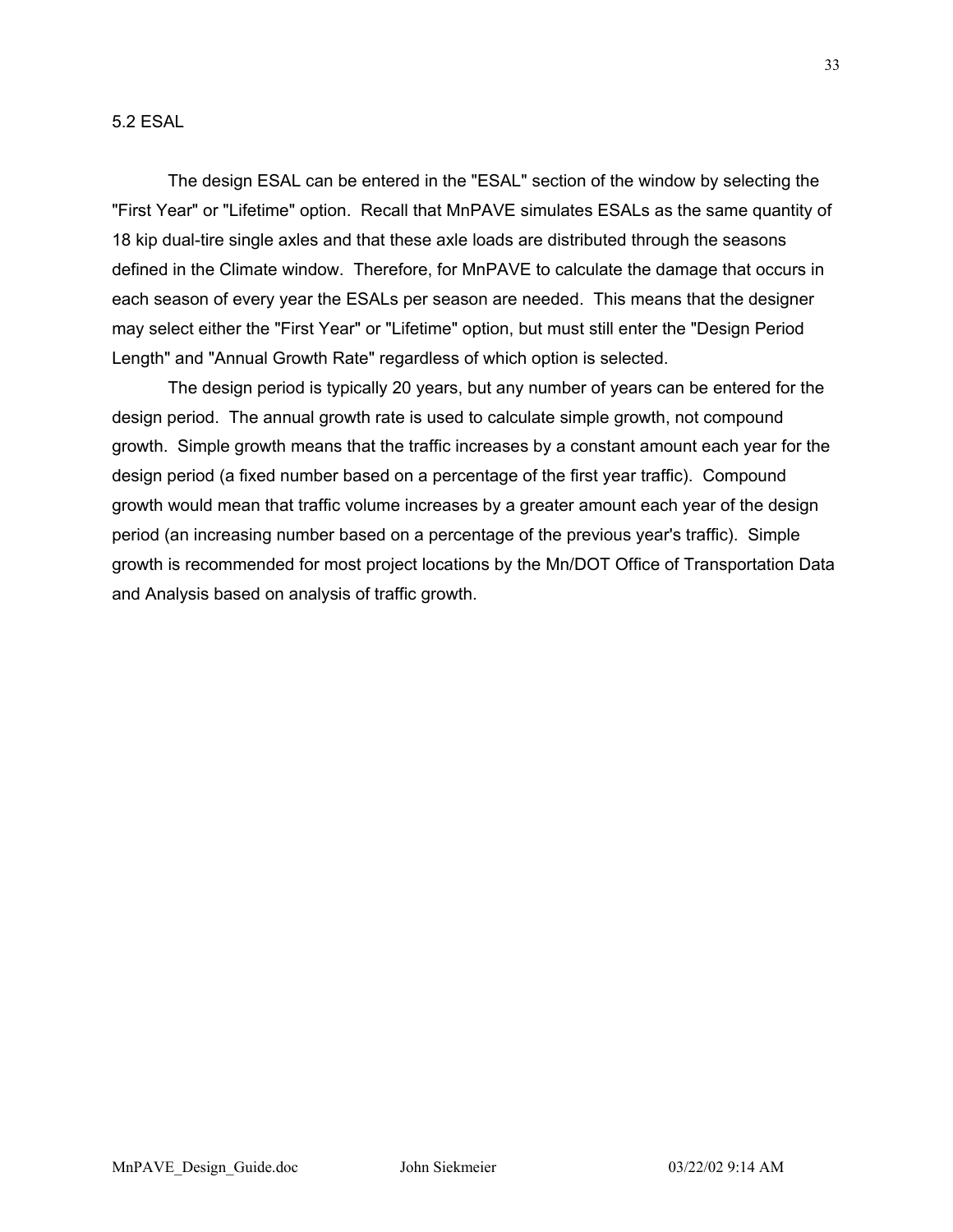| Example1.mpv                                                                                         | Ι×<br>□                                                                                                        |
|------------------------------------------------------------------------------------------------------|----------------------------------------------------------------------------------------------------------------|
| ESAL                                                                                                 |                                                                                                                |
| Axle Configuration<br>80<br><b>Tire Pressure</b><br>psi                                              |                                                                                                                |
| 18000<br>lbs.<br>Axle Weight                                                                         |                                                                                                                |
| 4500<br>Wheel Weight<br>lbs.                                                                         |                                                                                                                |
| Traffic                                                                                              | Allowable Stress Failure Criterion                                                                             |
| 2500000<br>O.<br>Lifetime<br>97276<br>C First Year<br>(Calculated)                                   | Tire<br>Wheel<br>Axle<br>Weight<br>Pressure<br>Spacing<br>[ <b>lb</b> ] <sub>3</sub> ]<br>(psi)<br>$[$ in. $]$ |
| 20<br>Design Life (years)                                                                            | 22000<br>100<br>Heaviest Single Tire Axle                                                                      |
| 3<br>Annual Growth Rate (%)<br>(Simple Growth)                                                       | 28000<br>100<br>13.5<br><b>Heaviest Dual Tire Axle</b>                                                         |
| Units<br><br><b>Finished Traffic</b><br>⊙ English<br>Go to<br><b>SI</b><br>а<br><b>Control Panel</b> | Restore Mn/ROAD Defaults                                                                                       |

Figure 9. Traffic/ESAL Window

# 5.3 Load Spectrum

A complete load spectrum is the total quantity of loads in every axle configuration that pass over a roadway during its design life. This total is estimated by counting, classifying, and weighing vehicles for a known period and then estimating the total load spectrum based upon assumptions made about seasonal traffic variations and annual growth factors. Because traffic loads on roads vary considerably from day to day, month to month, and year to year, compiling even a modestly accurate load spectrum requires effort. The same is true for estimating ESALs, however given that automated data acquisition devices are now available the traffic data collection and record keeping functions are greatly simplified.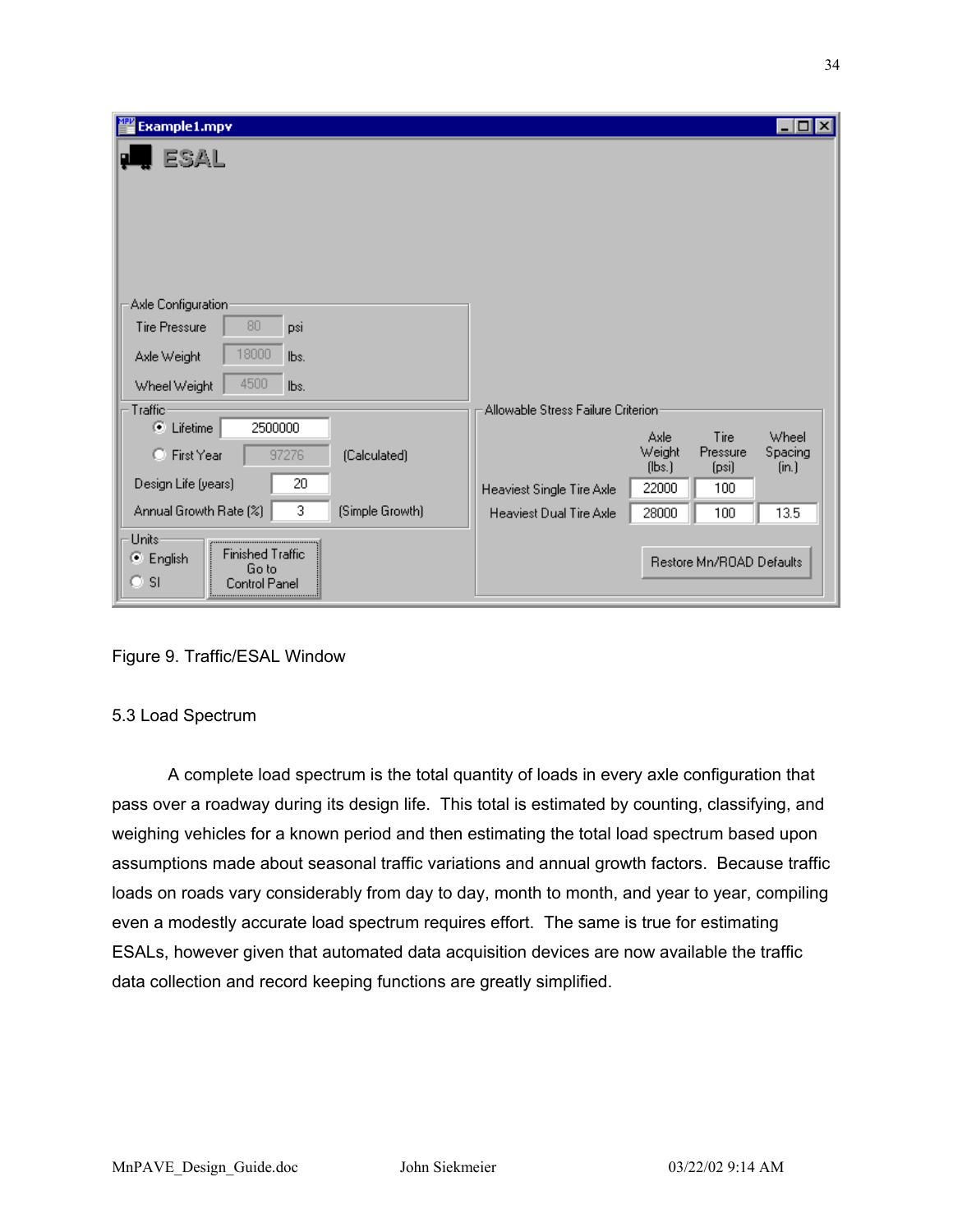#### 5.3.1 Design Level

#### 5.3.1.1 Basic

**The Basic design level is under development and your ideas are welcome. The following is a possible methodology.** When the "Basic" design level is selected, the designer enters the "Average Annual Daily Traffic (AADT)," "Direction Factor," "Lane Factor," " Design Period Length," and "Annual Growth Rate," and then selects between several "Typical Vehicle Distributions." The traffic count and growth data are combined with the "Typical Vehicle Distribution" selected to estimate the load spectrum that MnPAVE would use in the analysis. The typical vehicle distributions would be based on statewide averages, which are not likely to accurately reflect the actual traffic distribution for any specific roadway. Therefore the "Basic" design level should only be used for low volume roads where reliability is not critical.

The NCHRP 2002 Pavement Design Guide is expected to use the following methodology (NCHRP 1-37A, 2001). Basic traffic inputs require the average daily traffic and an estimate of the percentage of buses, multi-trailer, single trailer, and single unit trucks. The designer uses default truck class distributions and axle load distributions to develop the required traffic inputs. The defaults should be developed by the highway agency and may include categorizing the route into one of 17 truck traffic classification (TTC) groups.

- 1 Major single-trailer truck route (type I)
- 2 Major single-trailer truck route (type II)
- 3 Major single- and multi- trailer truck route (type I)
- 4 Major single-trailer truck route (type III)
- 5 Major single- and multi- trailer truck route (type II)
- 6 Intermediate light and single-trailer truck route (I)
- 7 Major mixed truck route (type I)
- 8 Major multi-trailer truck route (type I)
- 9 Intermediate light and single-trailer truck route (II)
- 10 Major mixed truck route (type II)
- 11 Major multi-trailer truck route (type II)
- 12 Intermediate light and single-trailer truck route (III)
- 13 Major mixed truck route (type III)
- 14 Major light truck route (type I)
- 15 Major light truck route (type II)
- 16 Major light and multi-trailer truck route
- 17 Major bus route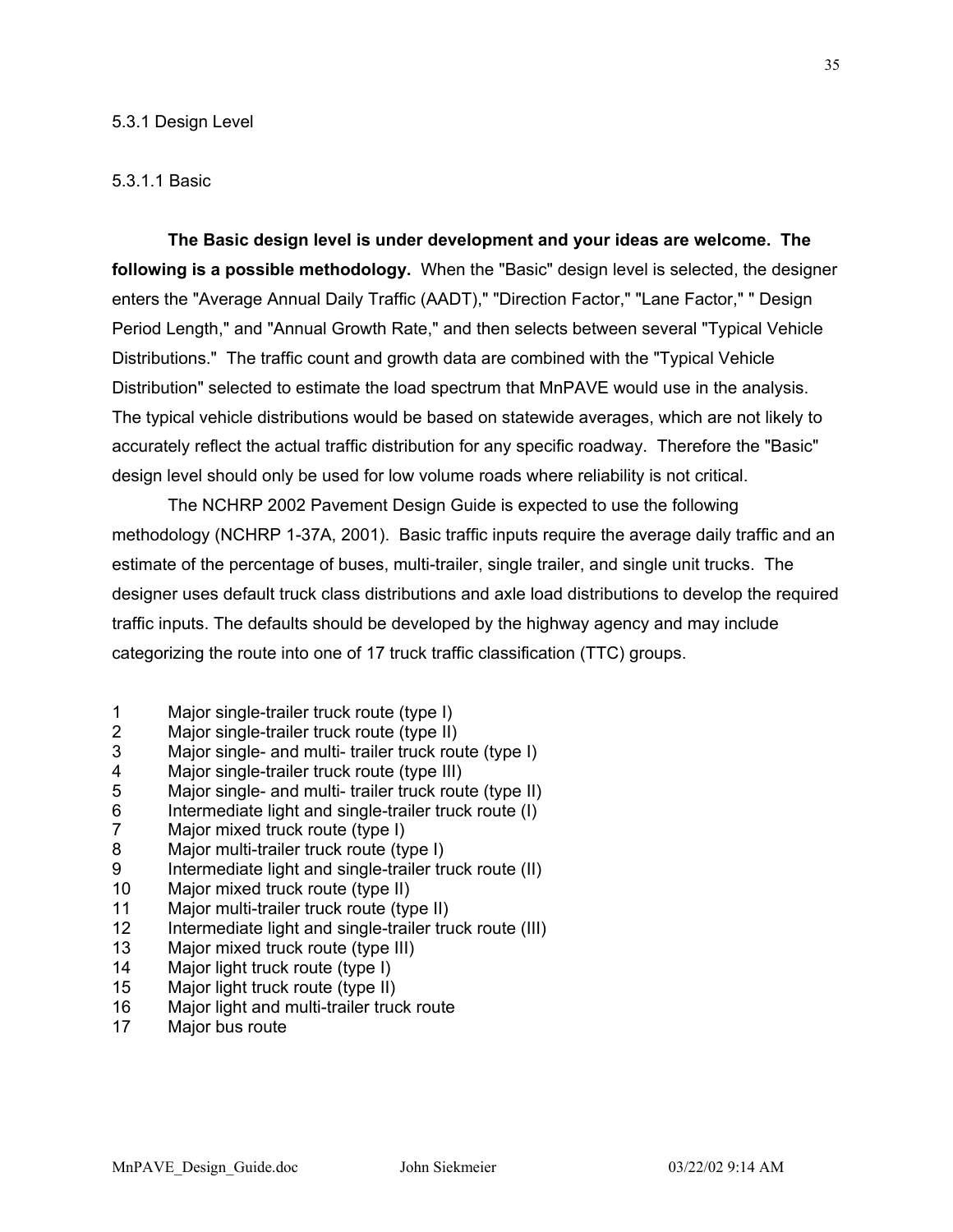In order to select the appropriate TTC the following grouping provides guidance for the types and volumes of heavy vehicles included in the TTC groups. The TTC groups represent distributions observed in the LTPP database and normally expected to occur during design. Since the TTC groups represent only those observed in the data, they do not necessarily address every imaginable situation.

### Buses Low to None (<2%) With a Moderate Amount of Multi-Trailer Trucks (2-10%)

- 3 Predominantly single-trailer trucks
- 7 Mixed truck traffic with a higher percentage of single-trailer trucks
- 10 Mixed truck traffic with about equal percentages of single-unit and single-trailer trucks
- 15 Predominantly single-unit trucks

Buses Low to None (<2%) With a Relatively High Amount of Multi-Trailer Trucks (>10%)

- 5 Predominantly single-trailer trucks
- 8 High percentage of single-trailer trucks, but some single-unit trucks<br>11 Mixed truck traffic with a higher percentage of single-trailer trucks
- Mixed truck traffic with a higher percentage of single-trailer trucks
- 13 Mixed truck traffic with about equal percentages of single-unit and single-trailer trucks
- 16 Predominantly single-unit trucks

Busses Low to Moderate (>2%) With Low to None Multi-Trailer Trucks (<2%)

- 1 Predominantly single-trailer trucks
- 2 Predominantly single-trailer trucks, but with a low percentage of single-unit trucks
- 4 Predominantly single-trailer trucks with a low to moderate amount of single-unit trucks
- 6 Mixed truck traffic with a higher percentage of single-trailer trucks
- 9 Mixed truck traffic with about equal percentages of single-unit and single-trailer trucks
- 12 Mixed truck traffic with a higher percentage of single-unit trucks
- 14 Predominantly single-unit trucks

Major Bus Route (>25%) With Low to None Multi-Trailer Trucks (<2%)

17 Mixed truck traffic with about equal single-unit and single-trailer trucks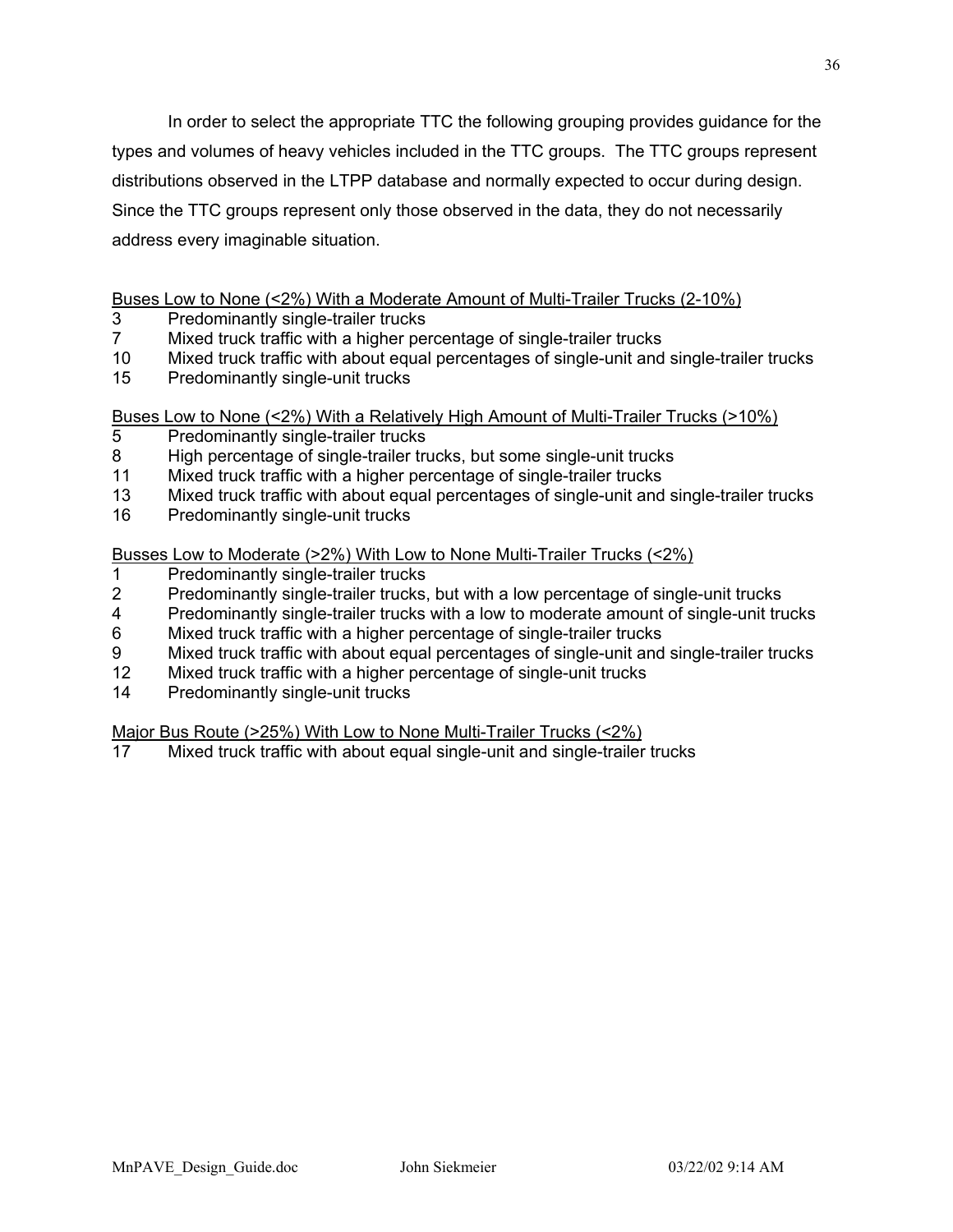| <b>Example1.mpv</b>                                                                                                     |                                        | $\vert x \vert$<br>ا کر ہے ا |
|-------------------------------------------------------------------------------------------------------------------------|----------------------------------------|------------------------------|
| , Spectrum<br>Ţ.                                                                                                        | <b>Basic</b>   Intermediate   Advanced |                              |
|                                                                                                                         | Traffic Types:                         |                              |
| Traffic Input-<br>First Year AADT<br>0<br>Direction Factor<br>$\overline{0}$<br>Lane Factor<br>0<br>Design Life (years) | Under<br>Construction<br>ш             |                              |
| 20 <sub>2</sub><br>Annual Growth Rate (%)                                                                               |                                        |                              |
| C Simple<br>3<br>C Compound                                                                                             |                                        |                              |
| Units-<br><b>Finished Traffic</b><br>● English<br>Go to<br>$\circ$ si<br>Control Panel                                  |                                        |                              |

Figure 10. Traffic/Load Spectrum/Basic Window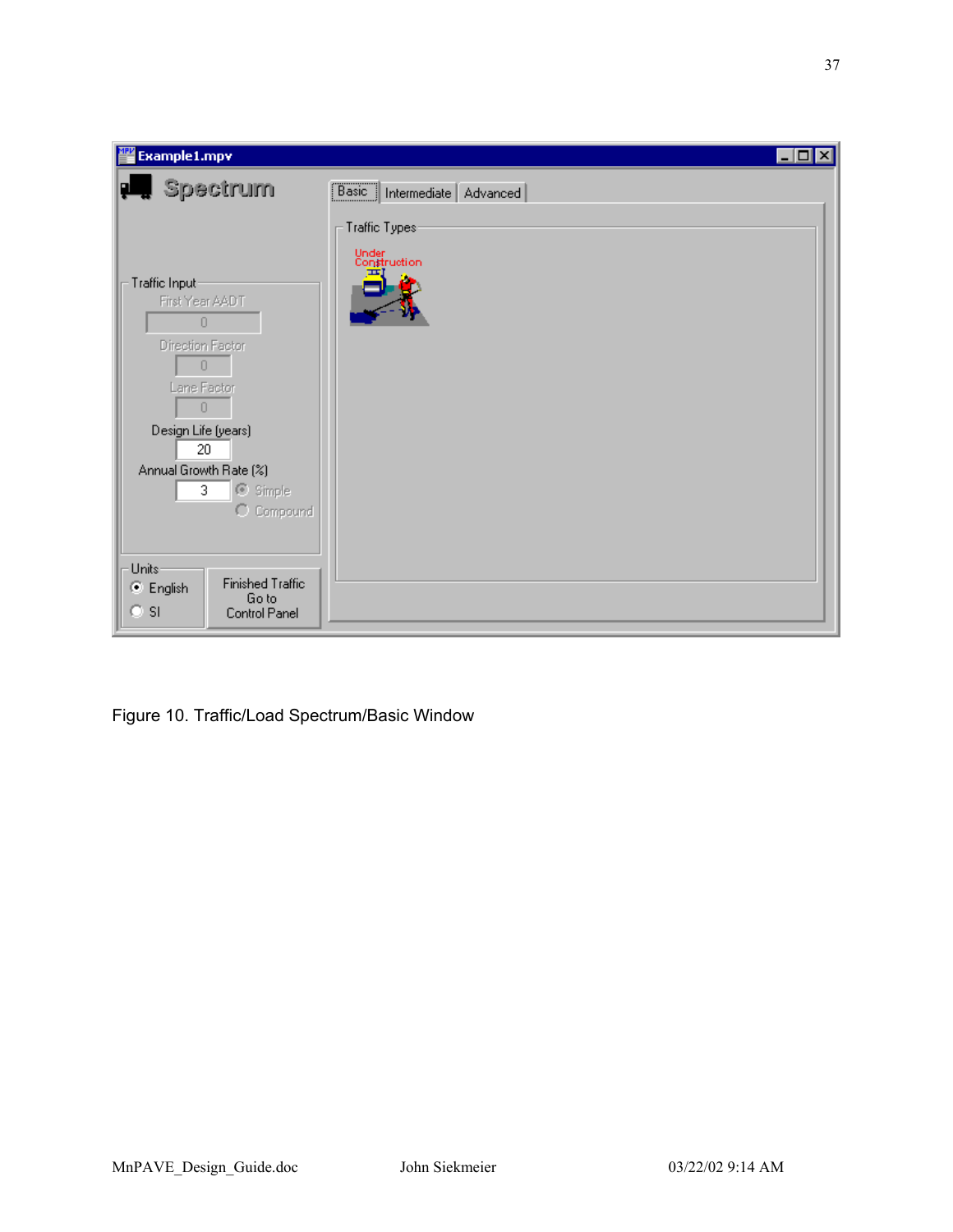# 5.3.1.2 Intermediate

**The Intermediate design level is under development and your ideas are welcome. The following is a possible methodology.** When the "Intermediate" design level is selected, the designer enters "AADT," "Direction Factor," "Lane Factor," " Design Period Length," and "Annual Growth Rate," and then defines the vehicle distribution by entering the percentage of each "Standard Vehicle Type." The "Standard Vehicle Type" can be defined by selecting either the FHWA or Mn/DOT classfication. The traffic count and growth data are combined with the percentage of each Standard Vehicle Type to estimate the load spectrum that MnPAVE will use in the analysis.

|                                                         | $\blacksquare$ $\Box$ $\times$                                                                                                                                                          |
|---------------------------------------------------------|-----------------------------------------------------------------------------------------------------------------------------------------------------------------------------------------|
| Intermediate<br>Basic<br>Advanced                       |                                                                                                                                                                                         |
|                                                         |                                                                                                                                                                                         |
| Calculate Axle Loads<br>о                               |                                                                                                                                                                                         |
|                                                         |                                                                                                                                                                                         |
| Percent                                                 |                                                                                                                                                                                         |
| 55.7<br>$1 - 3$ .<br>Calculated)<br>Autos, Light Trucks |                                                                                                                                                                                         |
| 4.1<br>φ<br>4.<br>2 Axle 6 Tire                         |                                                                                                                                                                                         |
| 5.<br>6.5<br>일<br>3+ Axle Single                        |                                                                                                                                                                                         |
| 9.<br>2.3<br>6.<br>3 Axle Semi                          |                                                                                                                                                                                         |
| 5.1<br>일.<br>7.<br>4 Axle Semi                          |                                                                                                                                                                                         |
| 20<br>8.<br>5 Axle Semi                                 |                                                                                                                                                                                         |
| 9.<br>6 Axle Semi                                       |                                                                                                                                                                                         |
| 10.<br><b>Trailers &amp; Buses</b>                      |                                                                                                                                                                                         |
|                                                         |                                                                                                                                                                                         |
|                                                         |                                                                                                                                                                                         |
|                                                         |                                                                                                                                                                                         |
|                                                         |                                                                                                                                                                                         |
|                                                         |                                                                                                                                                                                         |
|                                                         |                                                                                                                                                                                         |
|                                                         |                                                                                                                                                                                         |
|                                                         | Standard VehicleTypes-<br>Mn/DOT<br><b>FHWA</b><br>Type No.<br>9., .,<br>1.3<br>3.8<br>11.<br>1.2<br>Twin Trailer<br>Under<br>Construction<br>Currently only Advanced input is enabled. |

Figure 11. Traffic/Load Spectrum/Intermediate Window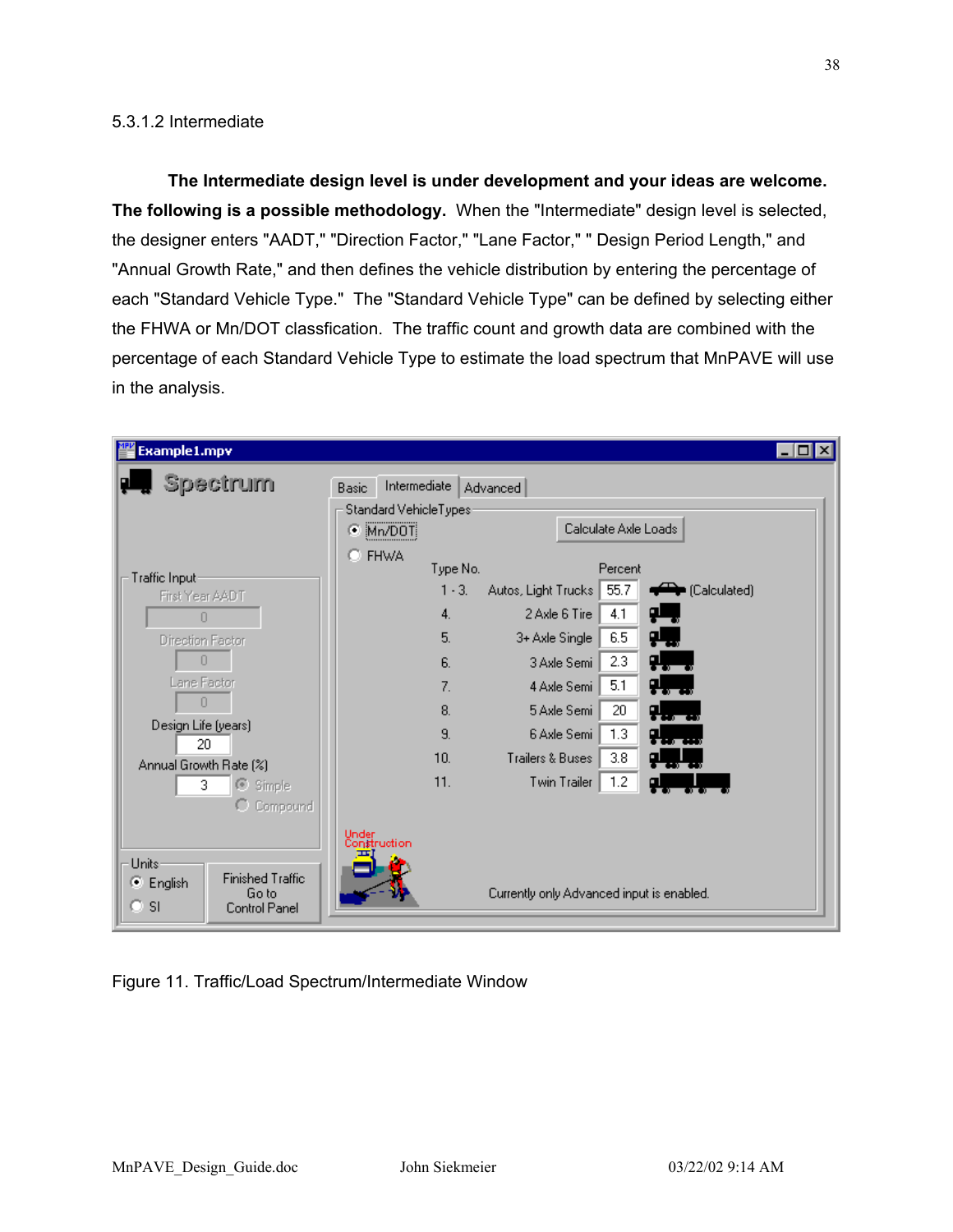When the "Advanced" design level is selected, the designer selects the axle configuration and enters the expected number of design period axles under the appropriate load. The "Annual Growth Rate" and "Design Period Length" are combined with design period axles to calculate the complete load spectrum. There are 28 load classes with a 2 kip weight range assigned to each. The mean weight in each range is used in the analysis. For example, if the weight range is 17-19 kips, then 18 kips or 9 tons is actual axle load (9 kip or 4.5 ton dualtire load) used in the analysis.

Before entering the number of loads in each "Load Class" it is important to make certain that every "Axle Configuration" intended to be included in the analysis has a checkmark in the "Include" box below its picture at the top of the window. Single, tandem, tridem and steer axle types can be selected. The single, tandem, and tridem axles can have either single or dual tires. If any of these configurations is not to be included, click the small box below the picture to remove the checkmark. This "Include" option allows the designer to either include or exclude an entire axle configuration from the load spectrum without entering or deleting dozens of individual axle repetitions.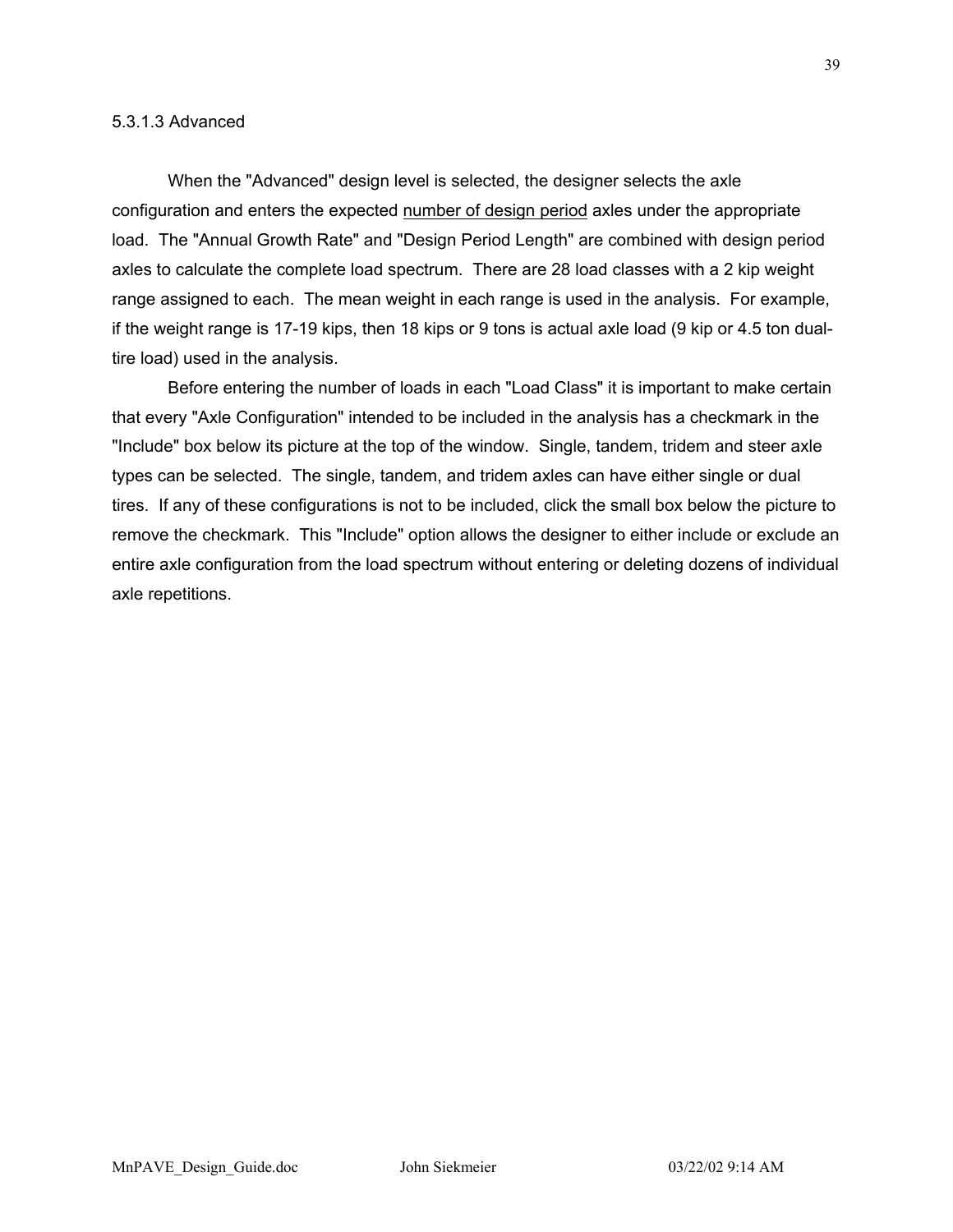| Example1.mpv                                            | ∣⊡l ×                                                                                                                                                                                |
|---------------------------------------------------------|--------------------------------------------------------------------------------------------------------------------------------------------------------------------------------------|
| Spectrum                                                | Advanced<br>Basic<br>Intermediate                                                                                                                                                    |
|                                                         | Axles<br>Single<br>Dual<br>Dual<br>Single<br>Note:<br>Tandem<br>Tridem<br>Tridem<br>Steer<br>Single Tandem<br>Dual<br>Loads that<br>000<br>000<br>OO)<br>0)<br>0<br>00<br>0<br>cause |
| Traffic Input<br>First Year AADT                        | ⊽<br>⊽<br>Include $ \nabla$<br>overlap are<br>disabled.<br>View $\mathbf \odot$                                                                                                      |
| л                                                       | Number of Loads Expected During Design Life:                                                                                                                                         |
| <b>Direction Factor</b><br>л                            | н<br>$13.5$ in.<br>Wheel Spacing<br>œ<br>Dual<br>Tire<br>$100$ psi<br>Pressure<br>Load Class (kips)                                                                                  |
| Lane Factor                                             | 175550<br>85563<br>$55 - 57$<br>$1 - 3$<br>$19 - 21$<br>$37 - 39$<br>0.<br>0                                                                                                         |
| Л                                                       | 231596<br>$3 - 5$<br>36162<br>$21 - 23$<br>$39 - 41$<br>$57 - 59$<br>0<br>n                                                                                                          |
| Design Life (years)                                     | $5 - 7$<br>221571<br>$23 - 25$<br>12022<br>$59 - 61$<br>$41 - 43$<br>0.<br>$\Box$                                                                                                    |
| 20.                                                     | 204485<br>$25 - 27$<br>6635<br>$7 - 9$<br>$43 - 45$<br>0.<br>$\Box$<br>$61 - 63$                                                                                                     |
| Annual Growth Rate [%]<br>3.<br>$\odot$ Simple          | $9 - 11$<br>239235<br>$27 - 29$<br>2374<br>$45 - 47$<br>0<br>$63 - 65$<br>0                                                                                                          |
| О<br>Compound                                           | 258322<br>$29 - 31$<br>$47 - 49$<br>$11 - 13$<br>$65 - 67$<br>$\Box$<br>0<br>0.                                                                                                      |
|                                                         | 258755<br>$\Box$<br>0<br>0<br>$49 - 51$<br>$13 - 15$<br>$31 - 33$<br>$67 - 69$                                                                                                       |
|                                                         | 256610<br>0<br>0<br>0<br>$33 - 35$<br>$15 - 17$<br>$69 - 71$<br>$51 - 53$                                                                                                            |
| Units<br><b>Finished Traffic</b><br>Θ                   | 182093<br>$17 - 19$<br>0<br>$71 +$<br>$35 - 37$<br>۵<br>$\Box$<br>$53 - 55$                                                                                                          |
| English<br>Go to<br>o<br><sup>SI</sup><br>Control Panel | 13302734<br>Load Sample Data<br>Clear All<br><b>Total Number of Selected Axles</b>                                                                                                   |

Figure 12. Traffic/Load Spectrum/Advanced Window

To enter data place a checkmark in the "View" box below its picture at the top of the window. This allows the designer to enter the number of design period loads expected for the axle configuration selected. The tire pressure for this axle configuration must also be entered. The default tire pressure of 100 psi should be used unless the designer provides justification for a different tire pressure. This tire pressure is combined with the load to calculate the radius of the applied load. A circular load is assumed for each wheel, which means that the radius of the applied load will not match the area beneath an actual wheel. The stress applied to the pavement surface is assumed to be equal to the tire pressure. This is known to be incorrect, however the stress differences at the surface are damped out rapidly with depth and therefore the critical strains are not affected greatly. In addition, the current empirical transfer functions are calibrated given that a 100 psi tire pressure equals a 100 psi pavement surface stress.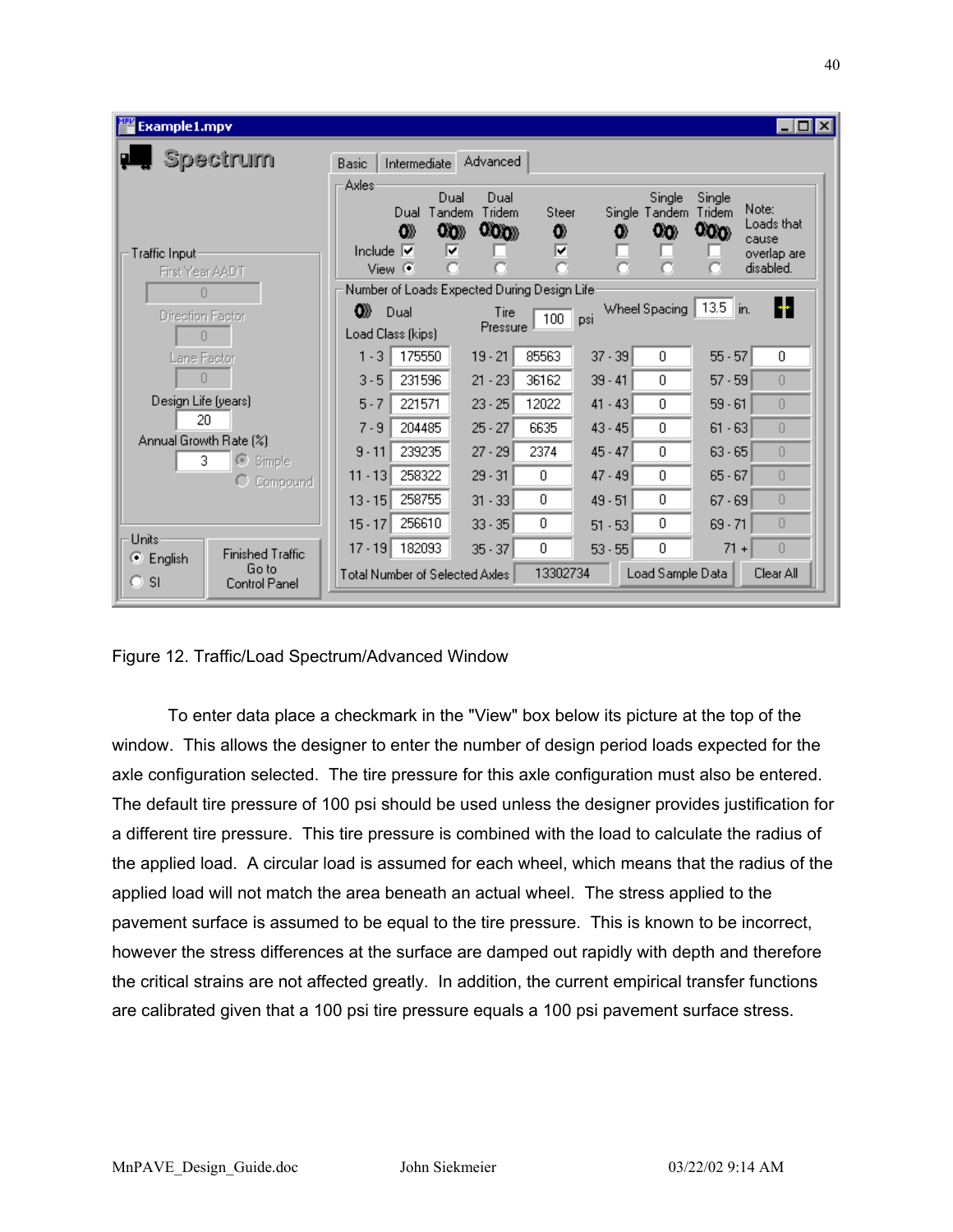Three options exist to perform the calculations and interpret the results; "Basic," "Batch Mode," and "Reliability."

# 6.1 Basic

Basic output includes the "Damage" and "Life" options. Also, a maximum allowable stress criterion has been included for the aggregate base.

| <b>Example1.mpv</b>                                                                                                                                                                                                                                               |                                                                                                                                                                   | $\Box$ o $\bm{x}$ |
|-------------------------------------------------------------------------------------------------------------------------------------------------------------------------------------------------------------------------------------------------------------------|-------------------------------------------------------------------------------------------------------------------------------------------------------------------|-------------------|
| ⊕ Life<br><b>Output</b><br>Damage<br><b>Traffic Type</b><br><b>Total Repetitions</b><br><b>ESAL</b><br>2500000<br>Expected Life<br>Thickness Goal Seek<br>Layer 1 @ 2 @ 3 @<br>Years                                                                              | Basic<br>Batch Mode<br>Reliability                                                                                                                                |                   |
| 29<br>MnPAVE<br>Fat.<br>$\overline{\nabla}$<br>21<br>MnPAVE<br>Rut.<br>Adjust Materials<br>(in.)<br>÷<br>HMA: PG58-34<br>6<br>$\overline{\phantom{a}}$<br>٠<br>AggBase: Cl.5<br>6<br>۰<br>٠<br>Subbase: Gran<br>15<br>$\mathbf{r}$<br>٠<br>EngSoil: CL<br>12<br>╤ | Percent of Total Damage<br>Early<br>Late<br>Fall-<br>Winter<br>Spring<br>Summer<br>Spring-<br>9.2<br>0.5<br>0.7<br>14.7<br>74.8<br>15.1<br>0.3<br>0<br>23<br>61.7 |                   |
| UndSoil: CL<br><i>infinite</i><br>Recalculate<br>Units<br>⊙ English<br>Go Back to<br>Control Panel<br>O SI                                                                                                                                                        | Export-<br>Design Summary<br>Damage Details<br>œ.<br>Export to File                                                                                               |                   |

# Figure 13. Output/Basic Window

# 6.1.1 Damage

The damage factors for fatigue and rutting quantify the amount of pavement damage expected during the design period. They are calculated by dividing the traffic predicted to travel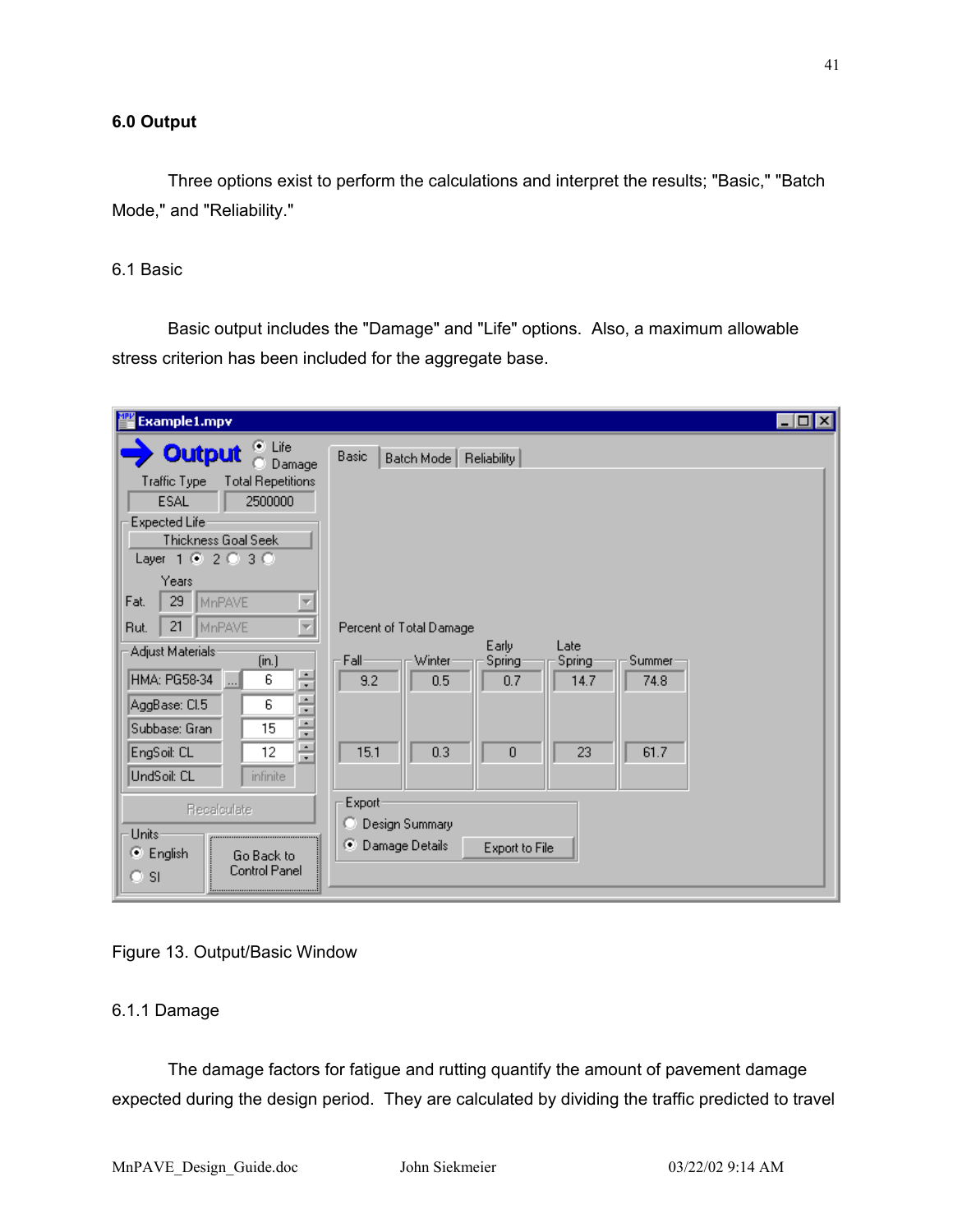over the pavement during the design period by the allowable traffic estimated by the MnPAVE damage functions. The predicted traffic is provided by the designer in the Traffic window and the allowable traffic is the traffic estimated by MnPAVE based on the pavement structure entered in the Structure window. Therefore the damage factors increase with greater axle loads and greater traffic volume.

For example, if the traffic predicted is greater than the allowable traffic, then the damage factor is greater than 1.0 and the pavement fails prior to the end of the design period. A second example is as follows. If the traffic predicted is based on a 20-year period and the allowable traffic is equivalent to this predicted traffic, then the damage factor would be 1.0 and the expected pavement life would be 20 years.

# 6.1.1.1 Damage Functions

The damage functions estimate the number of allowable load repetitions based on the calculated strains produced by each loading condition. Damage functions are used to estimate the allowable repetitions for both fatigue and rutting. Typically fatigue failure is defined as 20 percent of the total lane area fatigue/alligator cracked and rutting failure is defined as a 13 mm (0.5 inch) rut. However, the current beta version of MnPAVE uses damage functions that have been calibrated to Minnesota's experience with the Soil Factor and R-Value design procedures. Eventually, the damage functions will be revised based on pavement management data and performance criteria such as these. MnPAVE currently uses the following damage equations.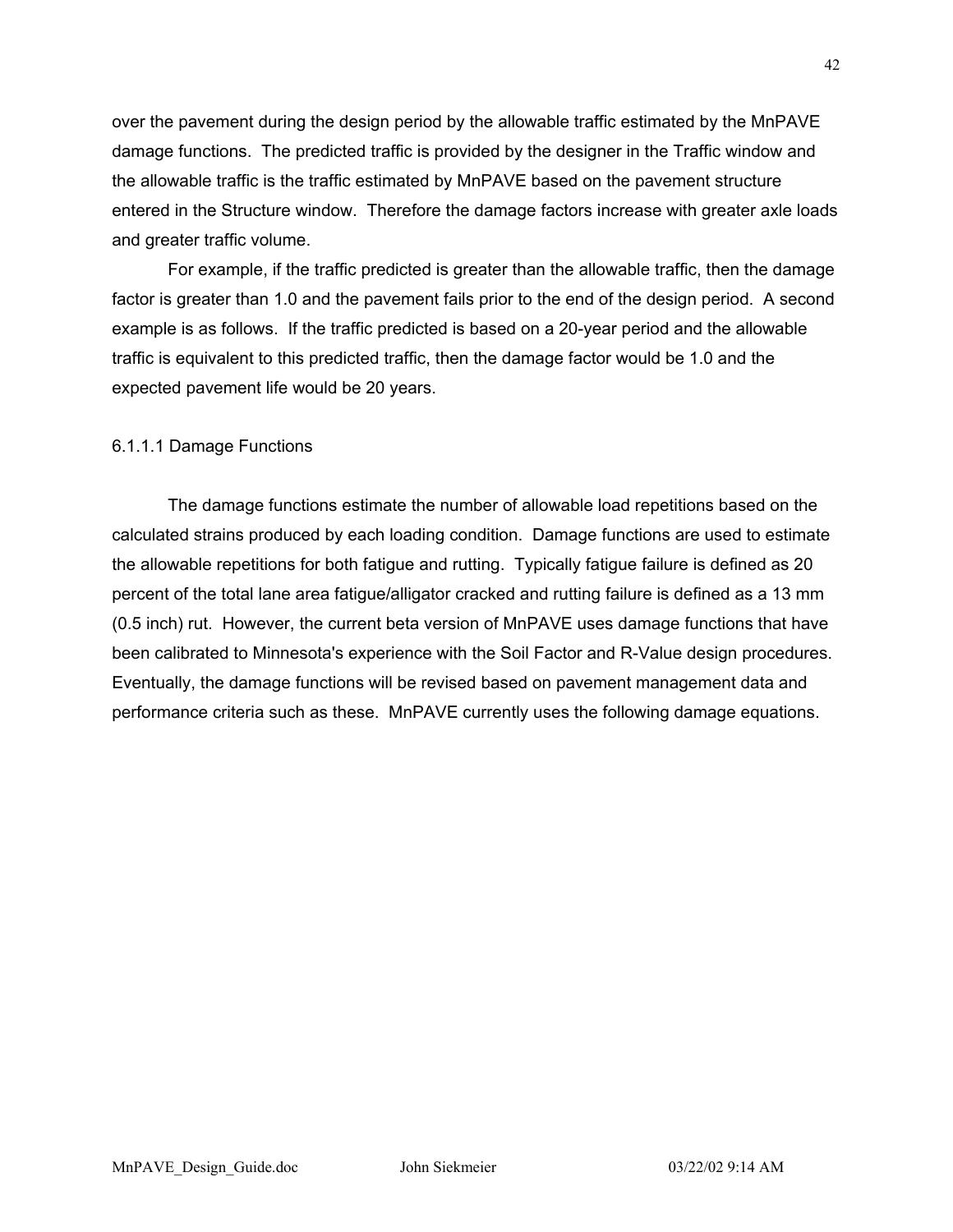### 6.1.1.1.1 Fatigue

Fatigue is based on the Asphalt Institute model (IHR-535, 1998; Finn, F., et al., 1986).

$$
N_F = HCSK_{L1} \mathcal{E}_h^{K_{F2}} E^{K_{F3}} \tag{1}
$$

$$
N_F = HCK_{F1} \mathcal{E}_h^{K_{F2}} E^{K_{F3}}
$$
 (2)

where:

 $N_F$  = number of repetitions to fatigue failure *H* = height adjustment (makes function more severe for thin pavements - Equation 3) *C* = correction factor (See Equation 4) *S* = shift factor (278 for current MnPAVE calibration)  $K_{L1}$  = 4.32 x 10<sup>-3</sup> (Laboratory  $K_1$ ) *KF1* = *SKL1* = 1.2 (Design *K1*) *KF2* = -3.291  $K_{F3}$  = -0.854  $\varepsilon_h$  = horizontal tensile strain at the bottom of the HMA *E* = HMA dynamic modulus (psi)

Height Adjustment:

$$
H = 1 \t H_{HMA} \ge 4.5 \text{ in.}
$$
  

$$
H = \left(\frac{H_{HMA}}{4.5}\right)^5 \t H_{HMA} < 4.5 \text{ in.}
$$
 (3)

where:

 $H_{HMA}$  = thickness of HMA layer (in.)

Correction Factor:

$$
C = 10^{M} (4)
$$
  

$$
M = C_{F1} \left( \frac{V_b}{V_a + V_b} + C_{F2} \right)
$$
 (4)

where:

 $V_a$  = volume of air voids (%)  $V_b$  = volume of asphalt (%)  $C_{F1} = 4.84$  $C_{F2}$  = -0.69

For MnPAVE calibration,  $V_a$  = 8.0% at bottom of HMA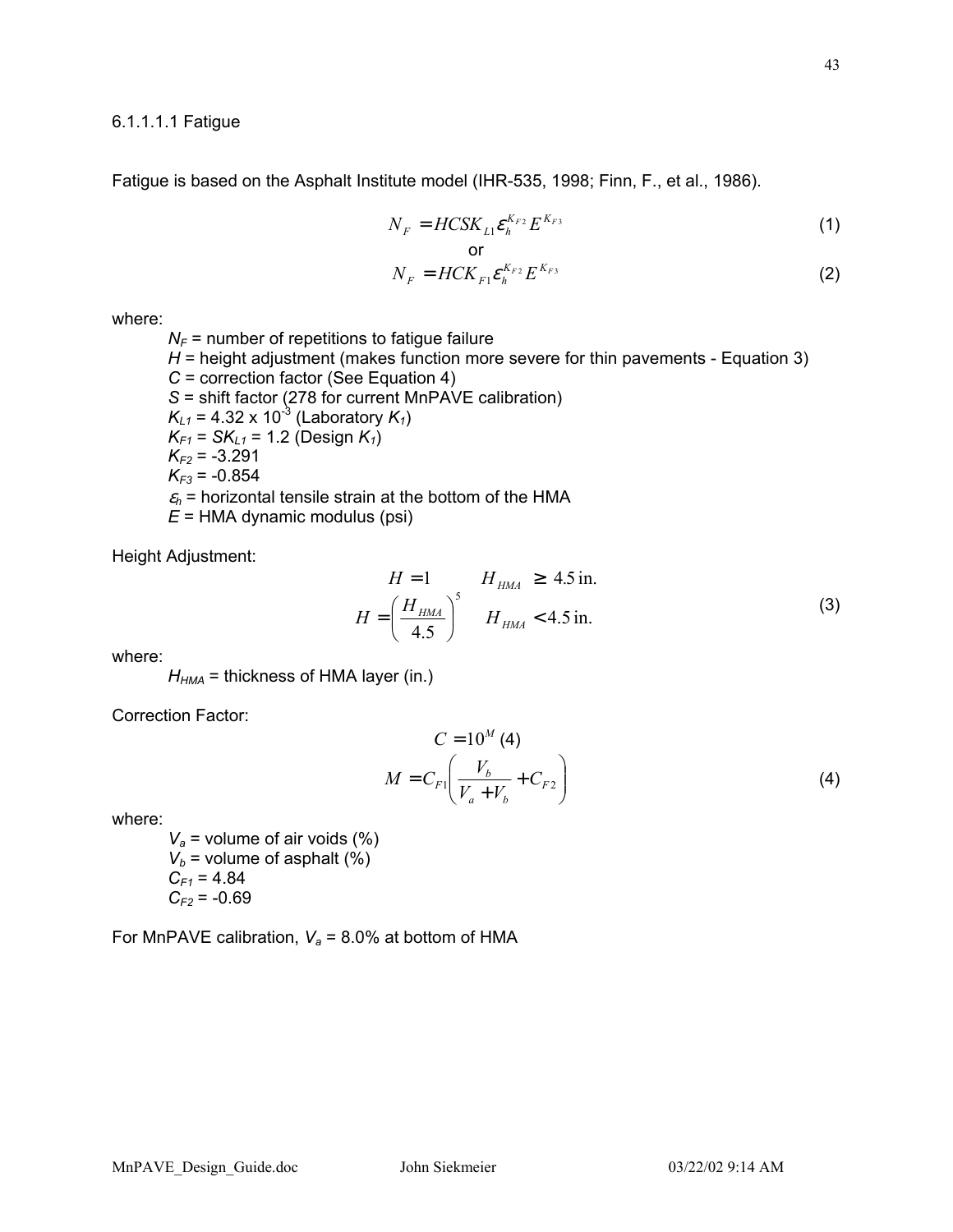Rutting is based on the Illinois rutting model (Thompson, M.R., 1987).

$$
N_{R}=K_{R1}\varepsilon_{v}^{K_{R2}}
$$

where:

 $N_R$  = number of repetitions to rutting failure  $K_{R1} = 0.0199$  $K_{R2}$  = -2.35  $\varepsilon$ <sub>v</sub> = vertical strain at the top of the subgrade

Variable 
$$
K_{F1} = \left(\frac{H_1}{4.5}\right)^6 \times 1.6
$$

# 6.1.1.2 Changing the Damage Functions

When operating MnPAVE in the Standard mode, the transfer functions can not be changed. These fatigue and rutting transfer functions are both labeled MnPAVE in the "Expected Life" portion of the Output/Basic window. These are the Mn/DOT standard and shall be used for all Minnesota pavement designs unless documentation is provided to justify other functions. The Mn/DOT Office of Materials and Road Research should be consulted before other functions are used.

When operating MnPAVE in the Research mode, several different transfer functions may be selected and the coefficients in the transfer functions may be edited in the "Transfer Functions" window. This window is reached from the Research mode by selecting the "Transfer Functions" button in the "Expected Life" section of the "Output/Basic" window. This causes a window to appear with the fatigue and rutting transfer functions displayed next to four boxes containing the K-values. These constants may be changed by using the "Add" button to create a user defined transfer function that may be more compatible with agency specific results.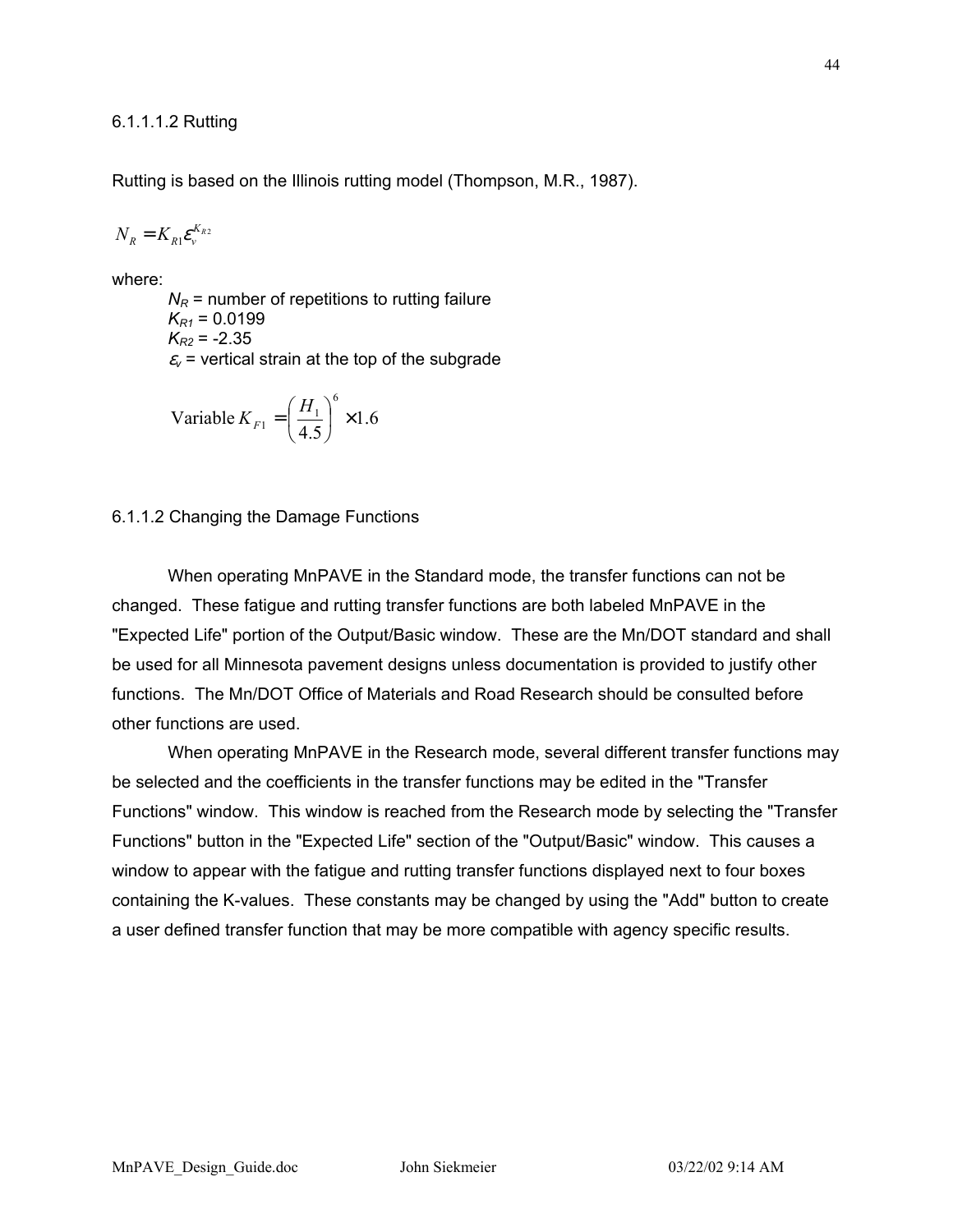### 6.1.2 Life

The design life of the pavement is estimated by dividing the design period traffic volume by the damage factors. For example, if the fatigue damage factor is 1.1 and the 20-year design period expects 2,000,000 ESALs, then the predicted fatigue life would be about 18 years or 1,800,000 ESALs. In the same way, the design period traffic volume divided by the rutting damage factor produces an estimate of the rutting life.

# 6.1.3 Maximum Allowable Stress

A window titled "Allowable Stress Results" appears showing the stress state and the required minimum HMA thickness required if the calculated stress exceeds the factored strength of the aggregate base. MnPAVE always does this check, but whether this window is displayed for non-failing pavement structures can be selected from View/Warnings.

Test sections have shown that aggregate base failure occurs if the HMA layer does not reduce the traffic loads to allowable stress levels in the aggregate base. Therefore, a maximum allowable stress criterion has been implemented in MnPAVE to protect against aggregate base failure. The failure criterion selected is the traditional Mohr-Coulomb criterion, which has the following form.

# τ = C + σ Tan (ϕ)

Where  $\tau$  is shear strength, C is cohesion,  $\sigma$  is normal stress at failure, and  $\varphi$  is friction angle. The cohesion and friction angle are material properties obtained from laboratory triaxial tests.

The normal stress is calculated by the layered elastic analysis method used by MnPAVE. A failure analysis performed on MnROAD test section 28 indicated that failure of the aggregate base occurred in the middle of the base. It was observed that the lower portion of aggregate base was wetter than the upper portion. Based on that analysis, MnPAVE calculates the maximum principal stress in the middle of aggregate base layer.

Currently, only the Mohr-Coulomb failure criterion for Mn/DOT Class 5 has been implemented in MnPAVE. The Office of Materials and Road Research obtained the default values of cohesion and friction angle for Class 5 from triaxial tests on samples of Mn/ROAD Class 5 Special aggregate base. The triaxial tests were conducted at confining pressures of 4 psi and 8 psi and at the standard Proctor optimum moisture content and two percent above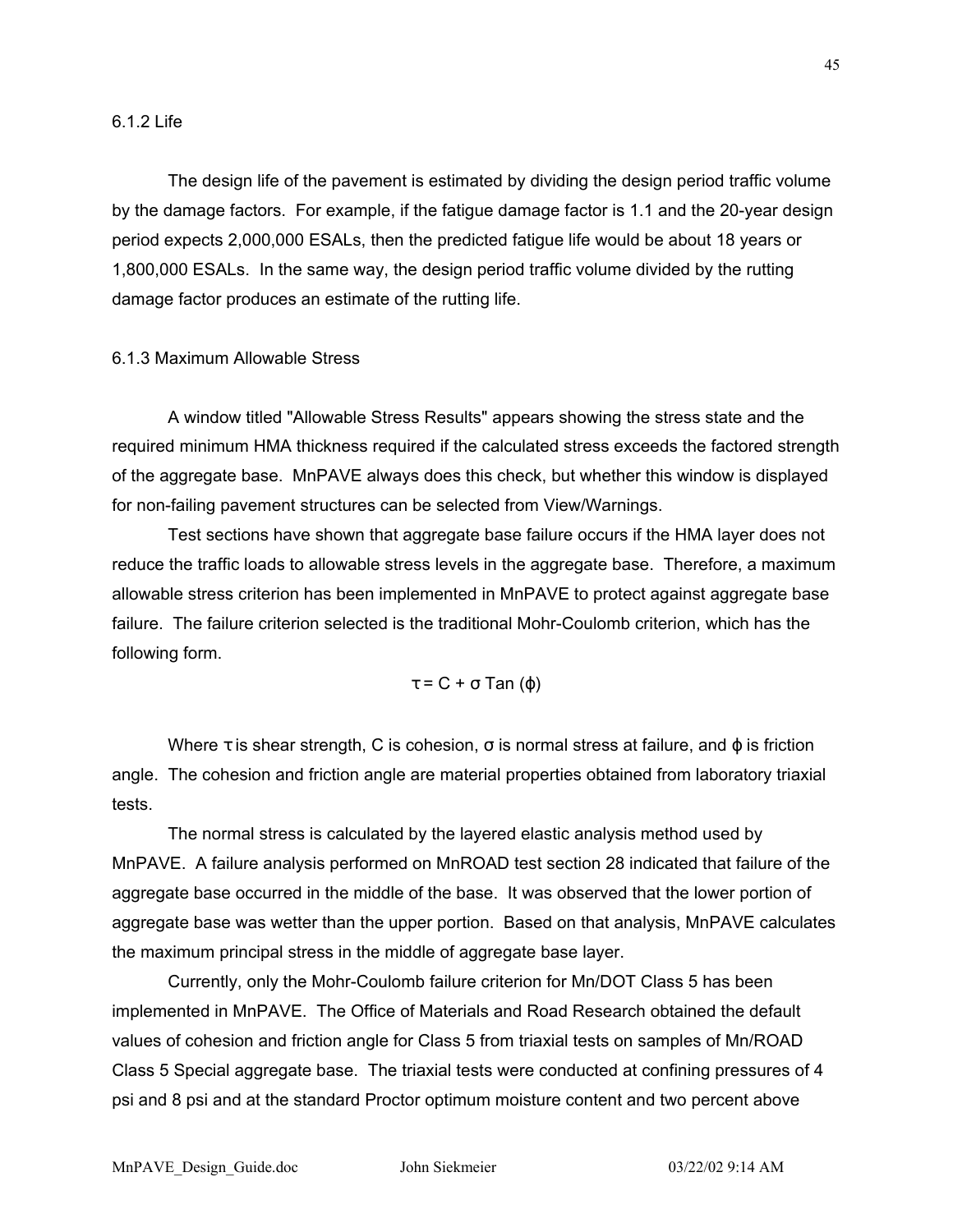standard Proctor optimum moisture content. Only one density condition at about 100% percent of standard Proctor density was tested. To guard against aggregate base failure a resistance factor of 0.7 is applied to the material strength obtained from these laboratory tests. This means that the failure strength used in MnPAVE has been chosen to be about 70% of the failure strength of the Mn/ROAD Class 5 Special during spring-like moisture conditions.

It should be noted that the current aggregate base failure criterion used in MnPAVE is only based on a total of ten tests performed on Mn/ROAD Class 5 Special. These ten tests included only one density condition, two moisture conditions, and two stress conditions. More materials collected from around the state need to be tested. Once more data are available the aggregate base failure criterion in MnPAVE will be updated and additional strength-based failure criteria for other materials added.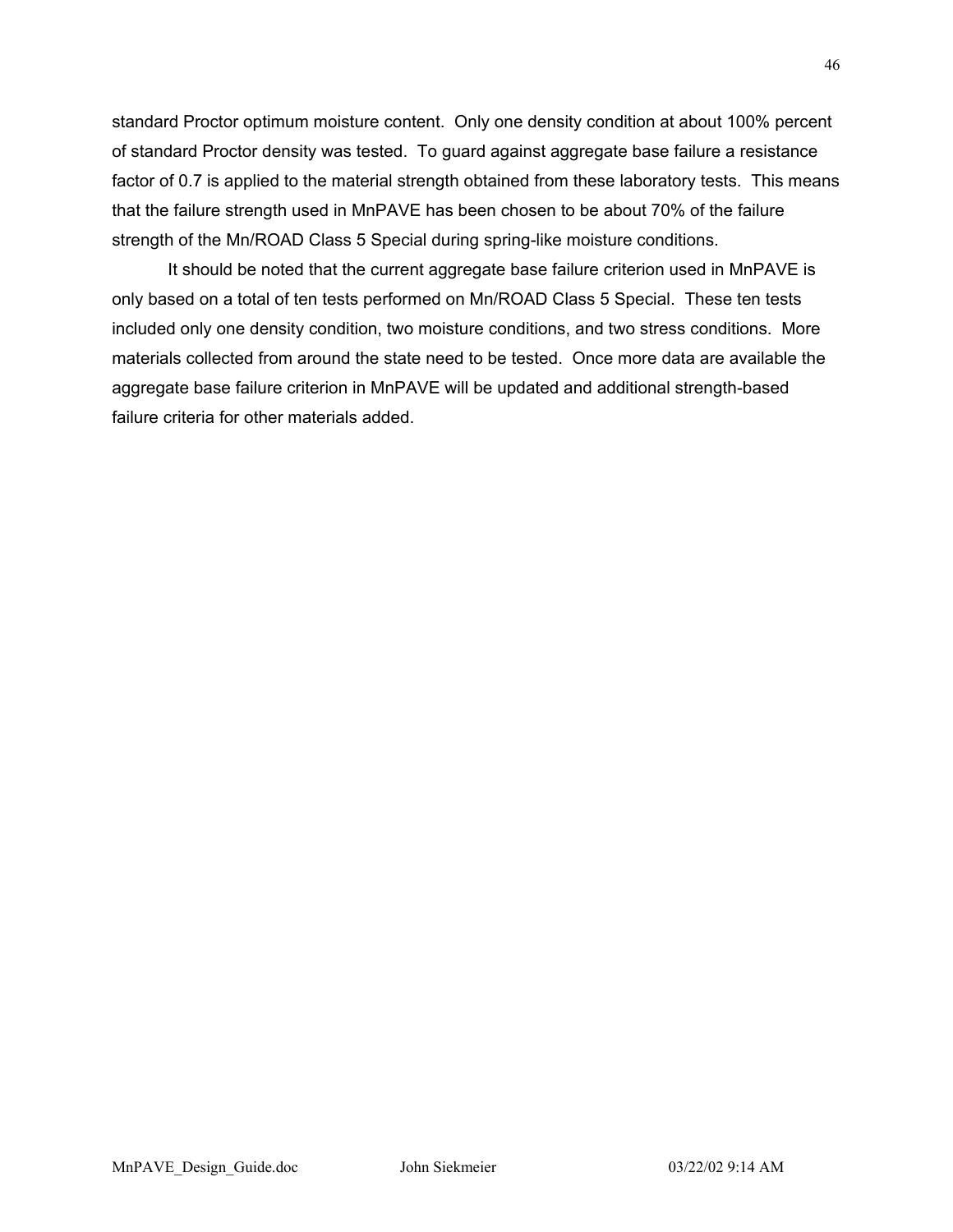# 6.1.4 Exporting Data

Use the "Print Preview" and "Export to File" buttons to view and save the input and output to a file.

| MnPAVE - Example1.mpv                                                     |                                                | $\Box$ D $\Box$       |
|---------------------------------------------------------------------------|------------------------------------------------|-----------------------|
| Edit<br>Window Help<br>File<br><b>View</b>                                |                                                |                       |
| 人生日日<br>c bi<br>ا 1<br>۱٦                                                 | P.<br>$\mathbf{P}$                             |                       |
| 翟 Example1.mpv                                                            | Print Preview                                  | $\Box$ o $\mathbf{x}$ |
| ⊕ Life<br><b>Output</b><br>Damage                                         | Basic<br>Batch Mode   Reliability              |                       |
| <b>Traffic Type</b><br><b>Total Repetitions</b><br><b>ESAL</b><br>2500000 |                                                |                       |
| Expected Life                                                             |                                                |                       |
| Thickness Goal Seek                                                       |                                                |                       |
| Layer 1 3 2 3 3 0                                                         |                                                |                       |
| Years                                                                     |                                                |                       |
| 29<br>MnPAVE<br>Fat.<br>$\overline{\phantom{a}}$                          |                                                |                       |
| 21<br>MnPAVE<br>Rut.                                                      | Percent of Total Damage<br>Early<br>Late       |                       |
| Adjust Materials<br>(in.)                                                 | Fall-<br>Winter<br>Spring<br>Spring<br>Summer- |                       |
| ÷<br>HMA: PG58-34<br>6<br>$\overline{\phantom{a}}$                        | 9.2<br>0.5<br>0.7<br>74.8<br>14.7              |                       |
| $\blacktriangle$<br>AggBase: Cl.5<br>6<br>╤                               |                                                |                       |
| $\blacktriangle$<br>Subbase: Gran<br>15<br>≂                              |                                                |                       |
| ÷<br>EngSoil: CL<br>12                                                    | 15.1<br>0.3<br>$\mathbf{0}$<br>23<br>61.7      |                       |
| UndSoil: CL<br><i>infinite</i>                                            |                                                |                       |
| Recalculate                                                               | Export                                         |                       |
| Units:                                                                    | Design Summary                                 |                       |
| C English<br>Go Back to                                                   | о<br>Damage Details<br>Export to File          |                       |
| <b>Control Panel</b><br><b>SI</b><br>O.                                   |                                                |                       |
|                                                                           |                                                |                       |
| View the design summary before printing                                   |                                                |                       |

Figure 14. Output/Basic Window Print Preview Option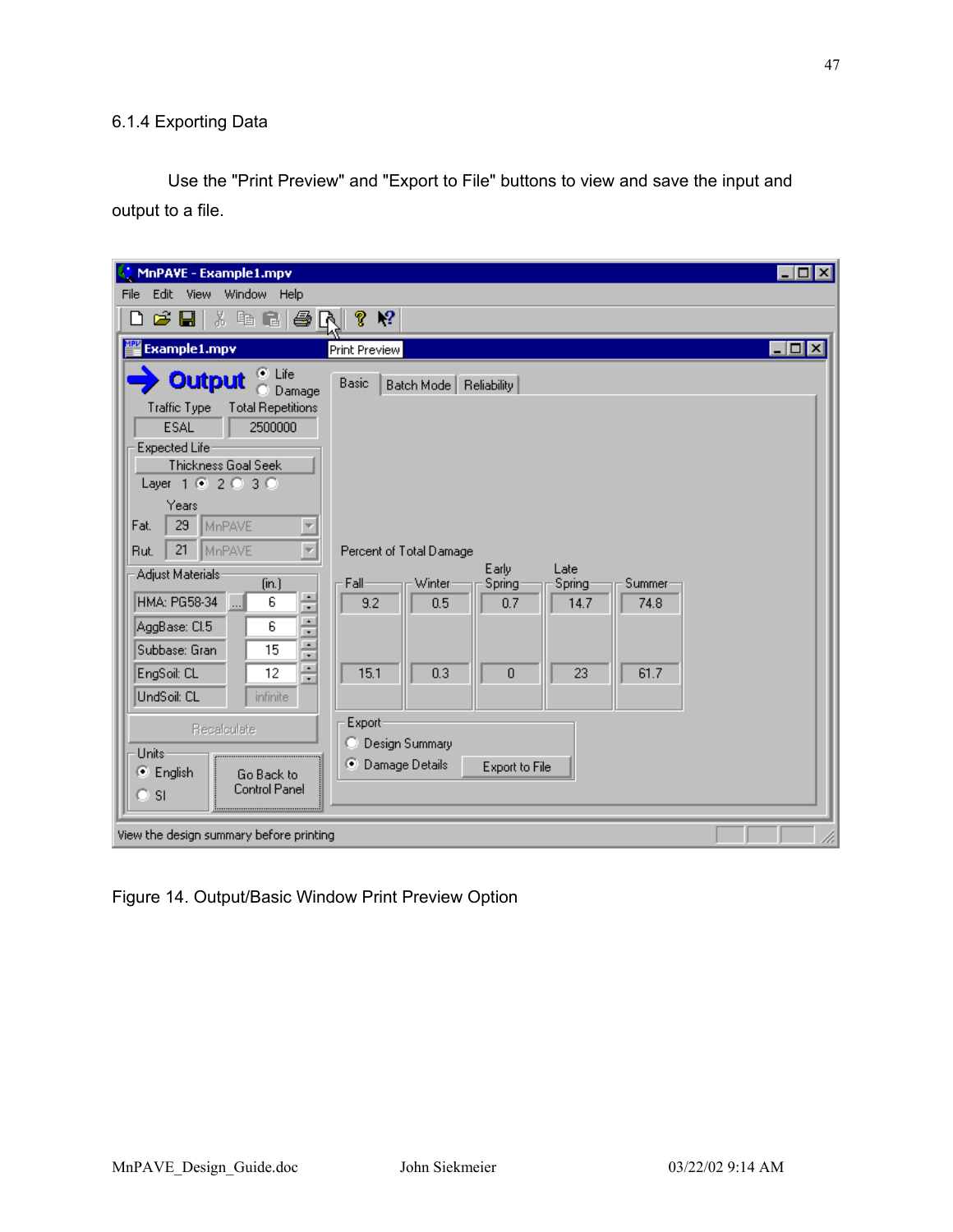

|                                                    | <b>Fatigue Life</b>       |      | <b>Rutting Life</b>                                    | Fetigue Demege                                      |                                |       | <b>Eutting Demoge</b> |
|----------------------------------------------------|---------------------------|------|--------------------------------------------------------|-----------------------------------------------------|--------------------------------|-------|-----------------------|
| 29 years                                           |                           |      | 21 years                                               | 0.60                                                |                                |       | 0.93                  |
| Project Information                                |                           |      |                                                        |                                                     |                                |       |                       |
|                                                    | District                  |      |                                                        | County                                              |                                |       | СÈТ                   |
|                                                    | Matro                     |      |                                                        | Ramsey                                              |                                |       | Maph wood             |
|                                                    | SP No.                    |      |                                                        | Highwoy                                             |                                |       | Reference Post        |
|                                                    | 100                       |      |                                                        | 10                                                  |                                |       | $from 25 * 75$        |
|                                                    | Letting Date              |      |                                                        | Construction Type                                   |                                |       |                       |
|                                                    | 02/12/02                  |      |                                                        | 2340                                                |                                |       |                       |
|                                                    |                           |      |                                                        |                                                     |                                |       |                       |
|                                                    | Designer<br><b>MnPAVE</b> |      |                                                        |                                                     | Soik Engineer<br><b>MnPAVE</b> |       |                       |
|                                                    |                           |      |                                                        |                                                     |                                |       |                       |
| <b>Climate Information</b>                         | Seeson Mode               |      |                                                        | Location                                            |                                |       |                       |
|                                                    | Days                      |      |                                                        | 45.0' Latituda, 93.6' Longituda                     |                                |       |                       |
|                                                    |                           |      |                                                        | Structural Information (Design Level: Intermediate) |                                |       |                       |
| Layer                                              |                           | Type |                                                        | Subtype                                             |                                |       | Hoght (n.)            |
| ı                                                  |                           |      | Ho+Mix Asphalt                                         |                                                     | PG 58-34                       |       | 6,00                  |
| 2                                                  |                           |      | Aggna gata Basa                                        | <b>Mn/DOI</b> Class 5                               |                                |       | 6,00                  |
|                                                    |                           |      |                                                        | Ma/DOI Grandar                                      |                                | 15.00 |                       |
|                                                    |                           |      |                                                        | Clay Loam.<br>Clay Loam.                            |                                |       | 12.00                 |
|                                                    |                           |      |                                                        |                                                     |                                |       |                       |
|                                                    |                           |      |                                                        |                                                     |                                |       |                       |
|                                                    |                           |      |                                                        |                                                     |                                |       |                       |
|                                                    |                           |      |                                                        |                                                     |                                |       |                       |
| 3<br>ŧ<br>5<br><b>Loading Information</b><br>Notes | Load Type<br><b>ESAL</b>  |      | Aggungan Subbasa<br>Engineemd Soil<br>Undisturbed Soil |                                                     | Total Repetitions<br>2,500,000 |       |                       |

Figure 15. Output to a File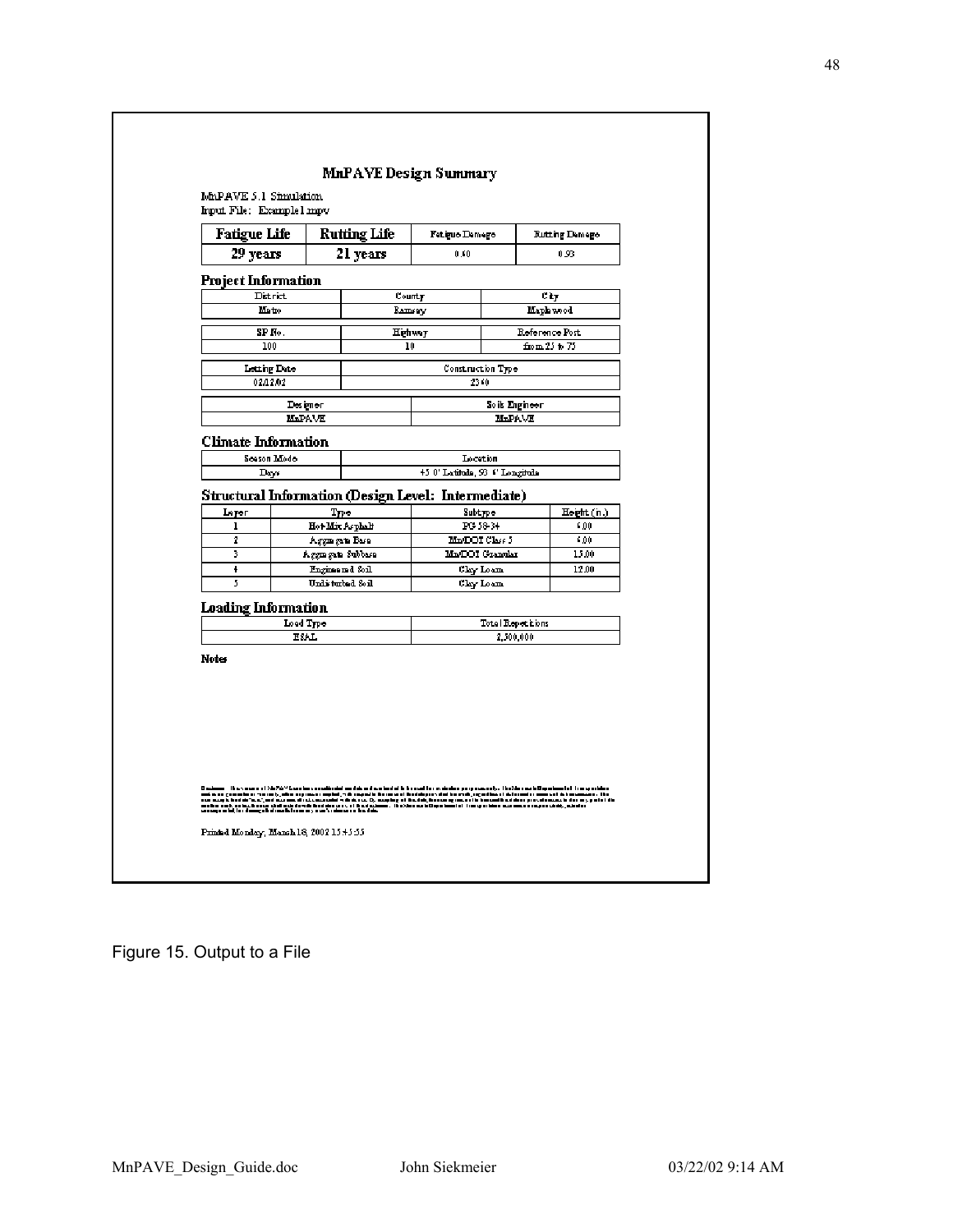# 6.2 Batch Mode

This option allows the designer to run multiple trial designs where layer thickness is varied incrementally.

| <b>Example1.mpv</b>                                                                                                                                                                                                                                                                                                                                                                                                                                                                                      |                                                                                                                                                                                                                              | $\Box$ o x |
|----------------------------------------------------------------------------------------------------------------------------------------------------------------------------------------------------------------------------------------------------------------------------------------------------------------------------------------------------------------------------------------------------------------------------------------------------------------------------------------------------------|------------------------------------------------------------------------------------------------------------------------------------------------------------------------------------------------------------------------------|------------|
| $\bullet$ Life<br><b>Output</b><br>Damage<br><b>Total Repetitions</b><br>Traffic Type<br><b>ESAL</b><br>2500000<br>Expected Life<br>Thickness Goal Seek<br>Layer 1 @ 2 @ 3 @<br>Years<br>29<br>MnPAVE<br>Fat.<br>21<br>MnPAVE<br>Rut.<br>Adjust Materials:<br>(in.)<br>$\hat{\phantom{a}}$<br>6<br>HMA: PG58-34<br>$\overline{\phantom{a}}$<br>$\mathbf{r}$<br>÷<br>6<br>AggBase: Cl.5<br>۰<br>٠<br>Subbase: Gran<br>15<br>÷<br>÷<br>EngSoil: CL<br>12<br>$\mathbf{r}$<br>UndSoil: CL<br><i>infinite</i> | [Batch Mode] Reliability<br>Basic<br>Batch Input:<br>Layer Thickness, in.<br>Vary Begin<br>End<br>Incr.<br>Set Frost-Free<br> ⊽<br>6<br>4<br>1<br>Depth, in.<br>⊽<br>6<br>18<br>6<br>15<br>30 <sub>1</sub><br>15<br>12<br>12 |            |
| Recalculate<br>Units:<br>English<br>o.<br>Go Back to<br>Control Panel<br>$\circ$ si                                                                                                                                                                                                                                                                                                                                                                                                                      | Seek<br>Number of Tests<br><b>Run Batch Process</b><br>9                                                                                                                                                                     |            |

Figure 16. Output/Batch Window

# 6.3 Reliability

**The Reliability design level is under development and your ideas are welcome. The following is a possible methodology.** When operating MnPAVE in the Research mode and selecting Output/Reliability, the design moduli and design thickness of each layer have an associated coefficient of variation that is based on the expected variability in the constructed pavement system. MnPAVE uses the variability in moduli and thickness to take real materials and construction procedures into account. Properties and thicknesses vary with location because no pavement layer is completely uniform. Materials change slightly and pavement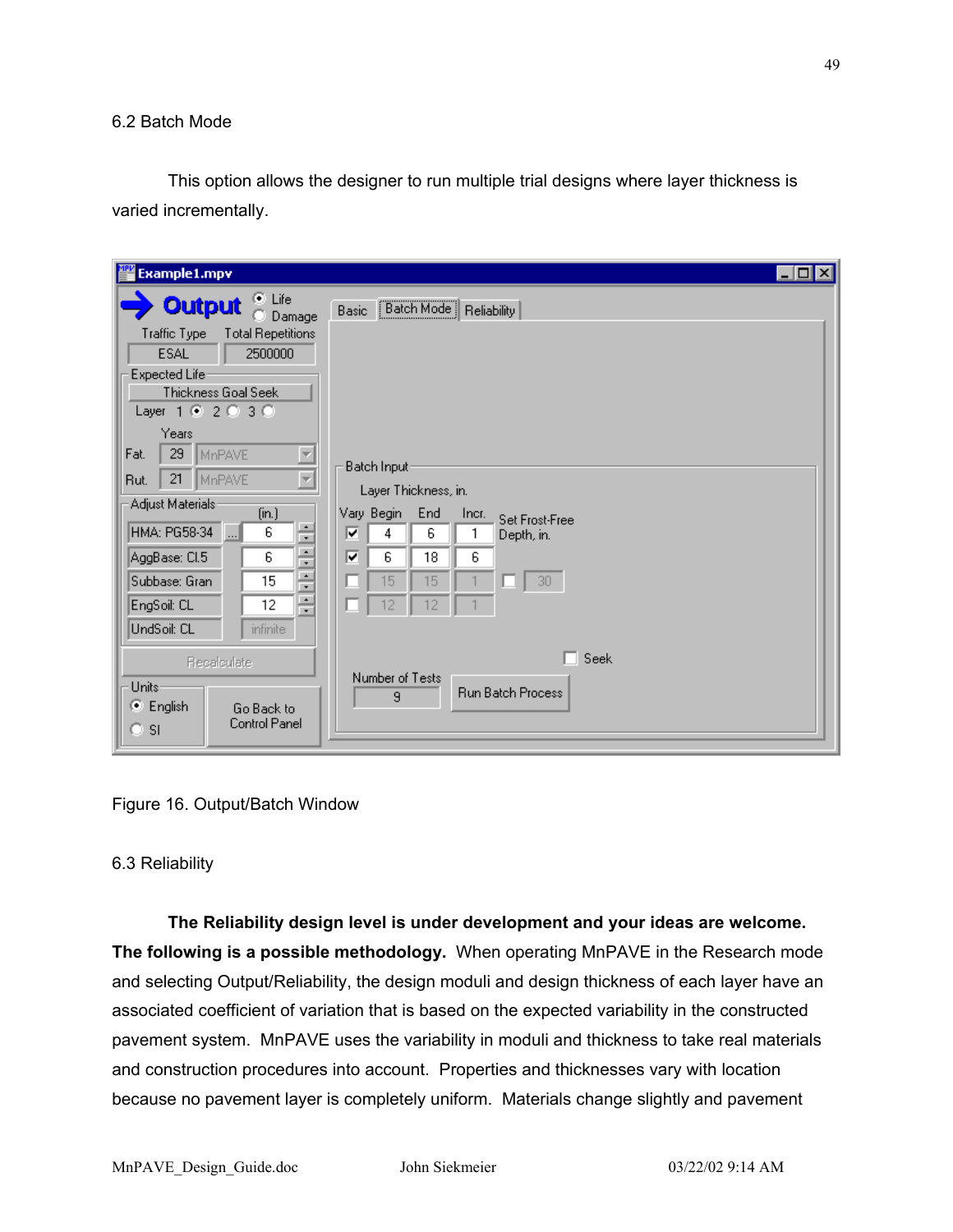layers can not be laid to the exact thickness desired along the entire project. Due to variability, it is better not to assume that both the quality and thickness of a layer will meet their design specifications in all cases because this may result in the premature failure at some locations.

A coefficient of variation (COV) must be entered for each layer thickness or the default percentages used. The COV is a measure of the relative variation and is calculated by dividing the standard deviation by the mean. The resulting number is expressed as a percentage. For example, if the design HMA thickness is 125 mm (5 inches) and the standard deviation is expected to be 12.5 mm (0.5 inches), then the coefficient of variation would be 10 percent. In practical terms, this means that individual thickness measurements would vary by no more than 10 percent from the mean in two-thirds of the cases. Recall that the mean value plus/minus one standard deviation contains about two-thirds of the data.

While a reliability analysis is not required to obtain an estimate for the mean design life of a pavement, a reliability analysis does give an indication as to how often the design life may actually be achieved. For example, if the estimated mean design life is 15 years and the reliability is 50 percent, then it would be expected that only 50 percent of the pavement would achieve this life. If this is not acceptable, then the material quality will need to be improved, the variability reduced, or the thickness increased.

MnPAVE allows the distribution in these parameters to be modeled using either a normal or a lognormal distribution. A normal distribution is a symmetrical distribution of probabilities centered about the mean with 50 percent of the cases above the mean and 50 percent below. The normal distribution is the default setting in MnPAVE for the layer thickness. A lognormal distribution is used if the data points are skewed in one direction. The 'lognormal' name arises because a normal distribution is produced when the natural log of each point is taken. As a result, the standard deviation and coefficient of variation used with this distribution are assigned only after the normal distribution is produced.

A previous Mn/DOT study by Stroup-Gardiner and Newcomb (19 ) found that HMA modulus was more accurately modeled when treated as a lognormal random variable when large temperature variations were present. This allowed coefficients of variation of 2 to 6% to be used as opposed to the 5 to 15 % required for normal random variables. It has also been found that the modulus calculated from FWD measurements was lognormal (Barnes, 19 ). Further explanation of how variability can be incorporated into an M-E design procedure can by found elsewhere (Chadbourn, 2002; Timm, Newcomb, and Galambos, 2000; Timm, et al., 1999).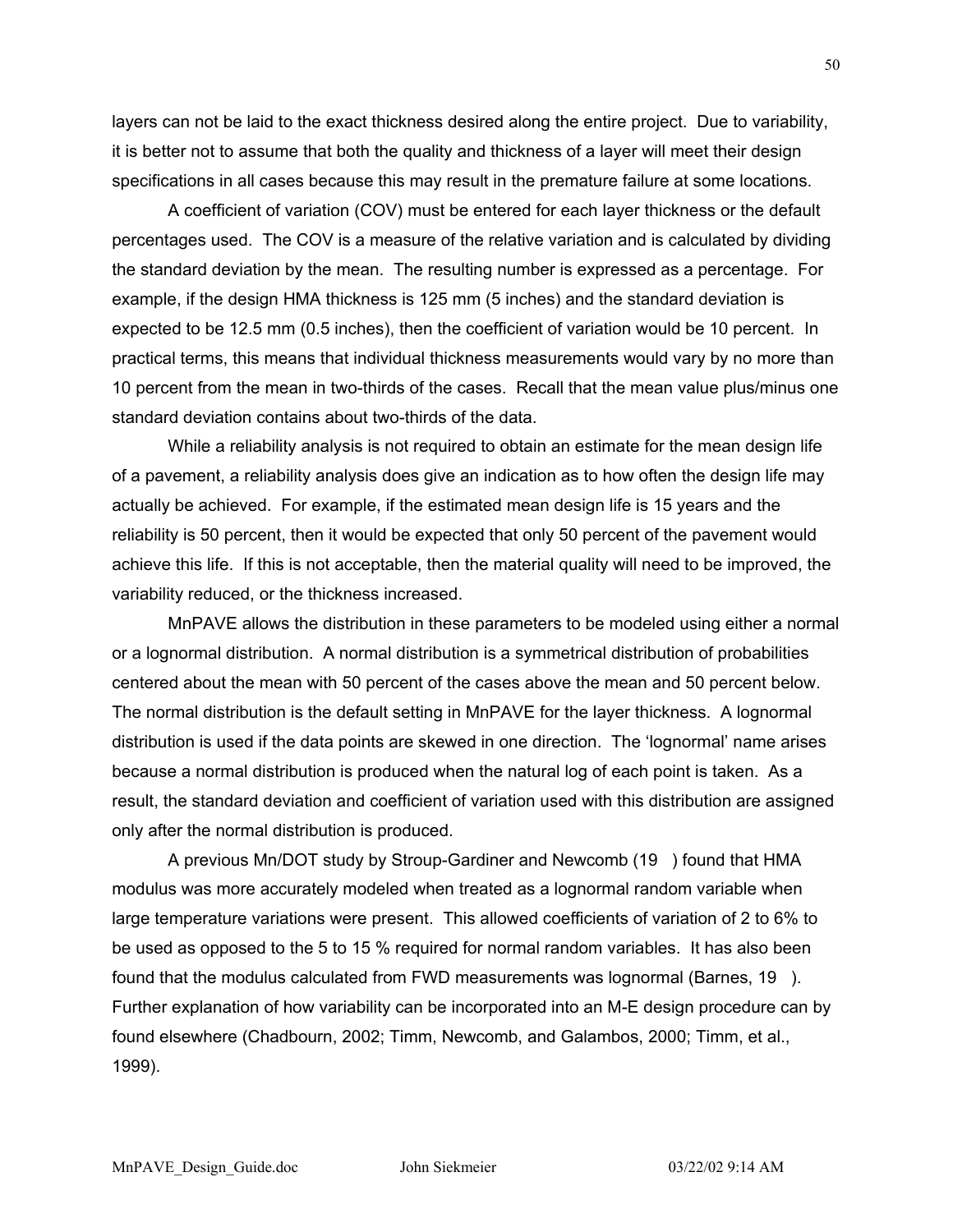# **7.0 References**

Ayres, Manuel, Jr., 1997, Development of a Rational Probabilistic Approach for Flexible Pavement Analysis (3 Volumes), Ph.D. Dissertation, University of Maryland, College Park, Maryland.

Barnes, R.J., I. Jankovic, and D. Colom, 1995, Statewide Statistical Subgrade Characterization, MN/RC - 95/16, Mn/DOT, St. Paul, MN, 30 pp.

Barnes, R.J., I. Jankovic, and A. Froment, 1999, Statistical Analysis of the Sources of Flexible Pavement Variability, MN/RC - P99-12, Mn/DOT, St. Paul, MN, 148 pp.

Chadbourn, B.A., 2002, "Development of a Quick Reliability Method for Mechanistic-Empirical Asphalt Pavement Design, TRB.

Chamberlin, W.P., 1995, "Performance-Related Specifications for Highway Construction and Rehablitation," Synthesis of Highway Practice 212, Transportation Research Board, Washington, D.C., 48 pp.

Elliott, R.P. and M.R. Thompson, 1985, "Mechanistic Design Concepts for Conventional Flexible Pavements, " UILU-ENG-85-2001, University of Illinois, Urbana, Illinois, pp.

Finn, F., Saraf, C.L., Kulkarni, R., Nair, K., Smith, W., and Abdullah, A., 1986, "Development of Pavement Structural Subsystems," NCHRP Report 291, National Cooperative Highway Research Program, Transportation Research Board.

Frost, M.W., P.R. Fleming, and C.D.F. Rogers, 2001,"Assessment of Performance Specification Approach for Pavement Foundations," TRR 1757, Transportation Research Board, Washington, D.C., pp. 100-108.

Geotechnical and Pavement Manual, 1994, Mn/DOT, St. Paul, MN.

Grading and Base Manual, 1996, Mn/DOT, St. Paul, MN.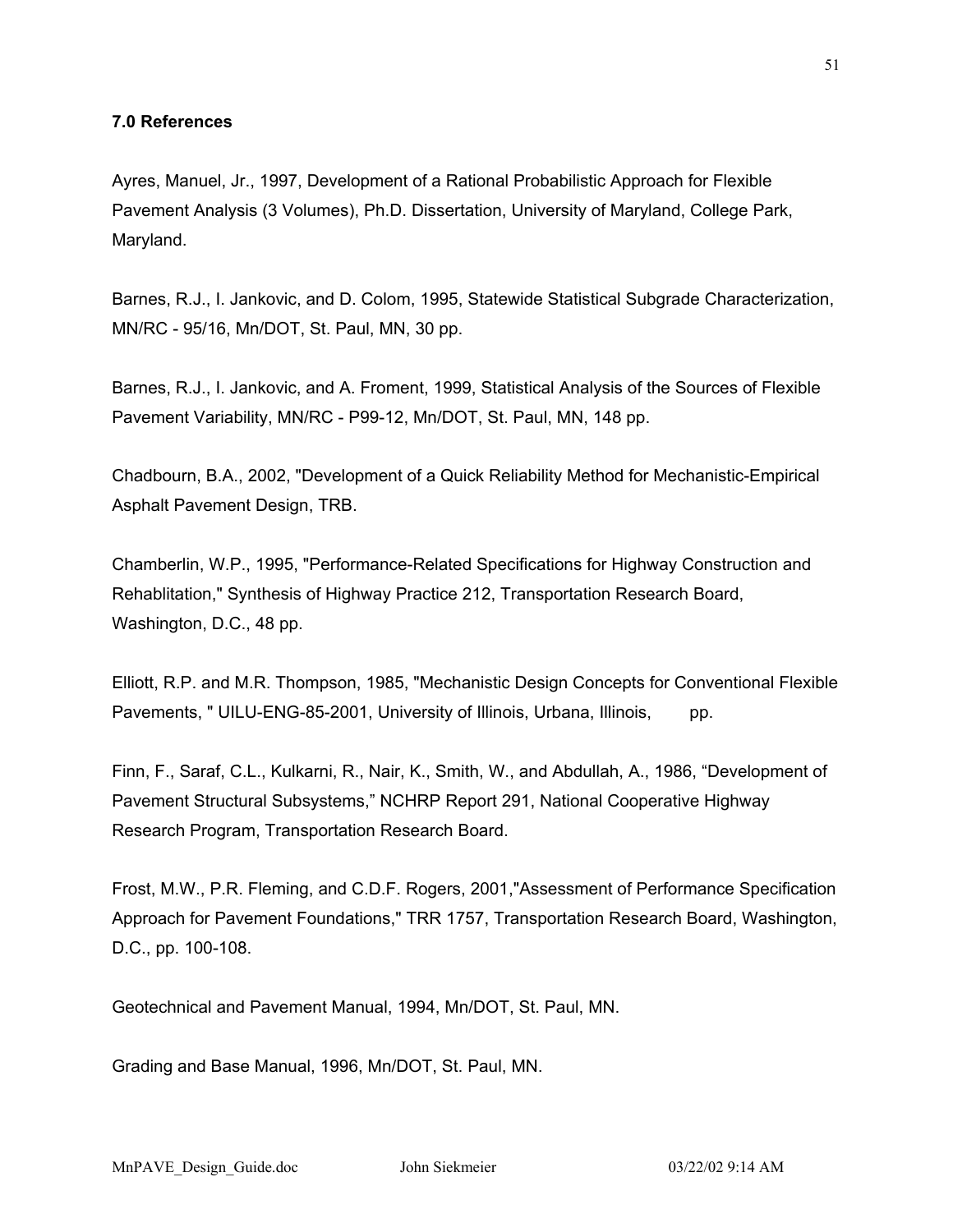IHR-535, 1998, Mechanistic-Empirical Evaluation of Mn/ROAD Mainline Flexible Pavement Sections IHR-535 Cooperative Evaluation of Mn/ROAD Test Results to Illinois Conditions Illinois Cooperative Highway and Transportation Research Programs Department of Civil Engineering, University of Illinois at Urbana-Champaign and Illinois Department of Transportation with the cooperation of the Minnesota Department of Transportation Mn/ROAD Research Project (Private Communication - Not for Publication) April 1998

Kersten, M.S., 1944, "Progress Report of Special Project on Structural Design of Nonrigid Pavements - Survey of Subgrade Moisture Conditions," Highway Research Board, Washington, D.C., pp. 497-513.

Kersten, M.S. and G. Skok, 1968, "Application of AASHO Road Test Results to Design of Flexible Pavements in Minnesota: Investigation 183," Interim Report, University of Minnesota, pp.

McKane, R., 2000, "In Situ Field Testing of Mechanical Properties," 48<sup>th</sup> Annual Geotechnical Engineering Conference, February 18, 2000, Minneapolis, MN, University of Minnesota, 17 pp.

Miner, Milton A., "Estimation of Fatigue Life with Particular Emphasis on Cumulative Damage," Metal Fatigue, Sines and Waisman, Eds., McGraw Hill, 1959, pp. 278-289.

Nazarian, S., D. Yuan, and M. Arellano, 2002, "Quality Management of Base and Subgrade Materials with Seismic Methods," Transportation Research Board, Washington, D.C.

NCHRP 1-37A, 2002 Pavement Design Guide,

NCHRP 1-37A, 2001, Milestones 2002 Newsletter, Winter 2001, TRB, Washington, D.C., 8 pp.

NCHRP 1-37A, 1999, Development of the 2002 Guide of the Design of New and Rehabilitated Pavement Structures Draft 1 (Stage 1 Report), ERES Consultants, Columbia, MD.

Ovik, J.M., B. Birgisson, and D.E. Newcomb, 2000, "Characterizing Seasonal Variations in Pavement Material Properties for Use in a Mechanistic-Empirical Design Procedure," Report 2000-35, Mn/DOT, 221 pp.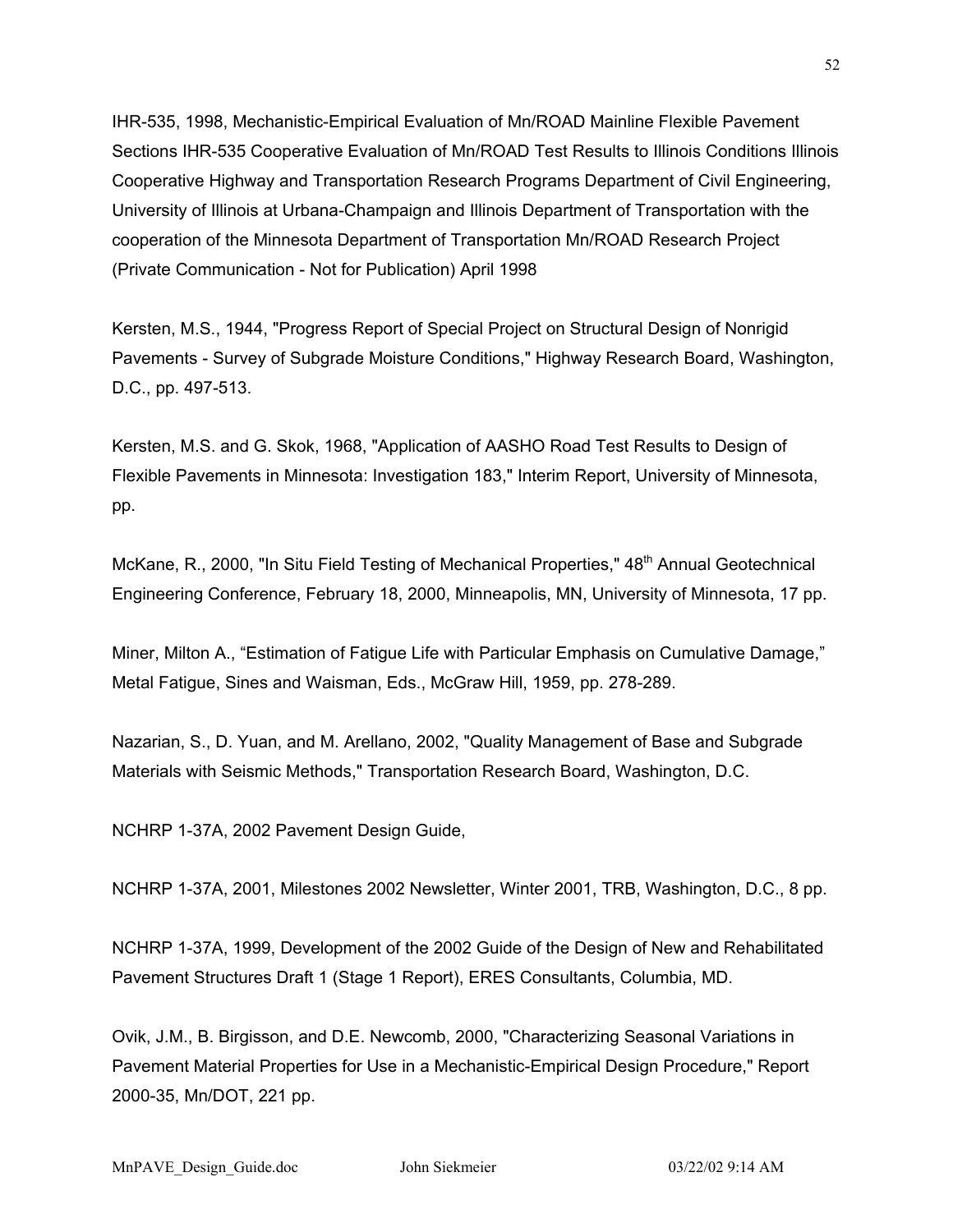Siekmeier, J.A., T. Burnham, and D. Beberg, 1998, "Mn/DOT's New Base Compaction Specification Based on the Dynamic Cone Penetrometer," 46<sup>th</sup> Annual Geotechnical Engineering Conference, February 20, 1998, Minneapolis, MN, University of Minnesota, 23 pp.

Siekmeier, J. A., D. Young, and D. Beberg, 1999, "Comparison of the Dynamic Cone Penetrometer with Other Tests During Subgrade and Granular Base Characterization in Minnesota," Nondestructive Testing of Pavements and Backcalculation of Moduli: Third Volume, ASTM STP 1375, S. D. Tayabji and E. O. Lukanen, Eds., American Society for Testing and Materials, West Conshohocken, PA.

Skok, E.L., et al., 2002, "Best Practices for the Design and Construction of Low Volume Roads," Report 2002- Mn/DOT, pp.

Standard Specifications for Construction, 2000, Mn/DOT, St. Paul, MN.

Stroup-Gardiner and Newcomb, 19

Swanberg, J.H. and C.C. Hansen, 1946, "Development of a Procedure for the Design of Flexible Bases," Highway Research Board, Washington, D.C., pp. 44-57.

Thompson, M.R., 1987, "ILLI-PAVE Based Full-Depth Asphalt Concrete Pavement Design Procedure," Proceedings, Sixth International Conference on Structural Design of Asphalt Pavements, Ann Arbor, MI.

Timm, D.H, and E.L. Skok, 2000, "The Prediction of Equivalent Standard Axle Loads on County Roads Using Vehicle Type Distributions," Draft Report May 23, University of Minnesota.

Timm, D.H, D.E, Newcomb, and Bjorn Birgisson, 1999, "Mechanistic-Empirical Flexible Pavement Thickness Design: The Minnesota Method," Staff Report P99-10, Mn/DOT, 122 pp.

Timm, D.H, D.E, Newcomb, Bjorn Birgisson, and T.V. Galambos, 1999, "Incorporation of Reliability into the Minnesota Mechanistic-Empirical Pavement Design Method," Report 1999- 35, Mn/DOT, 128 pp.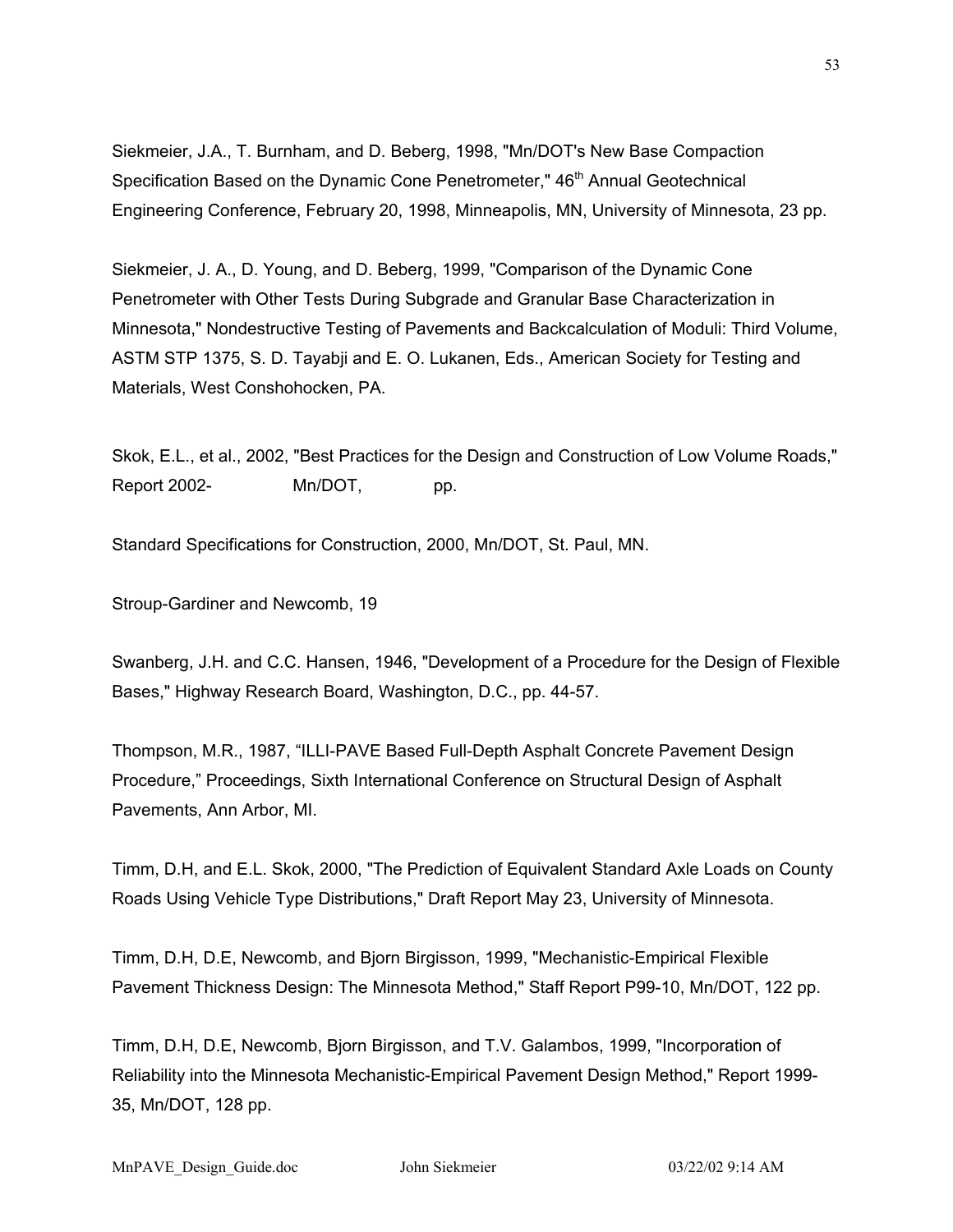Timm, D.H, D.E, Newcomb, and T.V. Galambos, 2000, "Incorporation of Reliability into Mechanistic-Empirical Pavement Design," TRR 1730, TRB, National Academy Press, Washington, D.C., pp. 73-80.

Van Cauwelaert, F.J., Alexander, D.R., White, T.D., and Barker, W.R., 1989, "Multilayer Elastic Program for Backcalculating Layer Moduli in Pavement Evaluation," Nondestructive Testing of Pavements and Backcalculation of Moduli, ASTM STP 1026, A.J. Bush III and G.Y. Baladi, Eds., American Society for Testing and Materials, Philadelphia, pp. 171-188.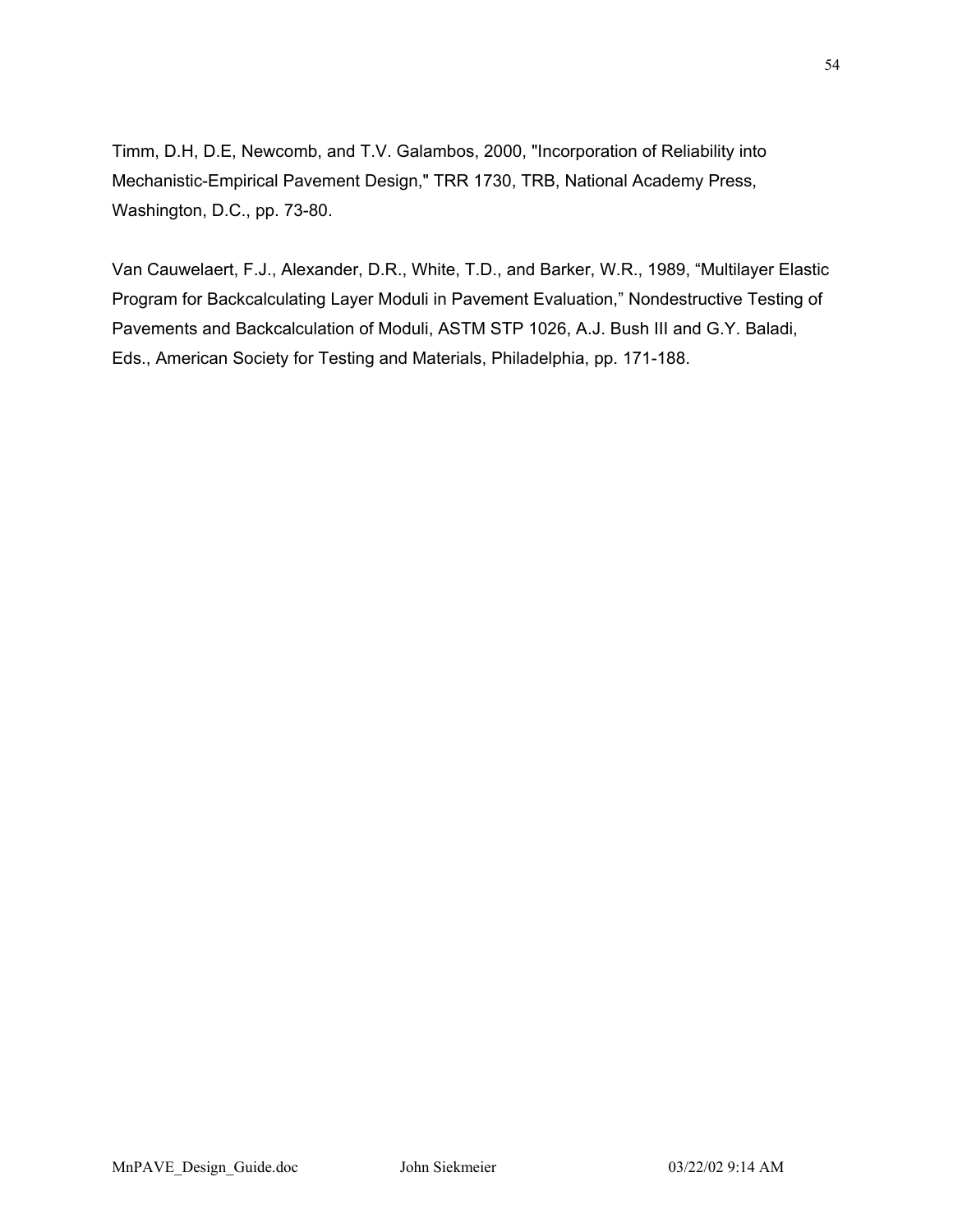# Appendices

- A. Draft Design Moduli Table and Notes
- B. Calculation of ESALs Using Load Spectrum and HCADT
- C. Example Problems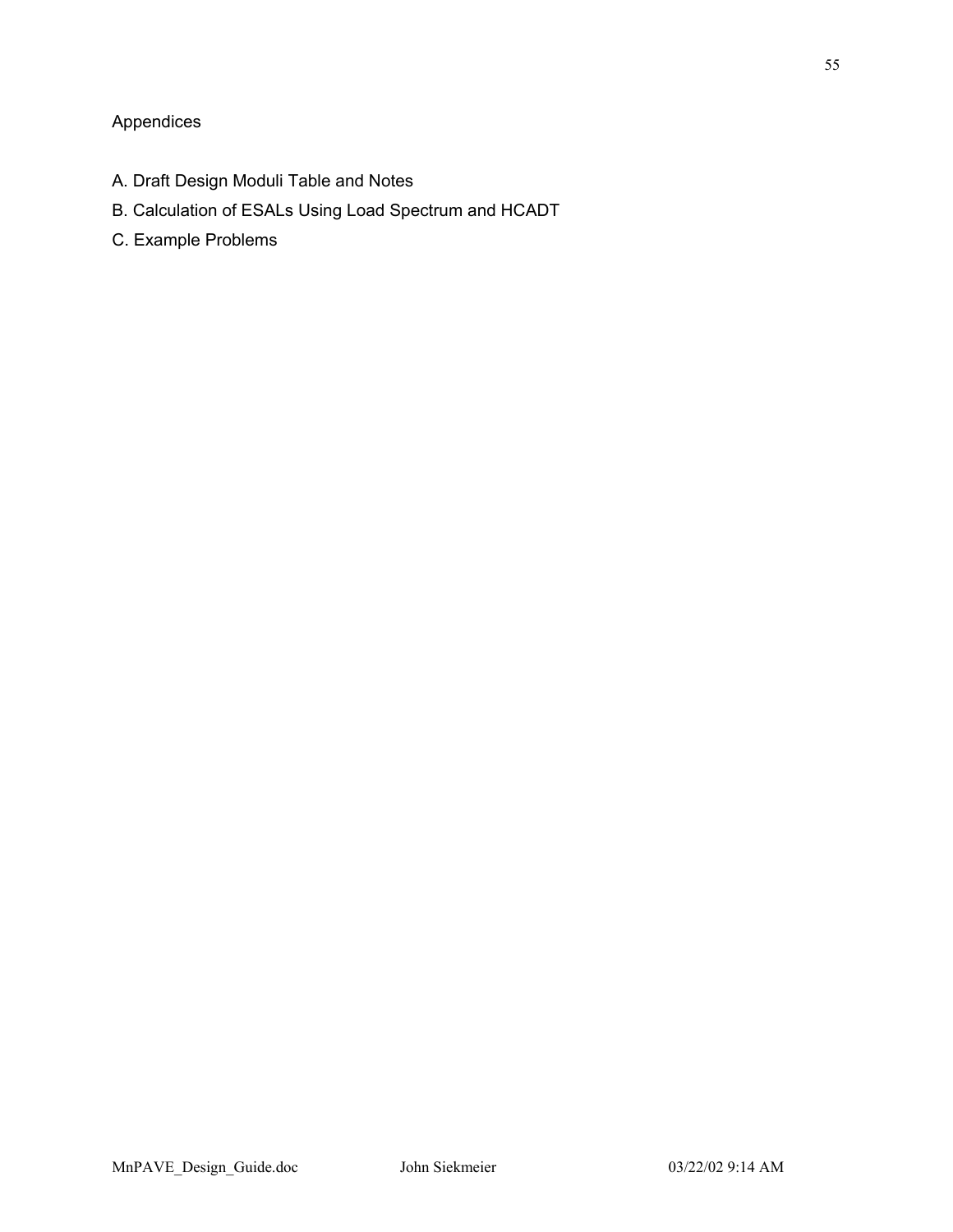Insert table here.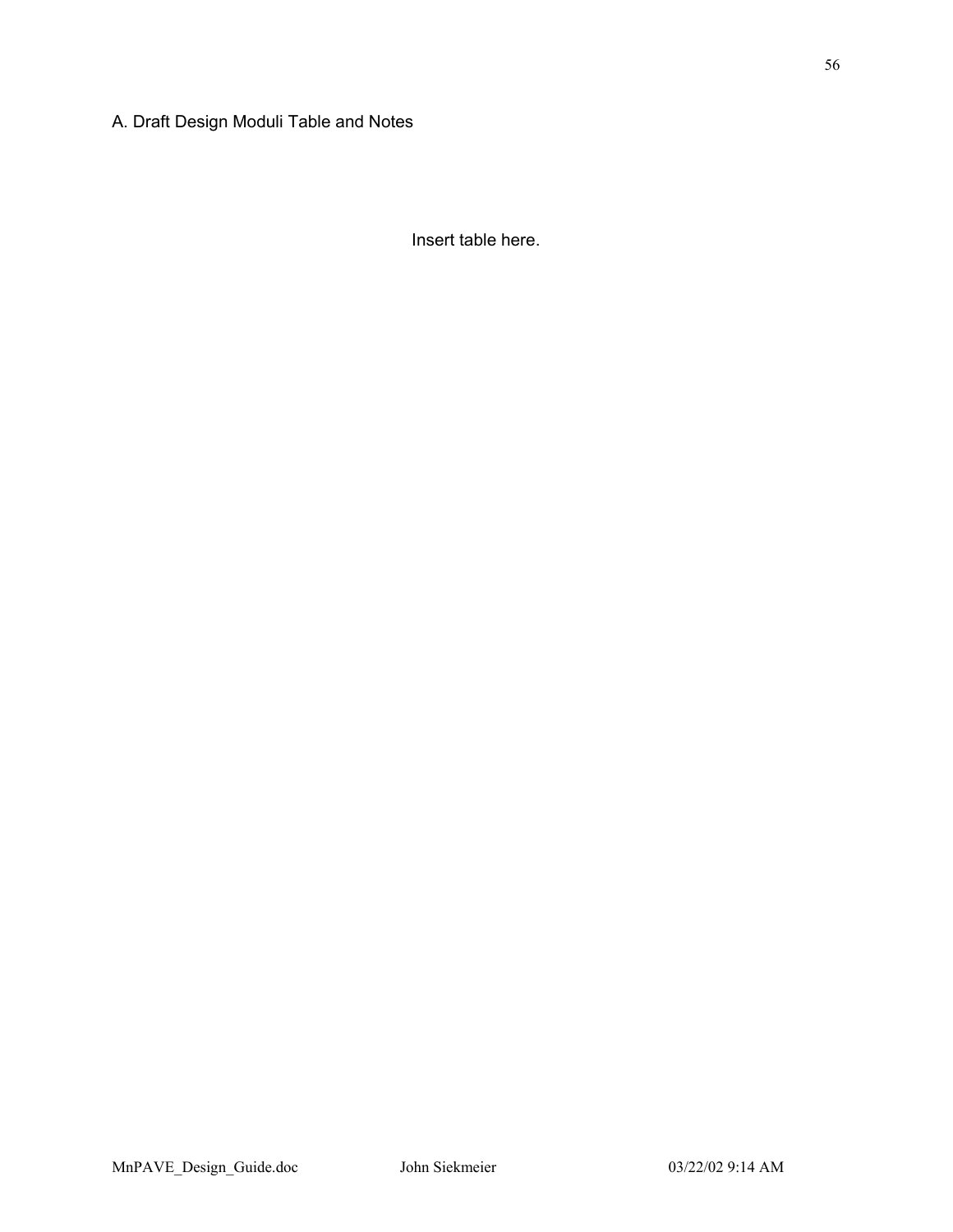# Notes for **DRAFT** Design Moduli Table

1. AASHTO soil class A-5 is not included as a possible equivalent class in Minnesota because it is extremely rare.

2. The soil ribbon formed for field identification should be about 15 mm wide and 3 mm thick. The length given defines the point at which the ribbon breaks under its own weight when held in a horizontal position. The moisture content should be 80 to 100 percent of standard Proctor optimum moisture and be such that the soil can be rolled to a 6 to 8 mm diameter rod (pencil size) before ribboning.

3. The "Rating" and "Soil Factor" ranges shown in this table have been modified slightly from previous Mn/DOT publications. Comments regarding the proposed ratings and soil factors would be appreciated.

4. The data set used for the Index Tests contained 2610 soil samples grouped by the Mn/DOT Textural Classification System and tested by the Mn/DOT Maplewood Lab from 1993 through 1998. The ranges shown for the standard Proctor tests are the mean of the data minus one standard deviation and plus one standard deviation.

5. The plastic limits for Mn/DOT's sandy clay and silty clay are estimated pending additional laboratory results.

6. The standard Proctor saturation is calculated using a specific gravity of 2.65.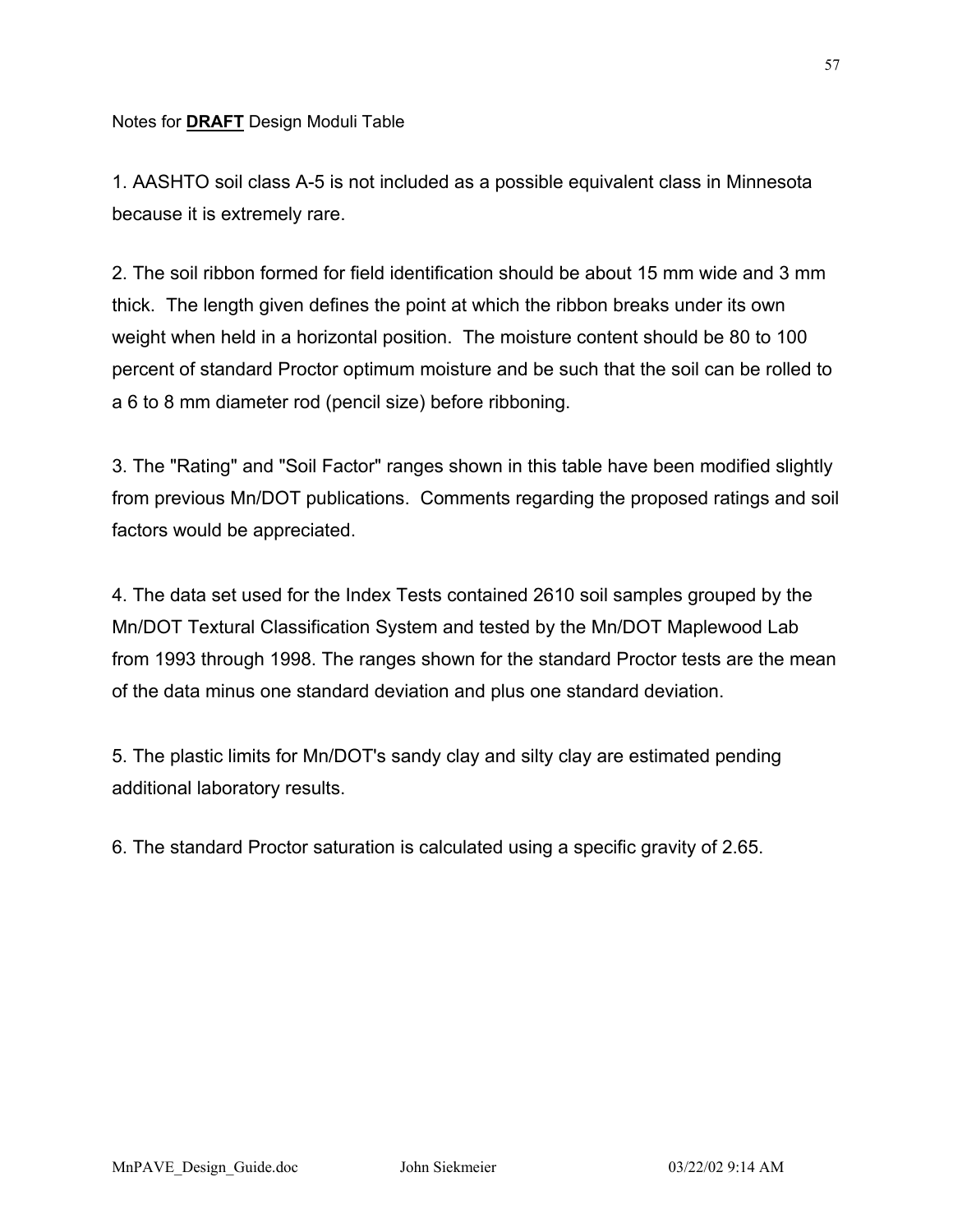7. The R-Value is estimated in three ways; from the mean plus one standard deviation of the percent passing the #200 sieve, percent silt content, and plastic limit using data from Mn/DOT Inv. 183. These correlations will be verified using the soils tested by the Mn/DOT Maplewood Lab from 1993 through 1998.

R-Value = 367 / (mean percent passing #200 plus one std dev)  $^{0.78}$  R<sup>2</sup> = 0.62

R-Value = 200 / (mean percent slit plus one std dev)<sup>0.7</sup> 
$$
R^2 = 0.?
$$

R-Value = 51.66 \* e<sup>(-0.06\*(mean plastic limit plus one std dev))</sup> 
$$
R^2 = 0.73
$$

8. The R-Value used by Mn/DOT is at a 1.65 MPa (240 psi) exudation pressure and after a 16 to 22 hour soaking period. This approximates conditions near or about ??? percent greater than 100 percent of standard Proctor density and about ??? percent less than standard Proctor optimum moisture.

9. The plate load modulus (MPa) is estimated from the R-Value using data from Mn/DOT Inv. 183. These plate load tests were generally performed during the months of June through September.

$$
E = 9.58 * (R-Value)^{0.4}
$$
  $R^2 = 0.46$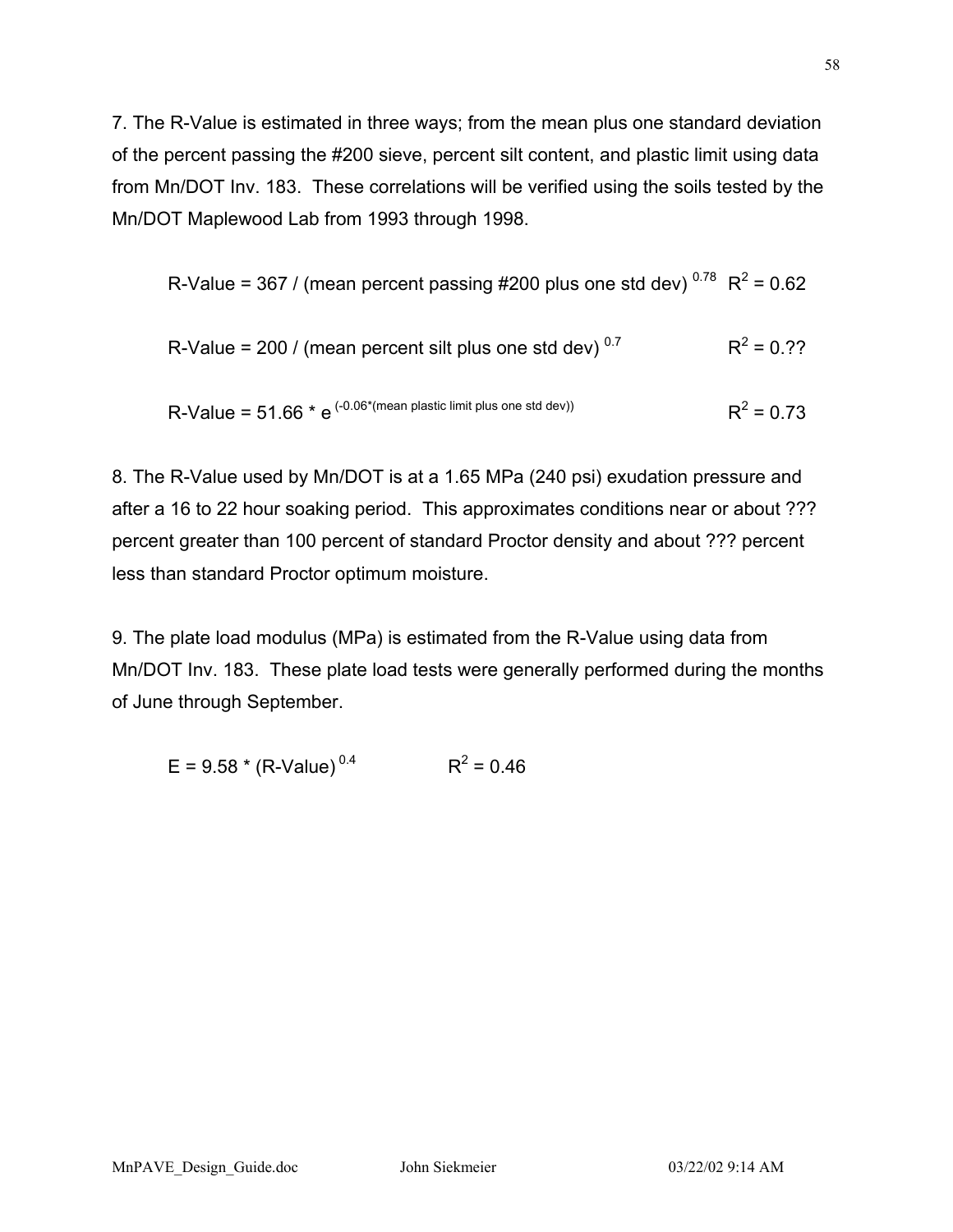10. The  $E_{RIMN}$  is the laboratory resilient modulus defined by the University of Illinois between 1976 and 1989 based on 50 Illinois soils. The two  $E_{RIMN}$  (MPa) values presented in the table are normalized to a deviator stress of 10 psi, near 95 percent of standard Proctor density, and a moisture content near standard Proctor optimum. They are estimated in two ways. The first estimate uses the Illinois data exclusively and the relationship between  $E_{\text{RIMN}}$  and the silt content. This first estimate includes a 25 MPa reduction in the estimated modulus to account for uncertainty in the estimate. The second estimate uses the Illinois data combined with the Minnesota R-Value estimated from the silt content. The second equation is used in MnPAVE's intermediate level to estimate  $E_{RIMN}$  from R-Value.

 $E_{\text{RIMN}}$  = 75 - 0.7  $*$  (mean percent silt plus one std dev)

$$
E_{\text{RIMN}} = 0.0018 \cdot (R\text{-Value})^3 - 0.19 \cdot (R\text{-Value})^2 + 7.02 \cdot (R\text{-Value}) - 20
$$

11. The California Bearing Ratio (CBR) is estimated from the R-Value using the data from Mn/DOT Inv. 183.

CBR = 2.52 \* 
$$
e^{(0.03 \times R\text{-Value})}
$$
 R<sup>2</sup> = 0.77

12. The CBR from Mn/DOT Inv. 183 was measured at conditions near ??? percent of standard Proctor optimum moisture and near ??? percent of standard Proctor density.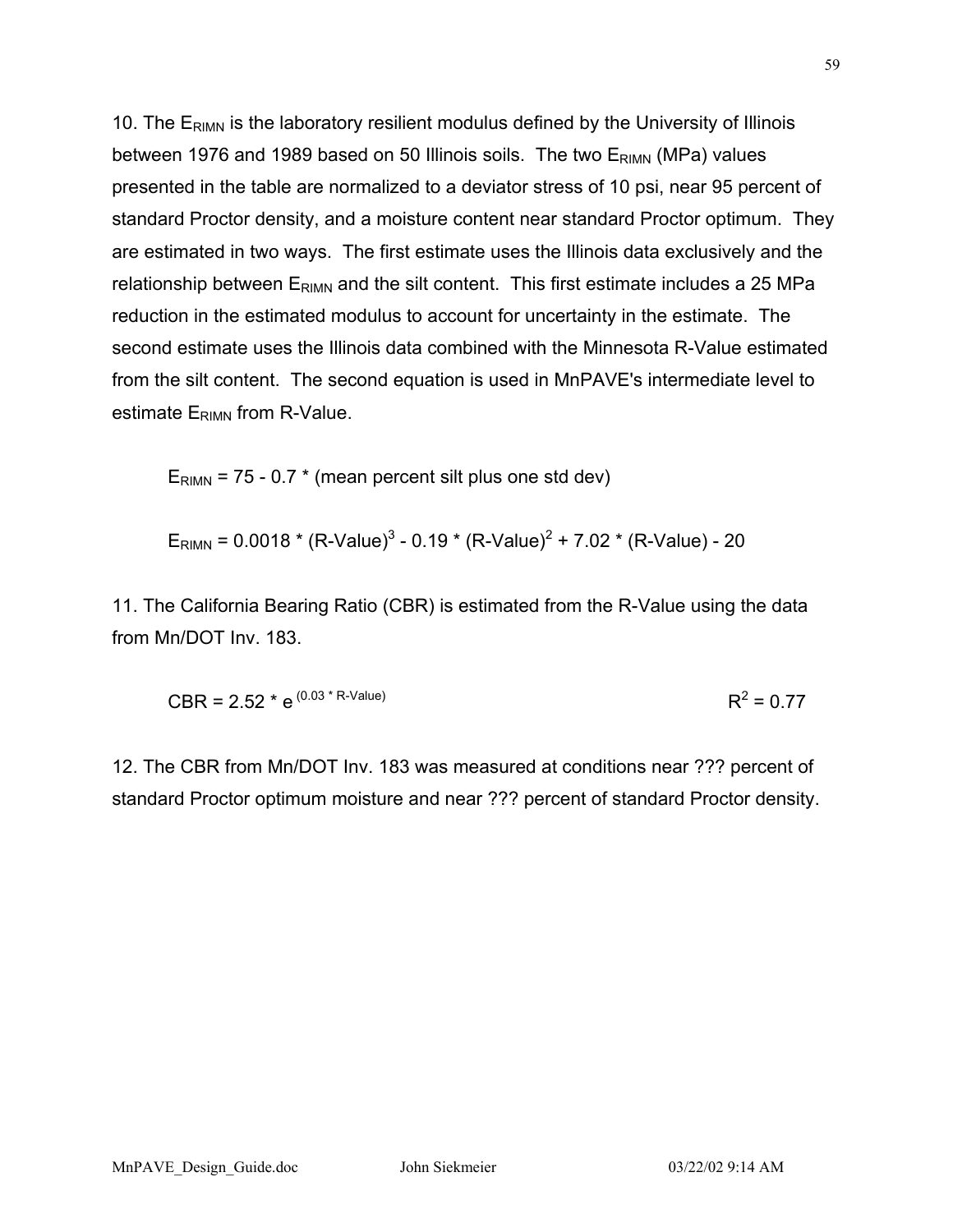13. The Dynamic Cone Penetrometer Penetration Index (DPI) for the soils and the granular subbases is estimated in two ways.

The first DPI estimate is based on the CBR and the correlation developed by the US Army Corps of Engineers.

When CBR is less than 10, then DPI = 
$$
(3452 / CBR)^{0.5}
$$
 R<sup>2</sup> = 0.41

When CBR is greater than 10, then DPI =  $(292 / CBR)^{0.893}$  R<sup>2</sup> = 0.76

The second DPI estimate is based on the E<sub>RIMN</sub> estimated using the silt content and correlation developed by CSIR Transportek, Council for Science and Industrial Research, South Africa.

$$
log Mr = 3.04758 - 1.06166 * log DPI
$$
 R<sup>2</sup> = 0.76

therefore 
$$
DPI = 1 / 10^{((log E_{RIMN} - 3.04758) / 1.06166)}
$$

14. The Dynamic Cone Penetrometer Penetration Index (DPI) for the aggregate bases is estimated from the CBR using the correlation developed by CSIR Transportek, Council for Science and Industrial Research, South Africa.

$$
DPI = (410 / CBR)^{0.787}
$$
 R<sup>2</sup> = 0.??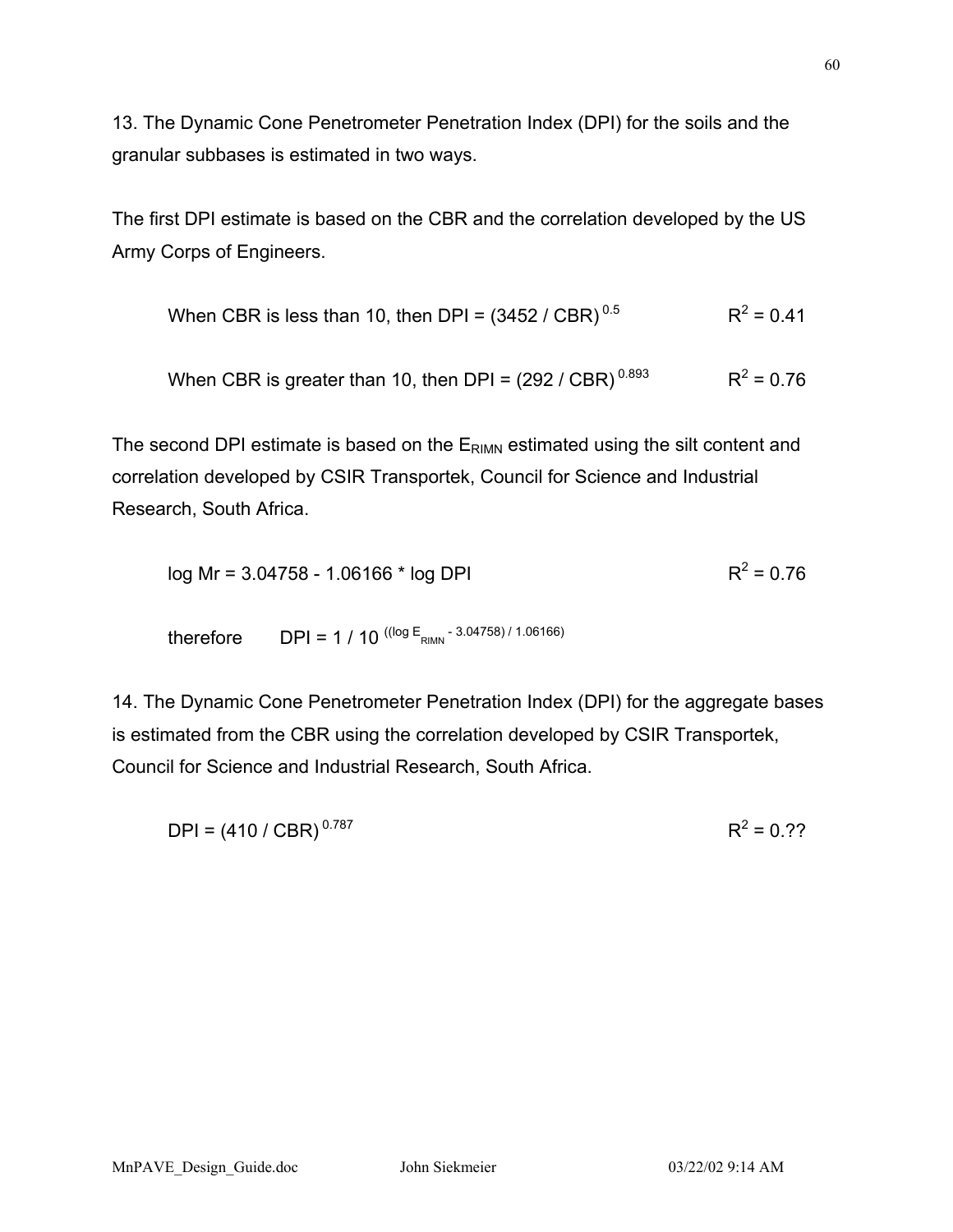15. The seasonal design moduli (MPa) are estimated using the laboratory  $E_{\text{RIMN}}$  for clay loam modified by three resistance factors that adjust for soil type and moisture content. These resistance factors increase as the material's resistance increases. Resistance factors that are greater than one 1.0 increase the design moduli. Resistance factors that are less than 1.0 reduce the design moduli. Design moduli for frozen conditions have a default value of 350 MPa (50 ksi).

16. The seasonal moisture resistance factors are estimated using moisture data from the Mn/ROAD test sections constructed from a Mn/DOT clay loam subgrade with a design Mn/DOT R-Value of 12 (240 psi exudation pressure). The moisture data was acquired between 199? and 199? using time domain reflectometry (TDR) moisture sensors. The TDR data was interpreted using travel time transfer functions that were rough approximations. Research proposed by Mn/DOT at the University of Minnesota is intended to better define these transfer functions and allow more accurate determination of seasonal moisture content of the Mn/ROAD subgrade and aggregate base materials.

The seasonal moisture resistance factors are applicable to the clay loam subgrade at Mn/ROAD and must be modified by the pore suction resistance factors to account for the ability of difference soils to draw water into open pore spaces. A seasonal moisture resistance factor equal to 1.0 means that the in situ saturation of the clay loam is expected to be nearly equal to the standard Proctor optimum moisture. If the seasonal moisture resistance factor is less than 1.0 then the in situ saturation during that season is expected to be greater than the standard Proctor optimum moisture. Recall that when resistance factors are less than 1.0, that they reduce the design moduli. Therefore a lower resistance factor is consistent with increasing saturation and decreasing design moduli.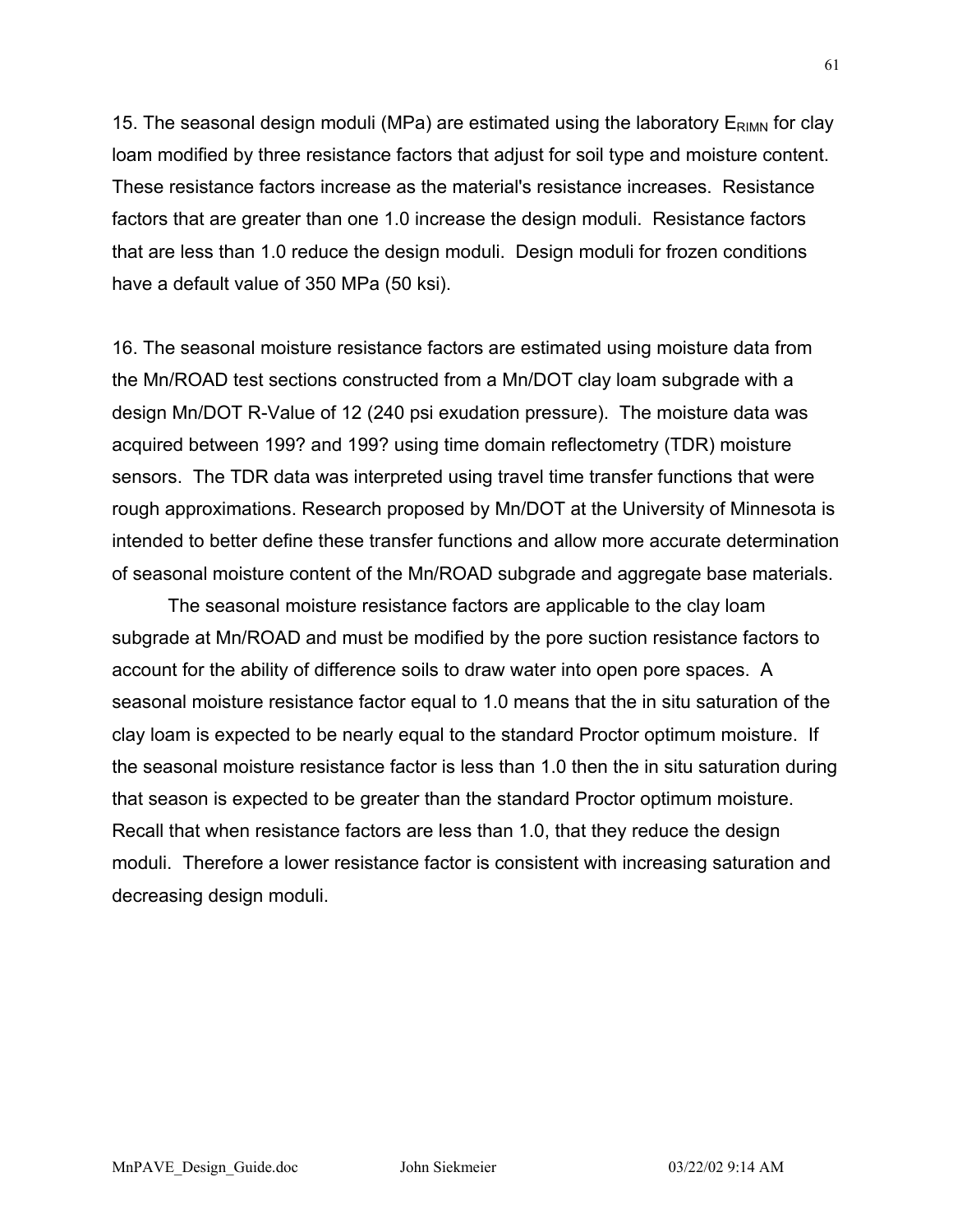17. The pore suction resistance factors are used to modify the Mn/ROAD seasonal moisture resistance factors for different soil types. These pore suction resistance factors are based on unsaturated pore suction and therefore on the moisture conditions that typically exist when the ground water table is deeper than about 1.5 m (5 feet) from the pavement surface. The pore suction resistance factors are important because they modify the seasonal moisture resistance factors that are based on the Mn/ROAD test sections constructed on a clay loam subgrade.

The pore suction resistance factors are currently based on the relationship between the difference in the laboratory percent saturation near standard Proctor optimum moisture and the in situ saturation expected for Minnesota soils (Swanberg and Hansen, 1946; Kersten, 1944). The pore suction resistance factors account for the ability of difference soils to draw water into open pore spaces. These pore suction resistance factors are currently normalized to clay loam, which therefore has a resistance factor of 1.0. The pore suction resistance factors are under development and will be modified by research proposed by Mn/DOT at the University of Minnesota. This research is intended to define the soil moisture characteristics for a sample of Minnesota soils and aggregate base materials.

18. The susceptibility resistance factors are used to modify the laboratory  $E_{\text{RIMN}}$ estimated for clay loam for different Minnesota soils. These susceptibility resistance factors are currently under development and will be modified. They currently attempt to account for the influence of both soil type and moisture on moduli. Research proposed by Mn/DOT at the University of Minnesota is intended to better define these susceptibility resistance factors and allow more accurate determination of the relative stiffness of Minnesota's subgrade and aggregate base materials.

19. If the pavement surface will not be greater than 5 feet from the ground water, then the late spring design moduli should be used for the summer and fall seasons also.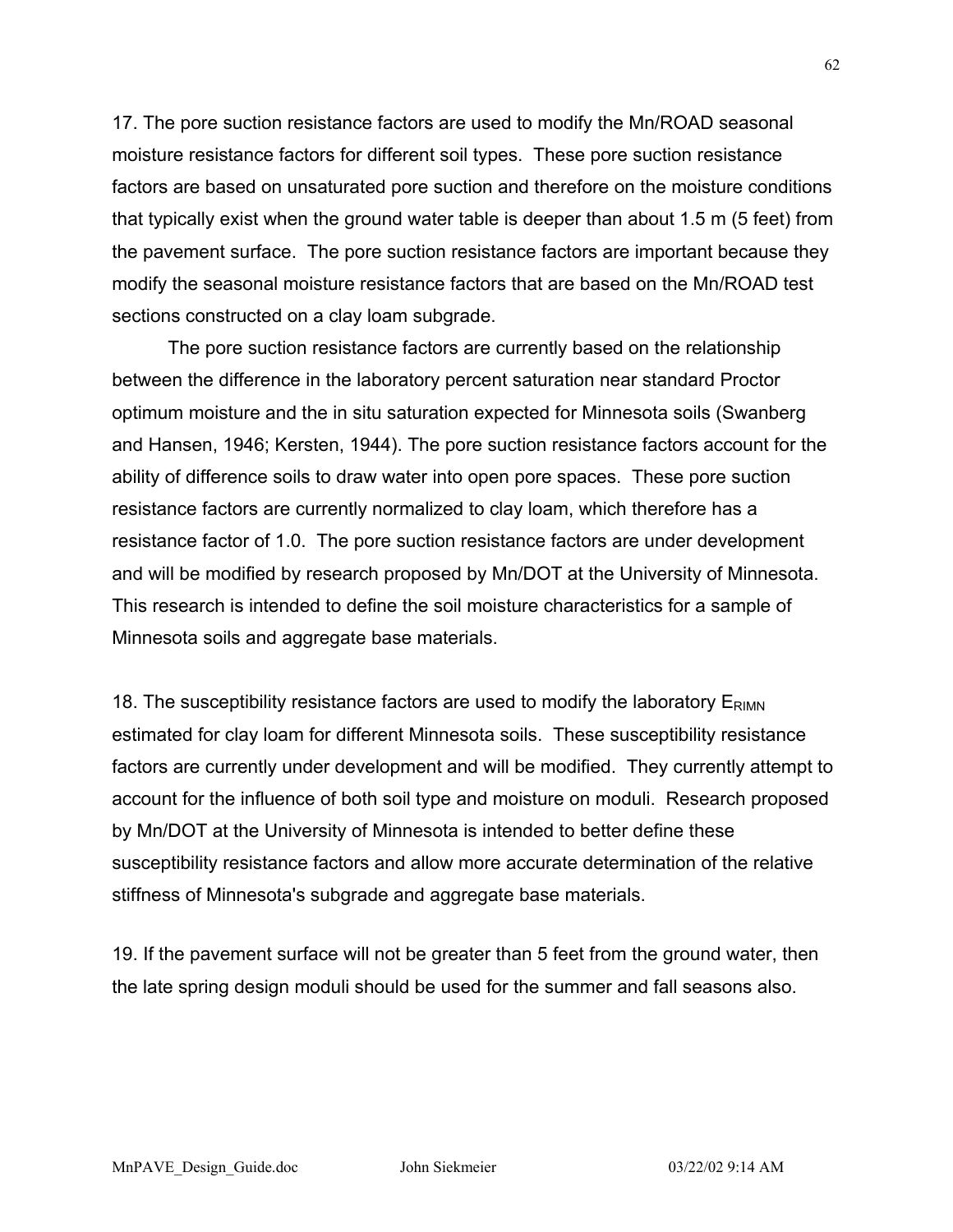# **Appendix B**

# **Calculation of ESALs Using Load Spectrum and HCADT**

**Final Report** 

**September 17, 2001** 

**by Peter Davich** 

**Mn/DOT Office of Materials and Road Research Mn/DOT Office of Transportation Data and Analysis**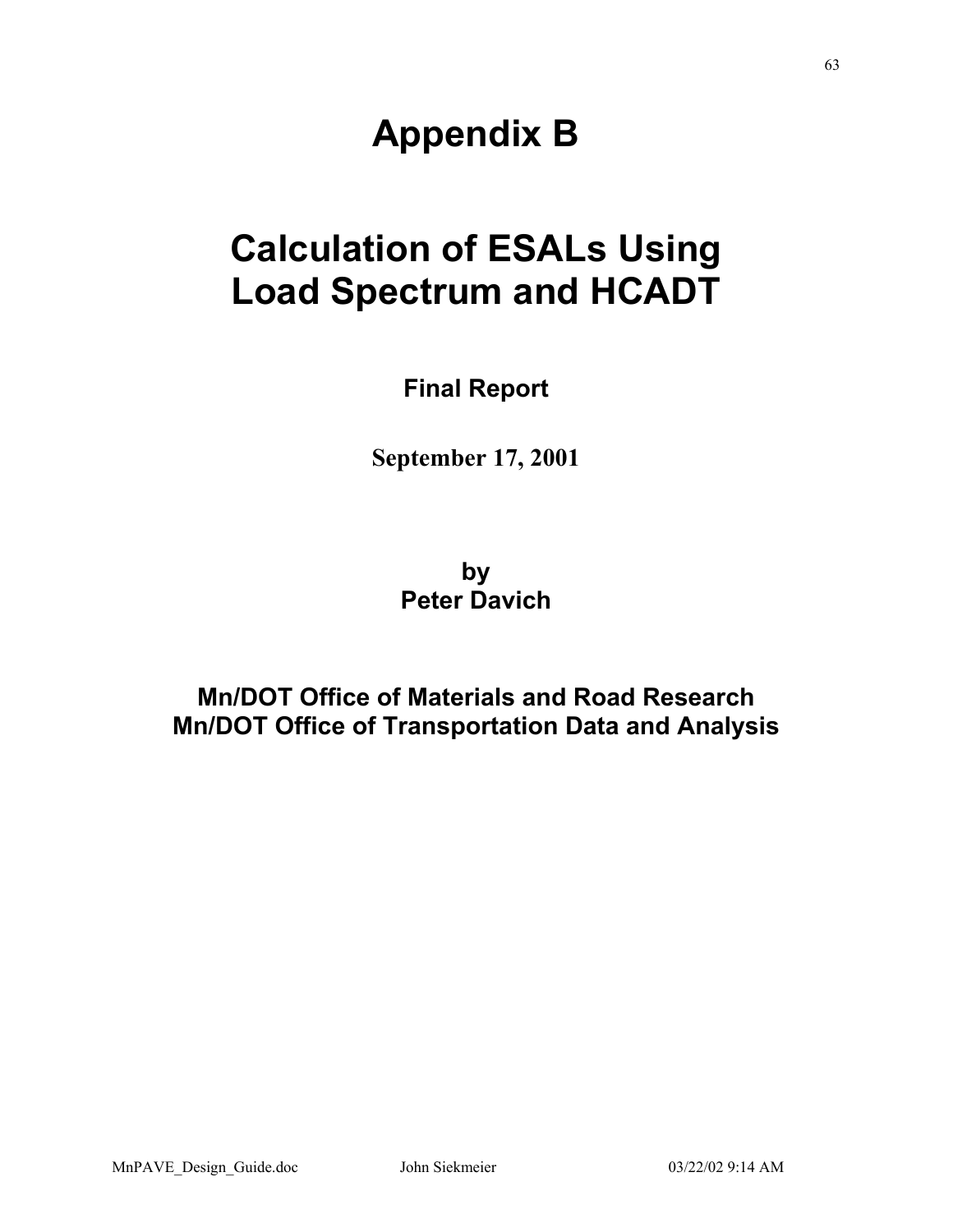### Preface

This report describes and compares the ESAL definitions, ESAL calculation procedures, and traffic forecasting procedures used by the Office of Transportation Data and Analysis and the Office of Materials and Road Research. In addition, this report describes the three procedures that have been used by Mn/DOT to convert HCADT data into ESAL values. Finally, the report makes several recommendations relevant to the M-E design process and the ESAL calculation procedure. This report was produced by Peter Davich of the Office of Materials and Road Research and reviewed by John Siekmeier of the Office of Materials and Road Research and George Cepress of the Office of Transportation Data and Analysis.

A great deal of help was provided during the compilation of this report by George Cepress, Curt Dahlin, Tom Nelson, and Mark Levenson at the Office of Transportation Data and Analysis. They volunteered a good deal of time to explain the procedures and concepts they use during the ESAL calculation procedure. In addition, Maggi Chalkline at the Office of Materials and Road Research provided much of the information related to ESAL calculation at Mn/ROAD.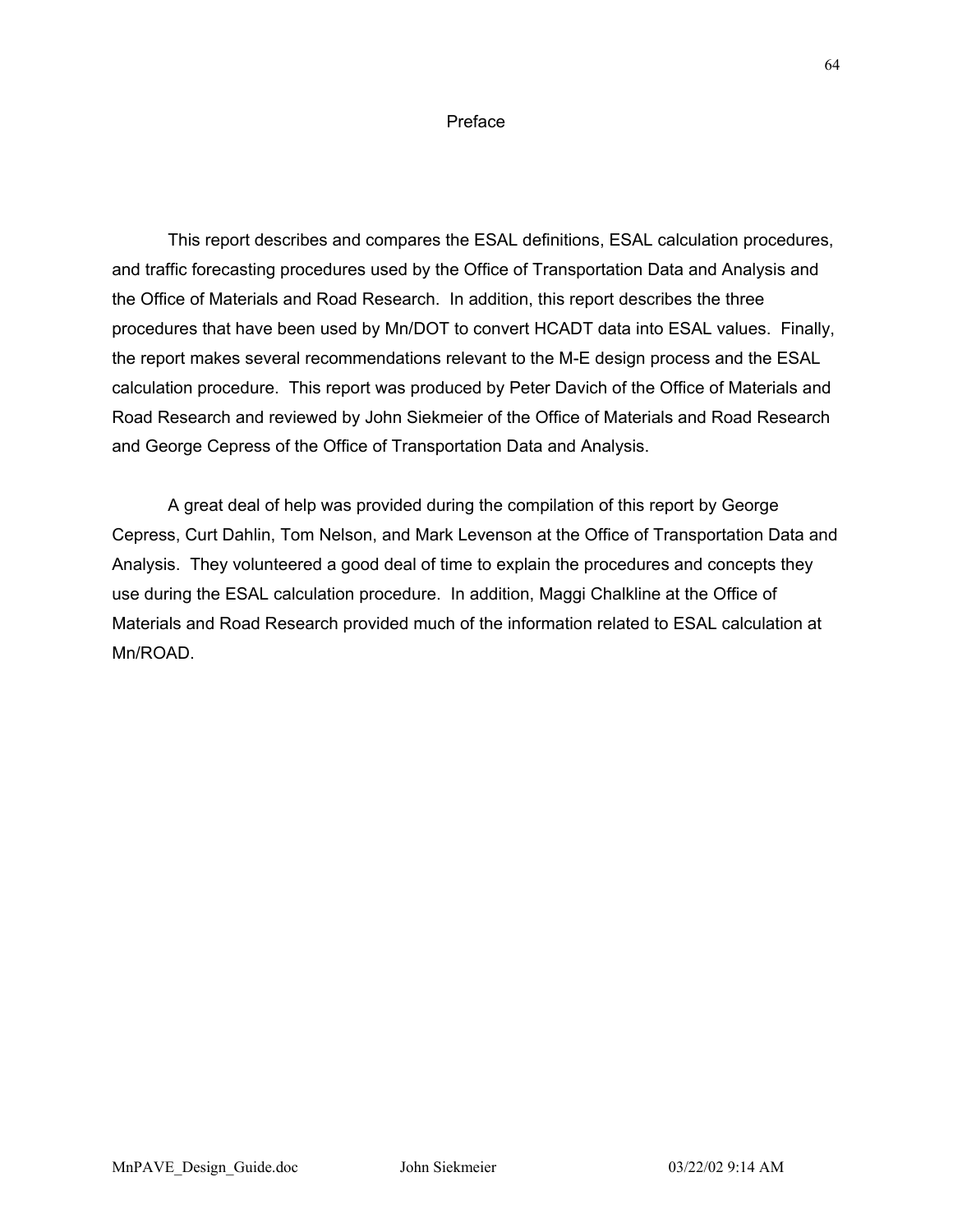# Table of Contents

- 1.0 Introduction
- 2.0 Definitions
- 2.1 Average Daily Traffic
- 2.2 Annual Average Daily Traffic
- 2.3 Axle Load Equivalency Factor
- 2.4 ESAL
- 2.6 Serviceability Indices
- 2.7 Structural Number
- 2.8 Weigh-In-Motion Instrument
- 3.0 ESAL Calculation from HCADT
- 3.1Mn/DOT Investigation 183
- 3.2 Transportation Information System
- 3.3 Comparison of Formulas
- 3.4 Assumed Average Vehicle Distributions Method
- 4.0 Spectra
- 4.1 AASHTO Procedure
- 4.2 Mn/ROAD ESAL Calculation Procedure
- 4.2.1 Low Volume Roadway
- 4.2.2 Mainline
- 4.3 State-Wide Office of Transportation Data and Analysis Procedure
- 5.0 Traffic Forecasting
- 5.1 Introduction
- 5.2 TDA Traffic Forecasting Procedure
- 6.0 Recommendations
- 6.1 Implications for M-E Design
- 6.2 Other Recommendations
- 7.0 References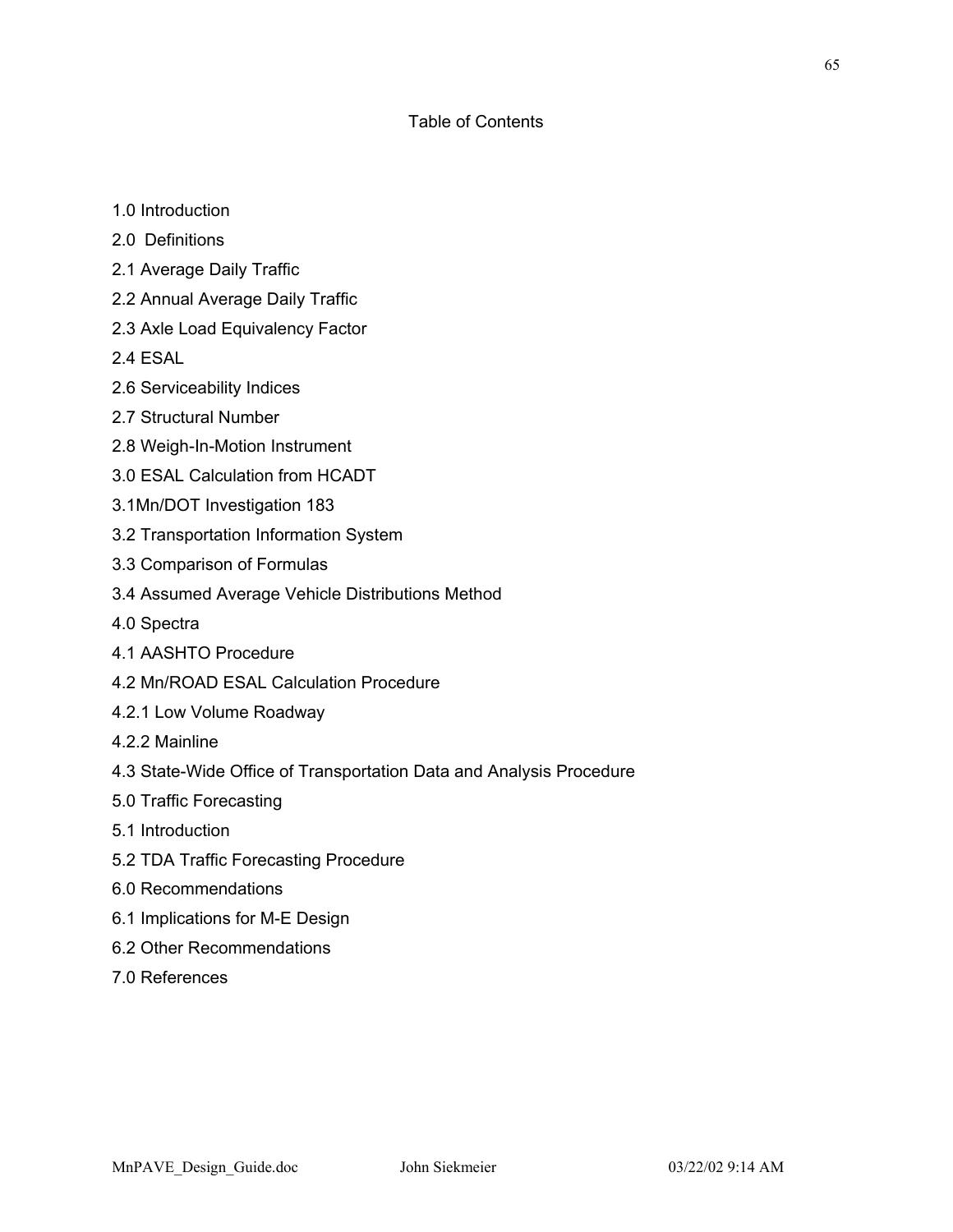# 1.0 Introduction

The calculation of ESAL values can be a highly complicated and sometimes counterintuitive process despite the apparent simplicity of the ESAL concept. The Office of Materials and Road Research (MRR) and Office of Transportation Data and Analysis (TDA) use different procedures depending upon the origin of their data: the low volume test site at Mn/ROAD, the mainline at Mn/ROAD, or outstate sites. These procedures are based on the results of the AASHO Road Test, which took place in Illinois in the late 1950s. However, the original procedure has been modified in several ways based on the type of traffic data available and to fit each office's particular needs. The following report is intended to specify the procedures used by each Mn/DOT office and explain the origin of each procedure.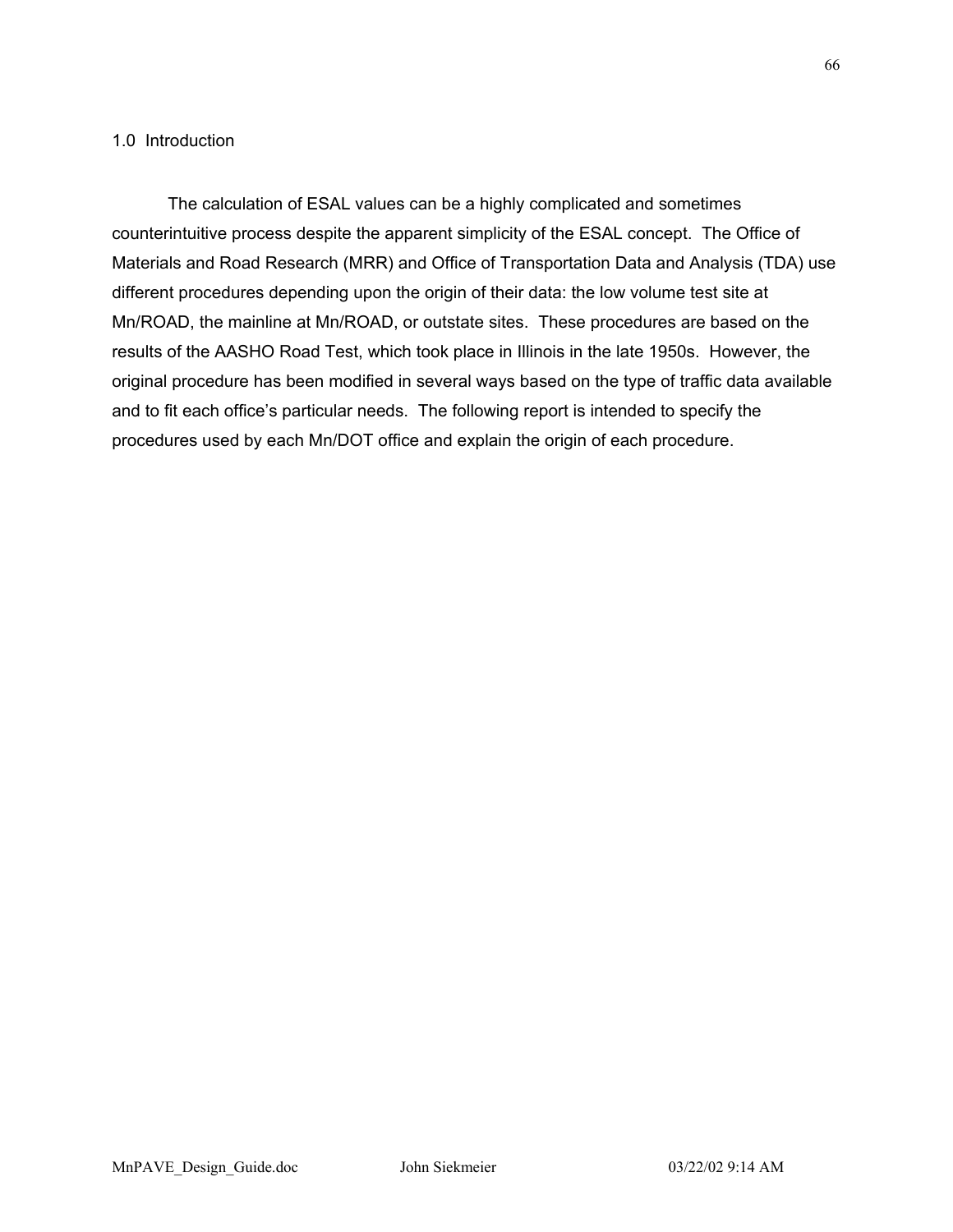## 2.0 Definitions

# 2.1 Average Daily Traffic

Average Daily Traffic (ADT), as defined by Mn/DOT's 1998 State Aid Manual (Section 5- 892.705), is "the total volume during a given time period in whole days greater than one day and less than one year divided by the number of days in that time period." Cars and trucks of all configurations and weights are included in this count.

One problem with this definition is that the State Aid Manual does not make it clear whether the "total volume" to be measured is one-way or two-way traffic. However, Mn/DOT Investigation 183 and Mn/DOT's Office of Transportation and Data Analysis (TDA) agree that ADT should be measured in two directions. Therefore, ADT values should be divided by two to calculate the traffic in one lane of a highway with one lane in each direction.

### 2.2 Annual Average Daily Traffic

 Annual Average Daily Traffic (AADT), as defined by Mn/DOT's 1998 State Aid Manual (Section 5-892.705), is "the traffic volume on a segment of road in one year divided by 365." For most applications, the AADT is more representative of the traffic that a road will experience than the ADT because the AADT is intended to include all of the traffic fluctuations throughout a year. As a result, AADT values are preferred to ADT values whenever they are available. AADT values are recorded by the Transportation Data and Analysis (TDA) Office wherever ESAL estimates are desired using tube counters and other methods. After the TDA Office collects this data, it is entered into the "MNESALS" program to make traffic estimates.

As was the case with the ADT, the AADT considers traffic moving in two directions according to the TDA Office. All AADT values should be divided by 2 (or another factor for a multi-lane road) to obtain the amount of one-way traffic on any road where two-way traffic data was collected.

### 2.3 Axle Load Equivalency Factor

Axle load equivalency factors (LEFs) are used in the AASHTO ESAL calculation process, which is the process used by Mn/DOT. When these factors are multiplied by the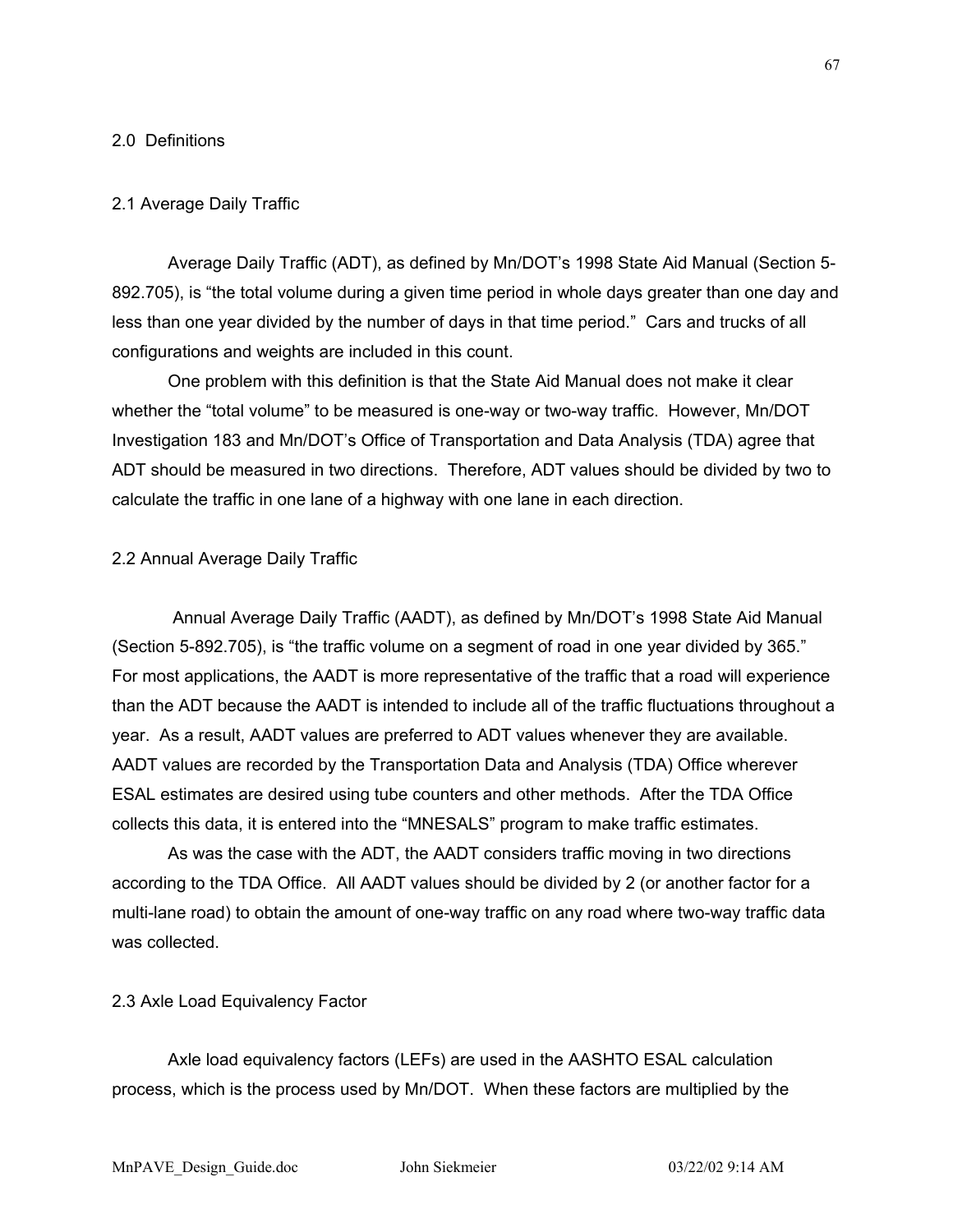number of axle configurations that they represent, the result is the number of ESALs that particular axle configuration applied to the road. These factors are functions of pavement type, pavement thickness, terminal serviceability, axle configuration, and axle load. They can either be calculated by using the equations in Appendix MM-1 (See Section 4.1 of this report for full equation) or the summary tables in Appendix D of the 1993 AASHTO Guide for the Design of Pavement Structures. General axle load equivalency factors that are independent of pavementrelated variables and axle configuration have been proposed by others (Hajek, 1995).

## 2.4 ESAL

Almost every road construction project or study currently underway in the United States involves the concept of ESALs in some form. All traffic load estimates provided by Mn/DOT's Office of Transportation Data and Analysis are given in units of ESALs. However, in some cases there may be a misconception concerning the definition of an ESAL. Some users of this data believe that an ESAL is simply a load. As a result, one ESAL may be erroneously defined as "one pass of an 18 kip single axle with dual wheels". There is a subtle yet important difference between this definition and the official AASHTO definition. AASHTO defines an ESAL as one "18-kip single axle load application which will have an equivalent effect upon the performance of the pavement structure." As a result, all ESAL values currently being produced by Mn/DOT's Office of Transportation Data and Analysis (TDA), by the weigh-in-motion (WIM) sensors at Mn/ROAD, and by all other current applications are functions of pavement type, pavement thickness, and the terminal serviceability value  $(p_t)$  being used as a failure criterion (even if the terminal serviceability concept is not being used to evaluate the pavement). (See Section 4.1 of this report for full equation) Therefore, an ESAL should be thought of as a damage factor rather than a load.

Although the variations in the ESAL values caused by variable pavement structure and terminal serviceability index values are small in most cases, their cumulative effects could change a particular ESAL value in the AASHTO guide by more than 200% under the heaviest axle loads. However, the heaviest axle loads listed in AASHTO's table are unreasonably heavy (80 kips) and would not be found on Minnesota's roads. Using more common load spectrum values, the difference between the perceived definition of an ESAL and the actual definition is often 10 to 20%. (AASHTO Guide for the Design of Pavement Structures Manual, 1993). This may be a relatively small amount compared to some other unknowns in traffic data, such as the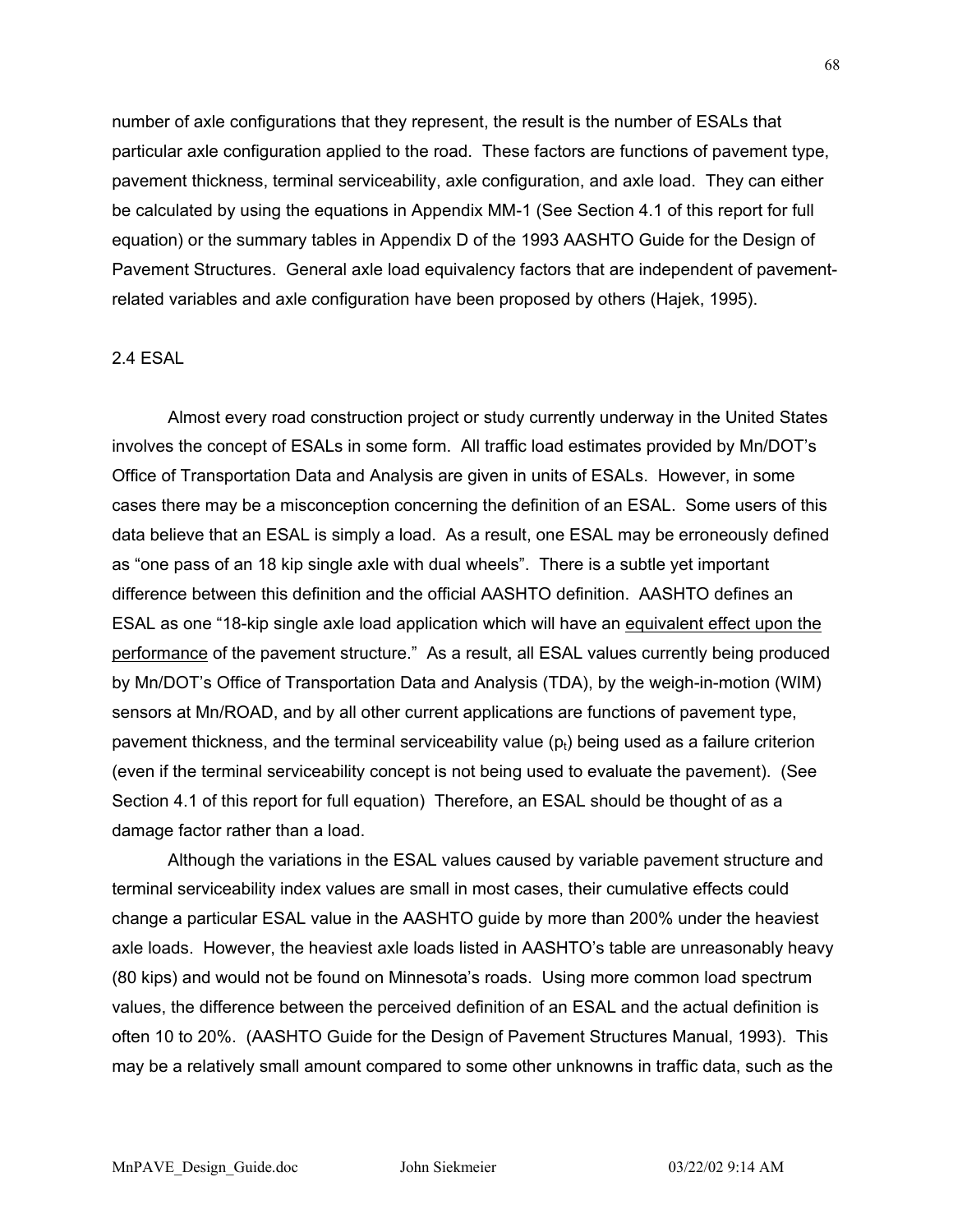variability of some assumed vehicle distributions and the ability to forecast traffic 20 years into the future.

Despite these misconceptions, the ESAL is widely accepted and most users share a general understanding of its limitations. However, the engineers who use ESALs in the pavement design process must clearly understand every aspect of the ESAL's definition. One reason for this is that the ESAL may not be completely compatible with mechanistic-empirical (M-E) design procedures or other procedures that do not use present serviceability indices (PSI) as pavement performance indicators. Many M-E design procedures, such as Mn/DOT's MnPAVE, use the tensile strain in the bottom of the HMA surface and the vertical strain applied to the subgrade as failure criterion instead of PSI. As a result, an ESAL, which has a different failure criterion incorporated in its calculation, may be unsuitable for use with an M-E procedure.

### 2.5 Heavy Commercial Average Daily Traffic

Heavy Commercial Average Daily Traffic (HCADT) is defined in several different ways by the various offices that make use of it, but each official definition is consistent with the others. To begin, Investigation 183 defines HCADT as "the number of heavy trucks expected to use the highway." "Heavy trucks" are defined as all large, industrial trucks with the exception of 4-tired, 2-axle (FHWA Type 0) trucks. Mn/DOT's Geotechnical and Pavement Manual defines HCADT as "all commercial vehicles with six or more tires (FHWA Type 4 and above)." Finally, the Mn/ROAD ESAL values are calculated using the FHWA classifications. These define HCADT as "vehicle types 4 through 13", which are all of the vehicles with 6 or more tires.

None of these HCADT definitions contain any information relating to axle weights, axle configurations, or the "relative damage" to the pavement. As a result, HCADT values are simply a count of the six-tired vehicles that pass over a road. HCADT data becomes much more useful when combined with an average traffic distribution and average axle configuration weight data because together they can be used to calculate ESALs. When the exact number of axle configurations and their weights are known, the AASHTO equations can be used to calculate ESALs accurately for a specific project. As a result, an accurate traffic distribution is very important (Skok and Timm, 2000).

Lastly, the HCADT counts traffic moving in both directions on the road, therefore, the design lane HCADT is one half of the commonly reported two-way HCADT value for roads with a single lane in each direction.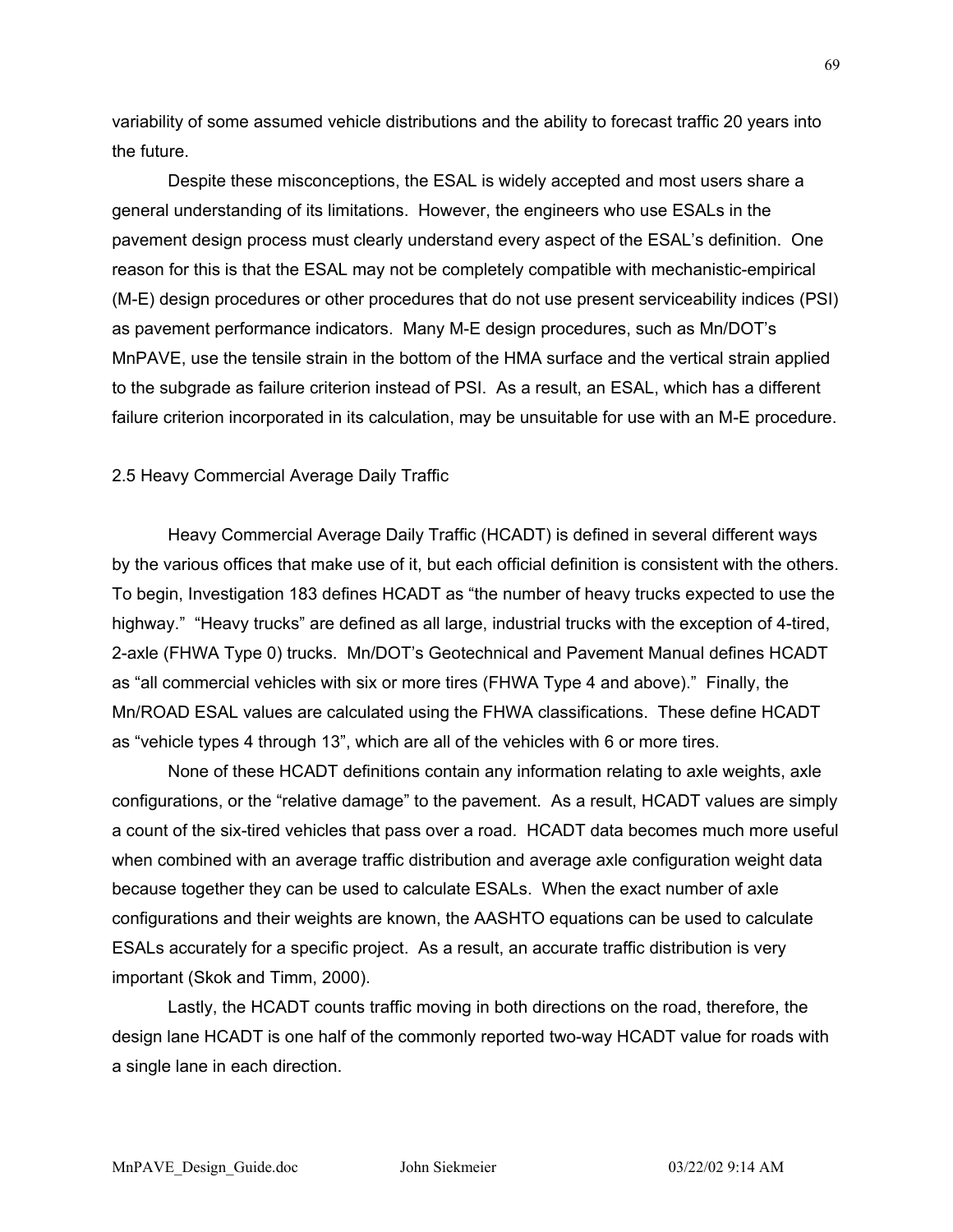#### 2.6 Serviceability Indices

AASHTO recommends the use of serviceability indices to evaluate pavement degradation. A pavement will have its maximum present serviceability index (PSI) value (usually 4.5 to 5.0) immediately after construction. The "serviceability" of the road slowly decreases because of increasing rut depths, the onset of cracking, and a general decrease in rideability. Depending upon the importance of the roadway, a terminal serviceability ( $p_t$ ) is chosen at which the pavement would require rehabilitation of some sort. The default value for the terminal serviceability used by Mn/DOT is 2.5. The terminal serviceability is one of the variables in the AASHTO ESAL equation contained in Appendix MM-1. The summary tables in Appendix D contain separate tables for  $p_t$  values of 2.0, 2.5, and 3.0.

# 2.7 Structural Number

The structural number (SN) is an index value that generally quantifies the stiffness of a particular pavement structure and it is another important variable in AASHTO's flexible ESAL calculation procedure. The structural number and the weight of a particular axle configuration are used to determine the axle load equivalency factor for a particular axle configuration located in Appendix D of the 1993 AASHTO Guide for the Design of Pavement Structures. The structural number is determined using the following equation:

$$
SN = a_1D_1 + a_2D_2 + a_3D_3
$$

where:

 $D<sub>x</sub>$  = the thickness of a particular pavement layer in inches

 $a<sub>x</sub>$  = an empirically determined factor that represents the strength of the material used to construct the layer.

The factors from the AASHO Road test were  $a_1 = 0.44$  for HMA,  $a_2 = 0.14$  for crushed rock base, and  $a_3 = 0.11$  for granular subbase. Methods for estimating this factor for other materials are found in the 1993 AASHTO Design Guide.

# 2.8 Weigh-In-Motion Instrument

The mainline pavement sections at Mn/ROAD contain two weigh-in-motion (WIM) instruments that record the load spectra data that is used to calculate ESALs. As the cars and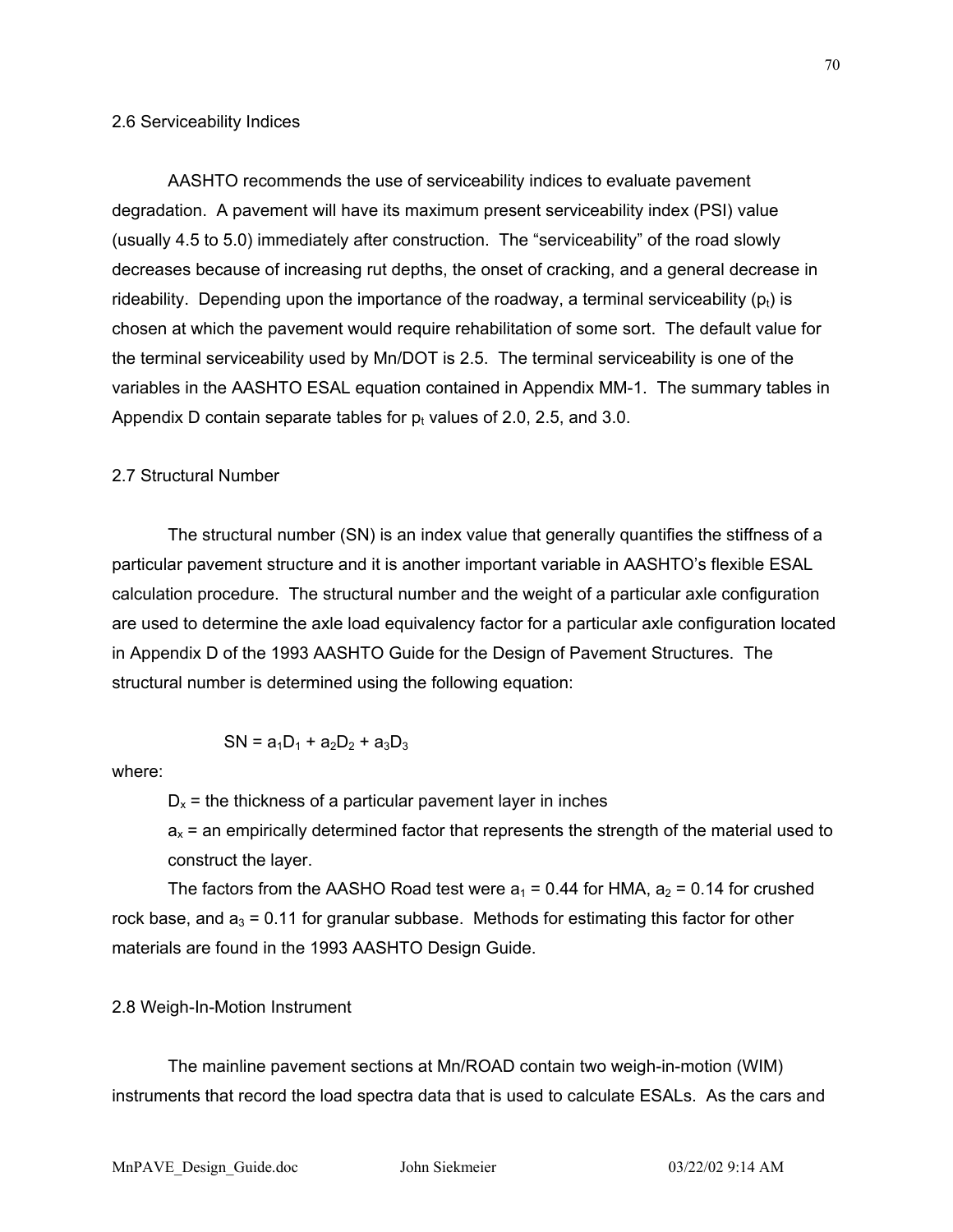trucks in the traffic stream pass over the WIM instruments, the weight of every axle is recorded. The data from the cars (FHWA classifications  $1 - 3$ ) is saved in binary form but not analyzed because the axles are too light to cause significant damage to the pavement. However, the data from the heavy commercial vehicles (FHWA classifications 4 – 13) is saved, converted from binary to ACSII, and stored in the Mn/ROAD database.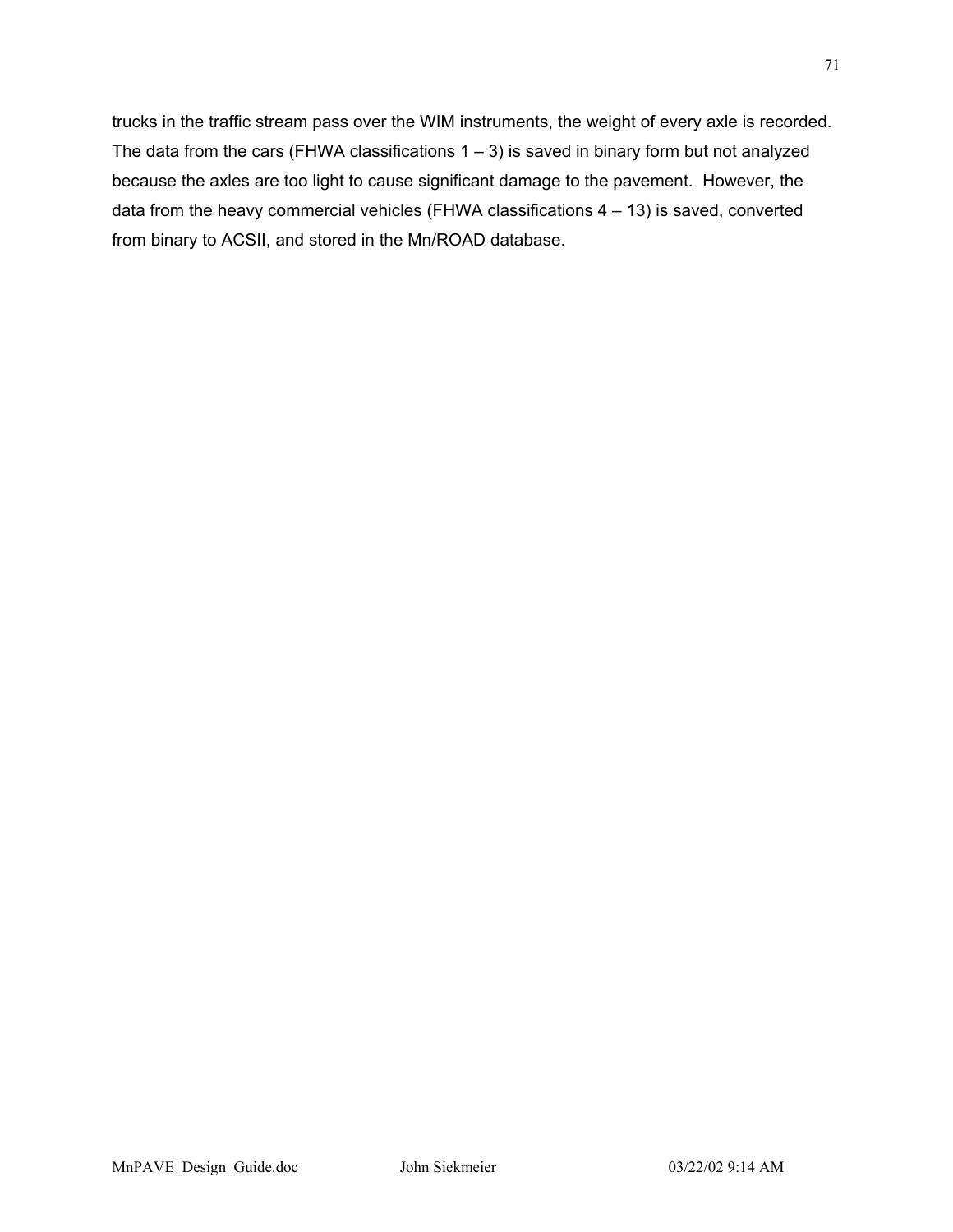### 3.0 ESAL Calculation from HCADT

### 3.1 Mn/DOT Investigation 183 (1968)

Every aspect of the pavement design process was studied in a large research project undertaken by Mn/DOT and the University of Minnesota from 1963 to 1968 (Kersten and Skok, 1968). Chapter VIII of the final report (Kersten and Skok, 1968) contains a process for converting heavy commercial average daily traffic (HCADT) into ESALs. The equations used in this process were empirically derived from the results of testing that took place over a two-year period. They are listed below.

A computer program named "TRUFAC" was used during this testing to convert load spectra data into 18,000-pound single axles  $(N_{18}$  axles). This process involved several steps. To begin, the program calculated truck factors for each of the six vehicle classes that existed at the time (Mn/DOT Types  $0 - V$ ). This was accomplished by dividing the axle data into 2,000 pound weight classes for single and tandem axles, multiplying the number of axles in each weight class by the "load equivalency factor" for that weight class, summing the products, and dividing by the number of trucks in the truck type classification. The "load equivalency factors" used in this analysis were derived from the results of the AASHO Road Test. (Ref 26. Inv. 183). The structural number was not used in this method. These truck factors were corrected for seasonal and yearly traffic variations and all of the resulting truck factors were displayed in Investigation 183 is a series of graphs and tables.

This analysis was performed for three different vehicle distribution classes. Class A was comprised of highways with "interstate trucks and very few local trucks". Class B was a medium traffic road with an even distribution of both types of trucks, and Class C was comprised of "low traffic roads with almost all local trucks". These vehicle distributions were the only traffic variables entered into TRUFAC.

For various roads around Minnesota,  $N_{18}$  (ESAL) values were calculated using these truck factors and the measured count (actual vehicle distribution). These ESAL values were then plotted against the HCADT values for the road and compared. These graphs are included as Figures VIII-5 – VIII-7 in the Inv. 183 report (Kersten and Skok, 1968). Two empirical equations were created from these graphs with the intention of making it possible to directly convert HCADT values into ESALs. More than one equation was necessary because there were different trends for low and high volume roadways (the cutoff between "low" and "high" volume occurred at 150 HCADT). The structural number was not included in this calculation process.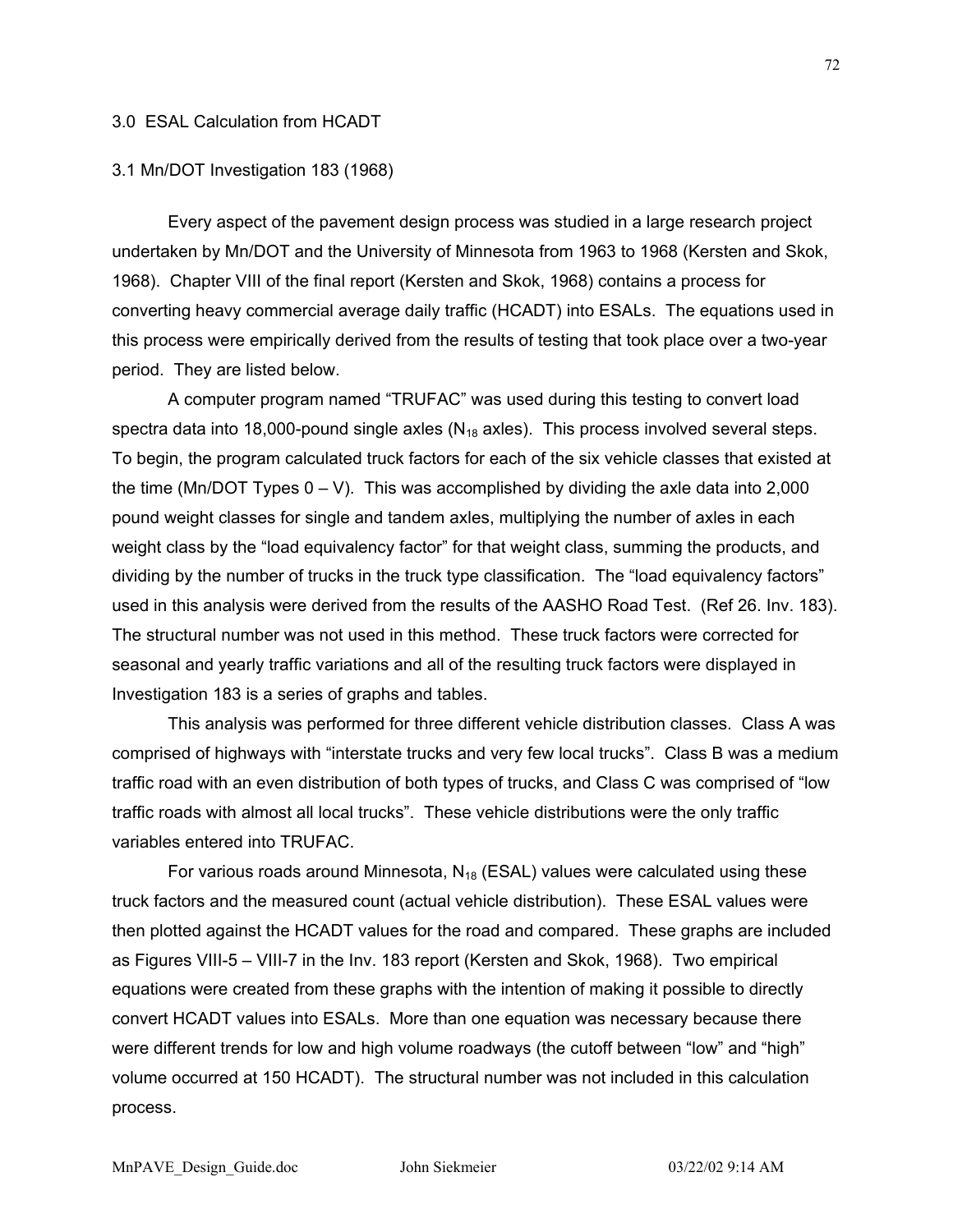Equation VIII-3 in Investigation 183 is:

$$
log N_{18} = -0.816 + 1.307 log (HCADT)
$$

for HCADT values under 150

Equation VIII-4 in Investigation 183 is:

$$
log N_{18} = -0.671 + 1.317 log (HCADT)
$$

for HCADT values over 150

where:

 $N_{18}$  = an abbreviation for ESALs HCADT = one-way value

It should be noted that the HCADT values used in these equations are one-way values, while HCADT values are normally reported as two-way values. As a result, two-way HCADT values should be divided by two (or an appropriate distribution factor) before using these equations.

3.2 Transportation Information System (1995)

The Transportation Information System (TIS) is a database that has a procedure and accompanying software that takes statewide traffic volume data and uses a variety of techniques to roughly estimate ESAL values. One of its functions is to convert past HCADT values into ESAL values because traffic data was primarily recorded as HCADT before the 1970s.

An equation that converts HCADT values into ESALs is provided in Chapter 8 of the TIS User's Manual. The equation also appears in Mn/DOT Investigation 231, (Skok, et al, 1971). The source of these equations was not cited in either document, however, the TDA Office has made it clear that the results from the TIS method are approximate and should not be used for applications where accuracy is important.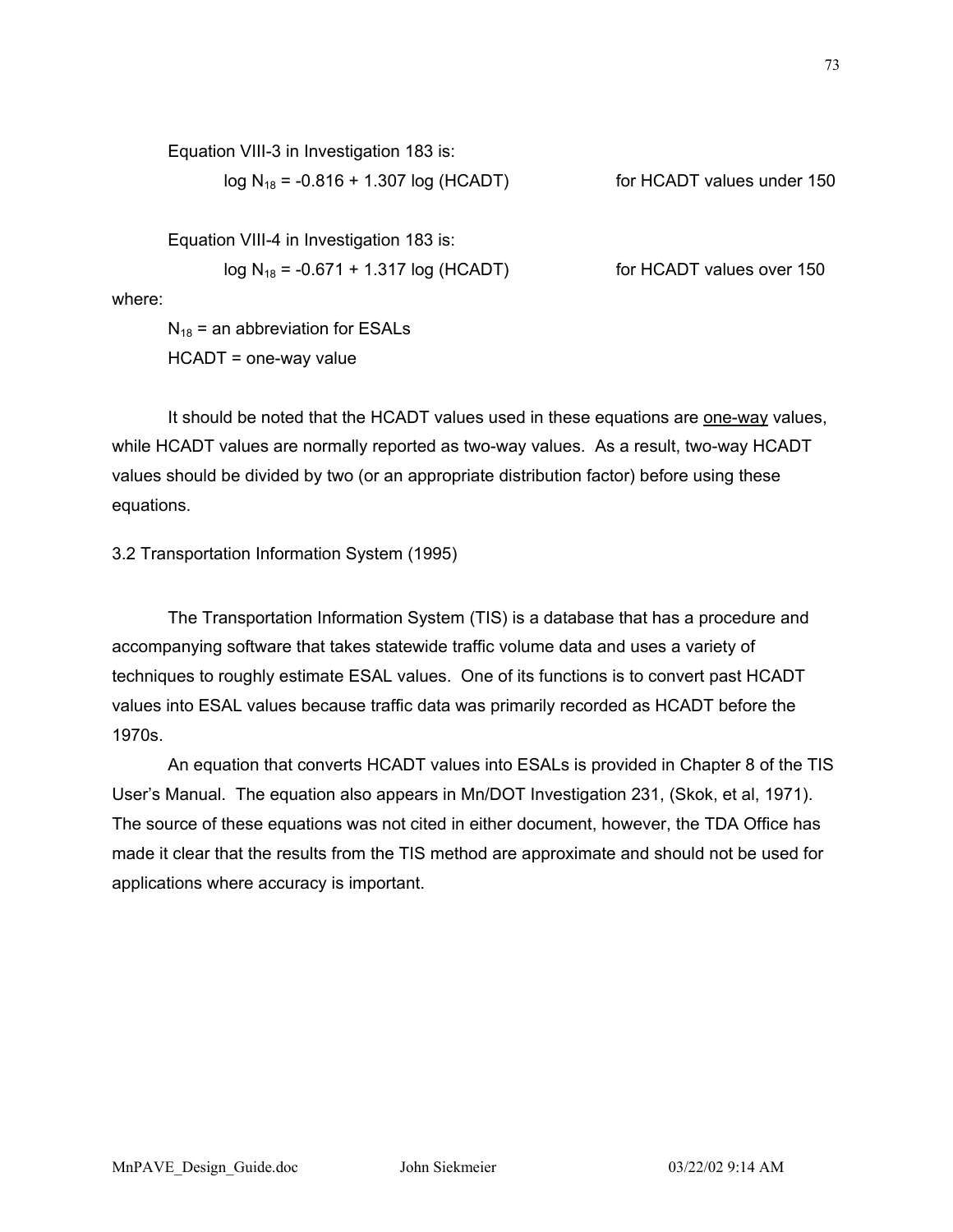The "ESAL Formula" used by TIS takes the form:

ESALs = DAYS \* DC \* HCADT \*  $((C_1 * Y) - C_2)$ 

where:

DAYS = the number of days in the year or portion of year.

HCADT = two-way heavy commercial average daily traffic. (Inv. 183 uses only one-way HCADT)

Y = year where data was taken in full form. (Example: "1950")

DC = design constant. This constant is a function of the driving surface width and whether or not

> the highway is divided. The value is always between 0.20 and 0.50, and tables are provided in the TIS User's Manual.

 $C_1$  = A constant. It is a function of the type of pavement (flexible or rigid), the year of computation, the HCADT for the roadway, and whether the roadway is urban or rural. Tables are provided in the TIS User's Manual.

 $C_2$  = A constant. It is a function of the same values as  $C_1$  and it is looked up in the same tables.

The TIS User's Manual does not provide any additional information concerning when and where this equation should be applied for new applications. It is included in the User's Manual to inform the readers how previous ESAL estimates were made by TIS so that this data can be properly analyzed. Mn/DOT's TDA Office recommends that the TIS ESAL values should be used only for approximations and not for design applications.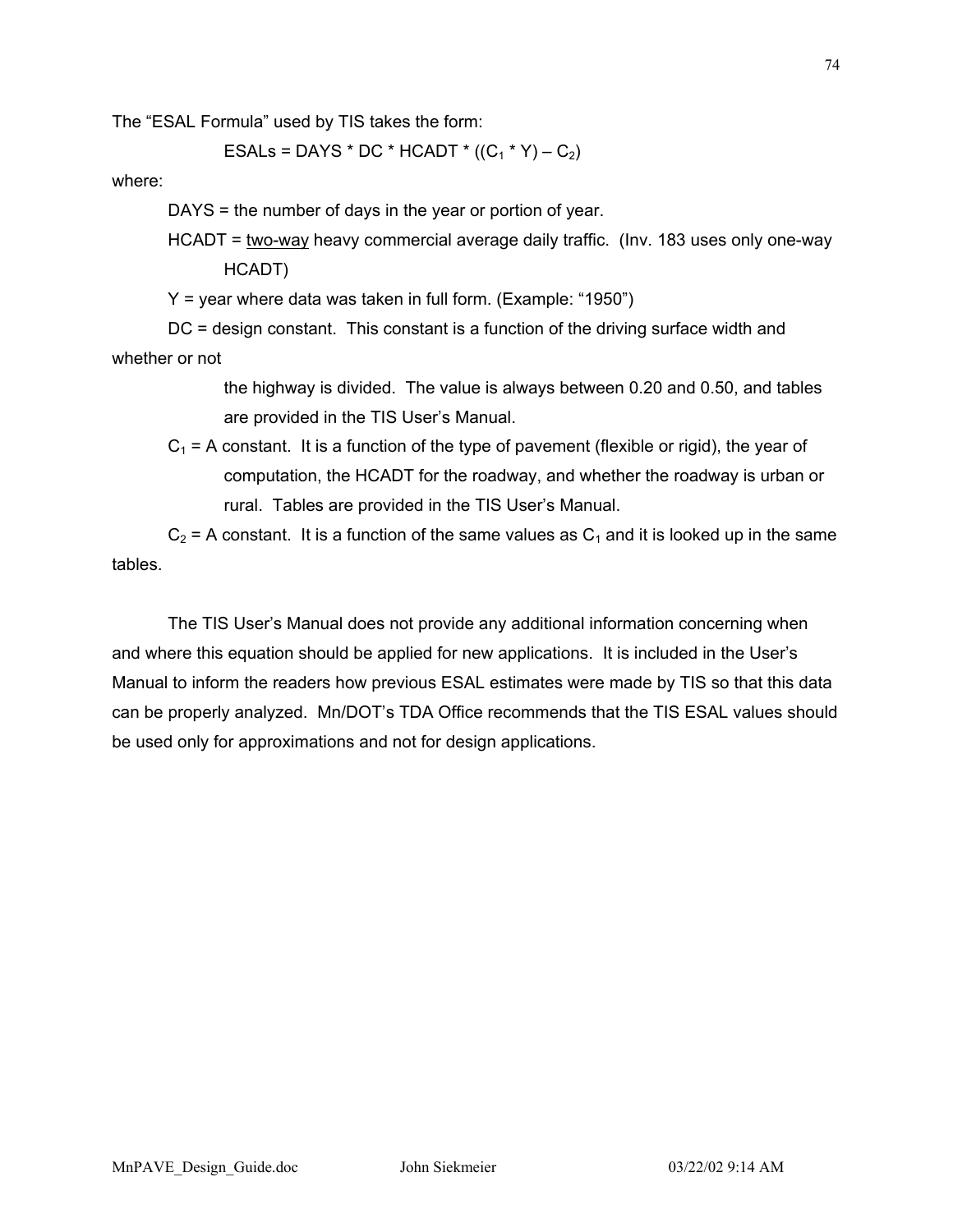## 3.3 Comparison of Formulas

A large section of Chapter VIII of Mn/DOT Investigation Number 183 is devoted to determining the equation used to convert HCADT values into ESALs. Due to this, it is possible to understand the origin of the HCADT-to-ESALs equation contained in Inv. 183. Unfortunately, this type of documentation is absent from the TIS User's Manual (as well as Mn/DOT Investigation 231). As a result, it is necessary to compare the equations in the two documents and determine if their results are similar.

A very simple series of tests was set up to determine the relationship between the equations. An Excel spreadsheet was created that contained one column of HCADT values that could be found on Minnesota's roads. These values were entered into both ESAL calculating equations for a direct comparison. The results of this comparison are included in Figure 1



Figure 1. Results of Comparison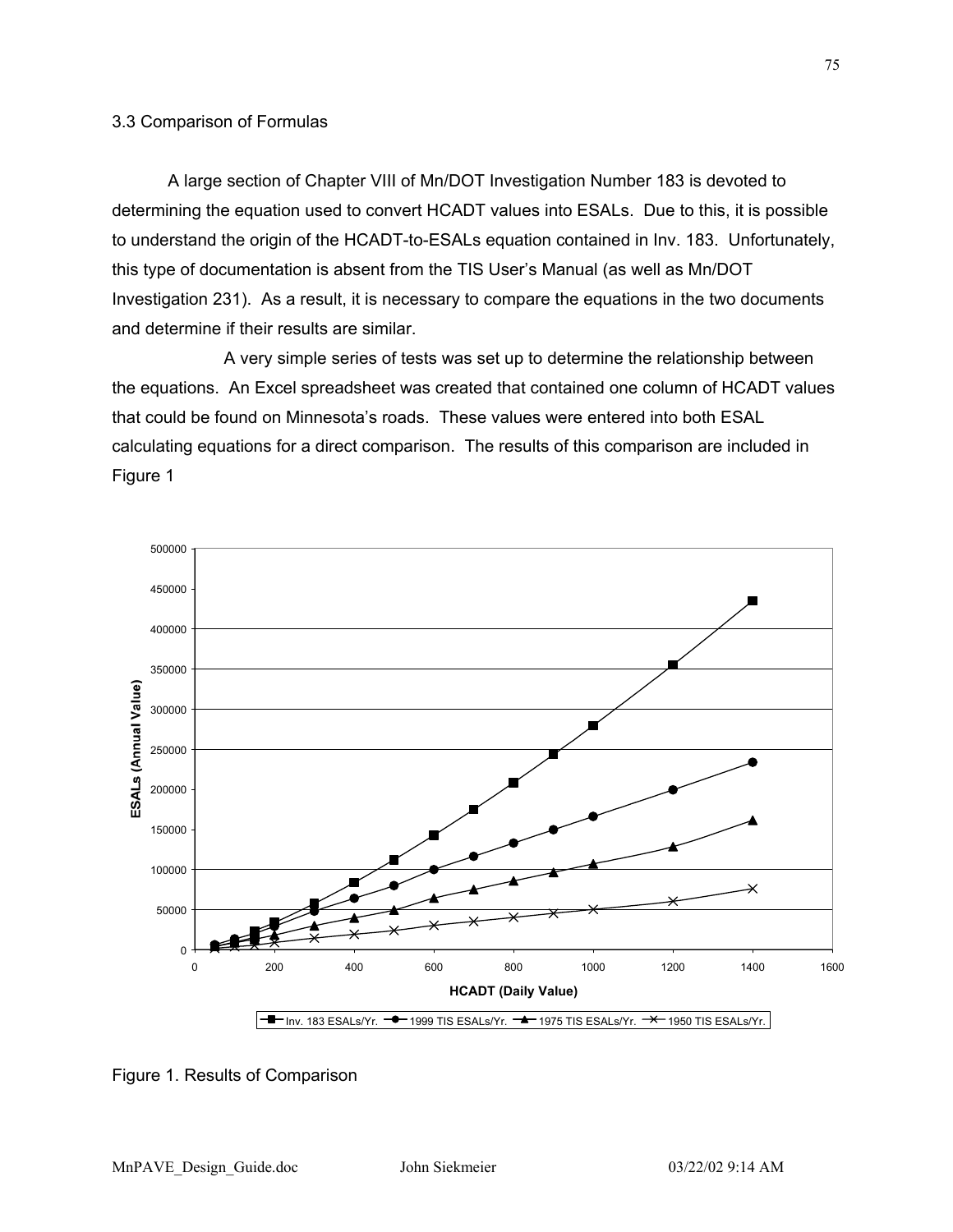This testing clearly shows that there is little correlation between the two ESAL calculation methods no matter which year's ESALs are analyzed. The value produced by the equations in Mn/DOT Investigation 183 are consistently larger than the values produced by the TIS method. Both curves plot relatively close together for low HCADT values, however, they diverge for large HCADT values. The TIS results produced using the tabular data from 1999 are considerably closer to the Investigation 183 method than the TIS results from 1950. Nevertheless, the two methods give significantly different results in all cases and they should be further researched before using the results from either. However, because the TIS equation is calibrated through the year 2000, it can be assumed that it will provide a reasonable estimate of ESALs for applications where accuracy isn't required. For all important calculations, the TDA Office recommends that HCADT be converted into ESALs using the MNESALS program and a measured average vehicle distribution. Refer to Sections 4.3 and 5.2 of this report for a more complete description of MNESALS.

## 3.4 Assumed Average Vehicle Distributions Method

After reviewing the problems with the two methods described above, it was decided to investigate a third method for HCADT to ESAL conversion. The basis of this method is that average vehicle distributions be created by the TDA Office based on data collected within Minnesota and used to provide an estimate of the axle configuration data needed to calculate ESALs. With this estimate, any individual HCADT value could be distributed into vehicle classes using the average distribution. The resulting estimated vehicle counts could then be used to estimate the volume of any particular axle configuration using average axle configuration load data. This data is then used in Appendix D of the AASHTO Design Guide to estimate the axle load equivalency factors. The axle configuration load data would be provided by the TDA Office as a single table based on state-wide data. ESALs equals the number of repetitions of any particular axle configuration multiplied by the LEF.

This method could be used to produce a reasonably accurate range of ESALs from HCADT values if both "heavy" and "light" truck distributions are used within the MNESALS program. However, it should be remembered that this method will still produce an estimate and the results should be used accordingly. However, if a vehicle distribution can be provided for a specific project location and pavement design, then the measured vehicle distribution should be used to make the HCADT-to-ESAL conversion.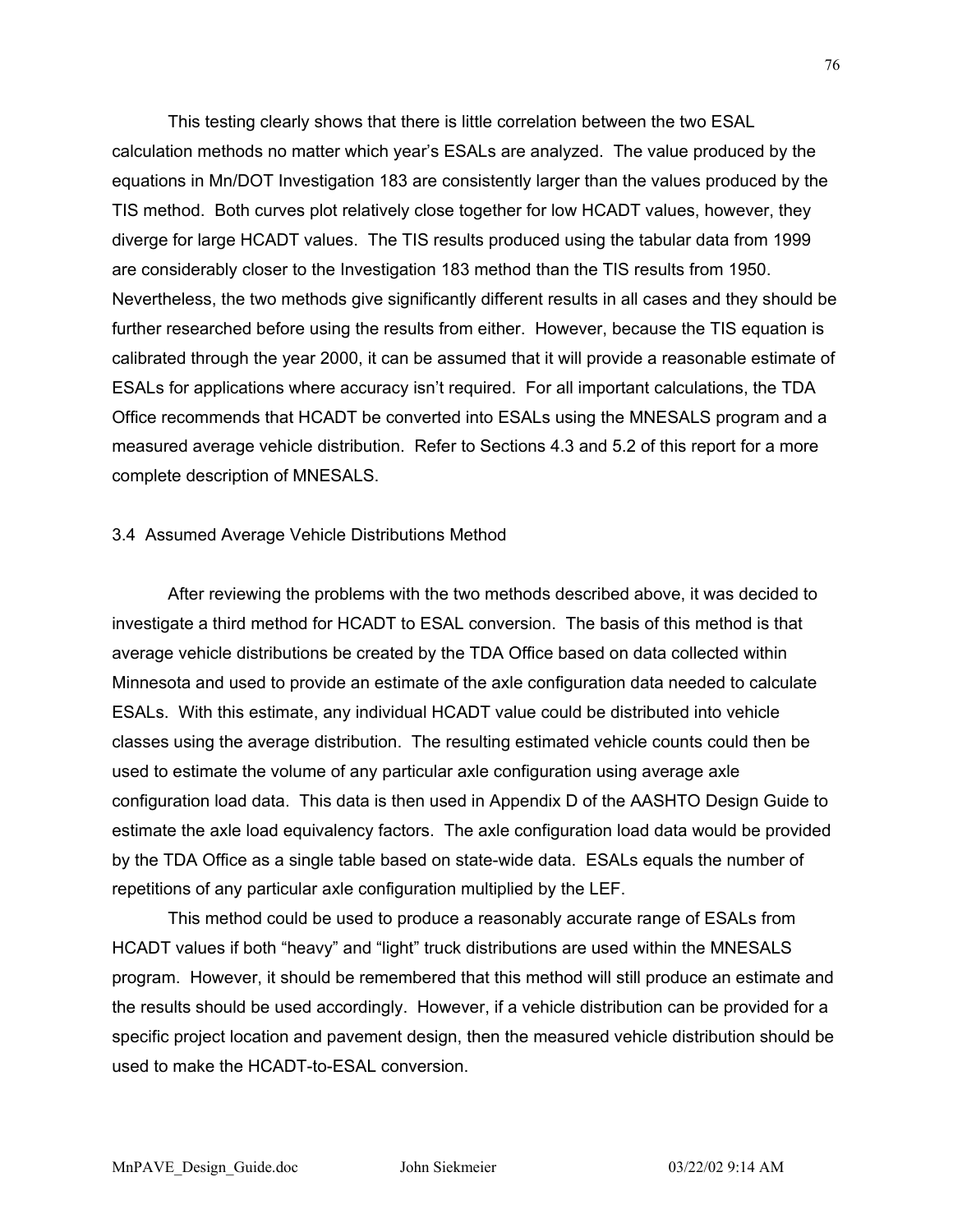# 4.1 The AASHTO ESAL Calculation Procedure

The AASHTO ESAL calculation procedure is contained in the 1993 AASHTO Guide for Design of Pavement Structures. In this guide, ESALs are either calculated using the load equivalency factor (LEF) equation derived during the AASHO Road Test or using several tables that approximate the results of that equation. ESALs are calculated by multiplying the LEFs by the number of repetitions of the axle configuration that they represent.

In Appendix MM, equation MM.1 is used for flexible pavements and takes the form:

$$
\log_{10} [ w_{tx} / w_{t18} ] = 4.79 \log_{10} (18+1) - 4.79 \log_{10} (L_x + L_2) + 4.33 \log_{10} L_2 + G_t / B_x - G_t / B_{18}
$$

where:

 $G_t = log_{10} [(4.2 - p_t) / (4.2 - 1.5)]$  $B_x = 0.40 + [(0.081(L_x + L_2)^{3.23}) / ((SN + 1)^{5.19} * L_2^{3.23})]$  $L<sub>x</sub>$  = load on one single axle or one tandem axle set (kips)  $L_2$  = axle code (1 for single axle and 2 for tandem axle) SN = structural number  $p_t$  = terminal serviceability  $B_{18}$  = value of  $B_x$  when  $L_x$  is equal to 18 and  $L_2$  is equal to 1

 $w_{tx}$  /  $w_{t18}$  = an alternate notation for a load equivalency factor. The 'x' and '18' that appear within

> the notation show that each axle configuration is being compared to an 18 kip axle configuration.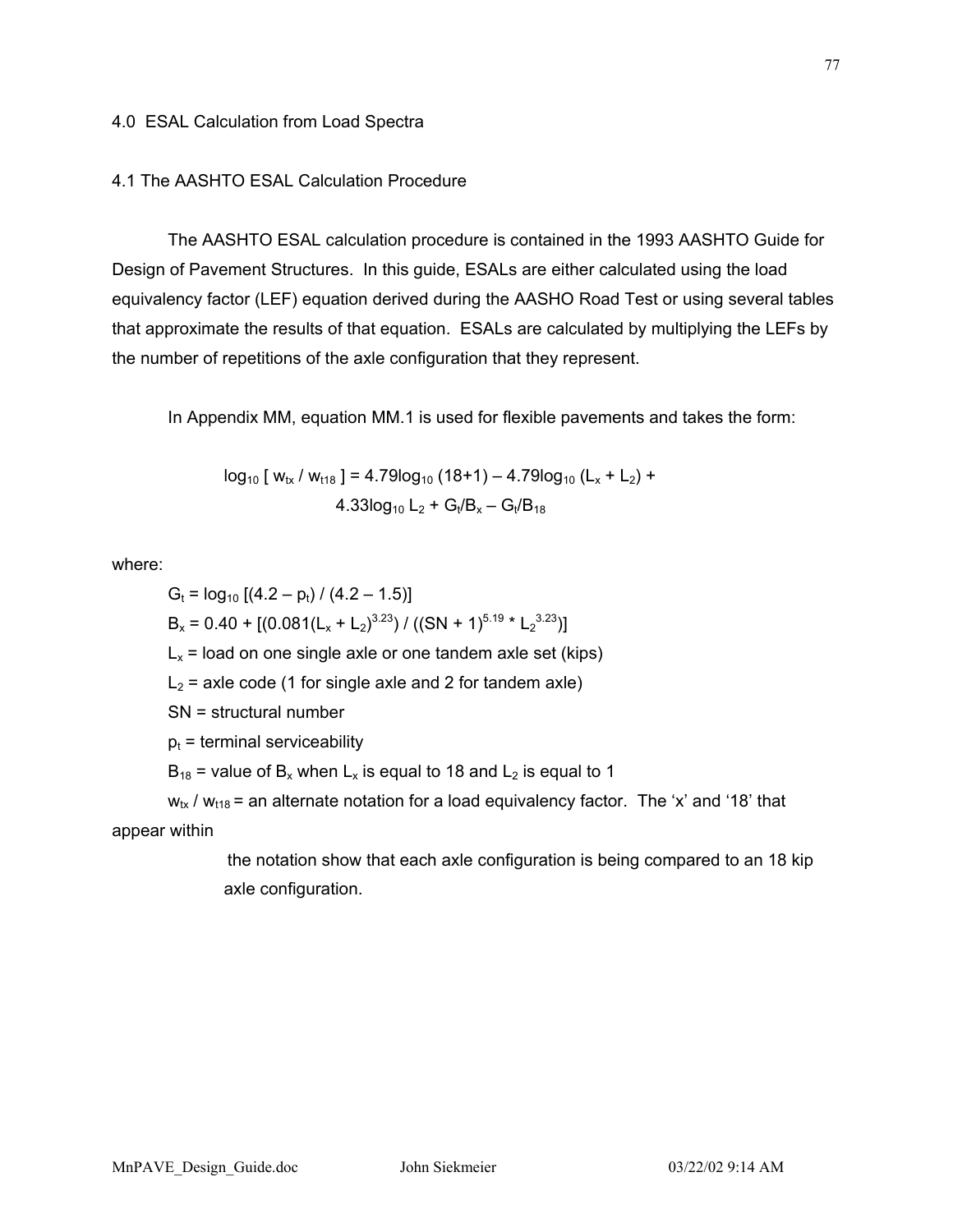Equation MM.4 is used for concrete pavements and takes the form:

$$
log_{10} [ wtx / wtr8 ] = 4.62log10 (18+1) - 4.62log10 (Lx + L2) +3.28log10 L2 + Gx/Bx - Gt/B18
$$

where:

$$
G_t = \log_{10} \left[ (4.5 - p_t) / (4.5 - 1.5) \right]
$$
  
\n
$$
B_x = 1.00 + \left[ (3.63(L_x + L_2)^{5.20}) / ((D + 1)^{8.46} * L_x^{3.52}) \right]
$$
  
\n
$$
D = \text{slab thickness}
$$

Appendix D of the guide provides tables with specific solutions to these equations. Tables D.1 through D.18 provide "axle load equivalency factors" for a flexible or rigid pavement for terminal serviceabilities of 2.0, 2.5, and 3.0. The first step in using the flexible pavement charts is locating the table that is based on the desired axle configuration and terminal serviceability index  $(p_t)$ . Next, the user finds the axle load on the vertical axis, the structural number on the horizontal axis, and reads the axle load equivalency factor from the table. The number of ESALs attributed to that axle configuration, axle load, terminal serviceability, and structural number is calculated by multiplying the number of passes over the pavement by this axle load equivalency factor.

## 4.2 Mn/ROAD ESAL Calculation Procedure

#### 4.2.1 Low Volume Road

Converting load spectra data into ESALs is relatively straightforward for Mn/ROAD's low volume road. The traffic on the low volume road is precisely controlled and measured, therefore, the exact load spectrum is known. The traffic and structural data are stored in several of the Mn/ROAD database tables. The ESAL calculations are performed using the data contained in these tables. The traffic (the Mn/ROAD trucks) data, including the specific truck used, the mass placed on the truck, and the number of loadings of the pavement (laps) is included in the database table LVR\_DAILY\_LOG. When test sections are reconstructed it becomes necessary to enter a new structural number into the databases so that the AASHTO load equivalency factors can be adjusted. Other traffic loads (such as construction vehicles, snowplows, and personal transportation vehicles) are recorded in a separate spreadsheet, however, this data is not currently loaded into the database.